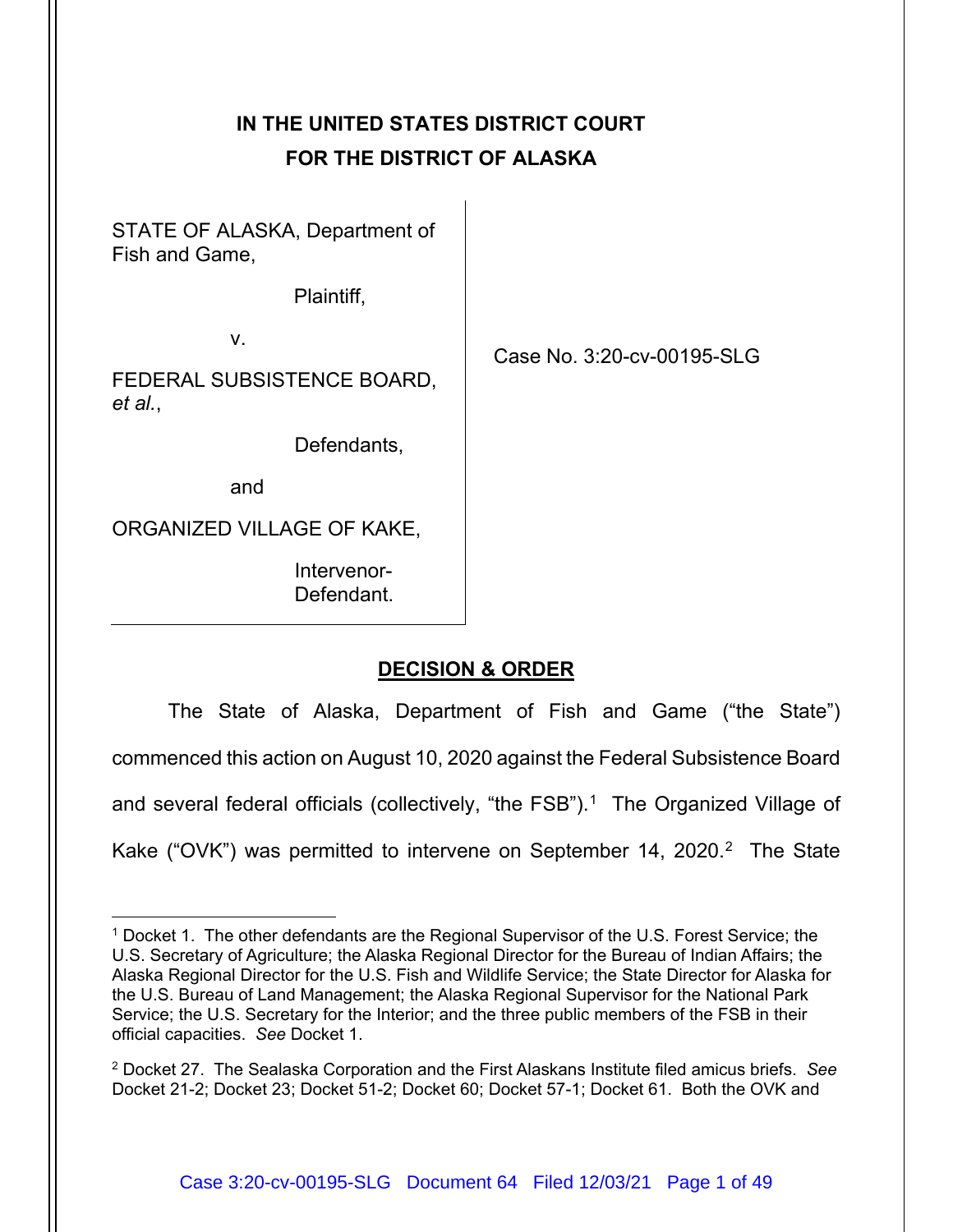alleges that the FSB violated the Administrative Procedure Act ("APA"), the Alaska National Interest Lands Conservation Act ("ANILCA"), and the Government in the Sunshine Act ("the Sunshine Act") by (1) delegating authority to local land managers to open emergency hunts in response to COVID-19-related foodsecurity concerns, authorizing an emergency hunt near the OVK, and voting on a request for an emergency hunt from the Koyukuk Tribal Village; and (2) adopting a temporary special action to close moose and caribou hunting on federal public lands in Game Management Units 1[3](#page-1-0)A and 13B to non-federally qualified users.<sup>3</sup> The State asks the Court to (1) enjoin the FSB from "interfering with the State's management," opening emergency hunts, and delegating authority outside of federal agencies; and (2) require the FSB to comply with ANILCA and the Sunshine Act.<sup>4</sup> It also requests an award of attorney's fees and declaratory relief finding that the FSB violated the APA, ANILCA, and the Sunshine Act.<sup>[5](#page-1-2)</sup> This Court has subject matter jurisdiction pursuant to 28 U.S.C. § 1331, which "confer[s] jurisdiction on federal courts to review agency action, regardless of whether the APA of its own force may serve as a jurisdictional predicate."[6](#page-1-3)

the amici devoted much of their briefs to the delegation issue raised by the State, which the Court does not reach due to mootness. *See infra* pp. 23–29.

<span id="page-1-0"></span><sup>3</sup> *See* Docket 1; Docket 49; Docket 62.

<span id="page-1-1"></span><sup>4</sup> Docket 49 at 53–54; Docket 62 at 29–30.

<span id="page-1-2"></span><sup>5</sup> Docket 49 at 53–54; Docket 62 at 29–30.

<span id="page-1-3"></span><sup>6</sup> *Califano v. Sanders*, 430 U.S. 99, 105 (1977).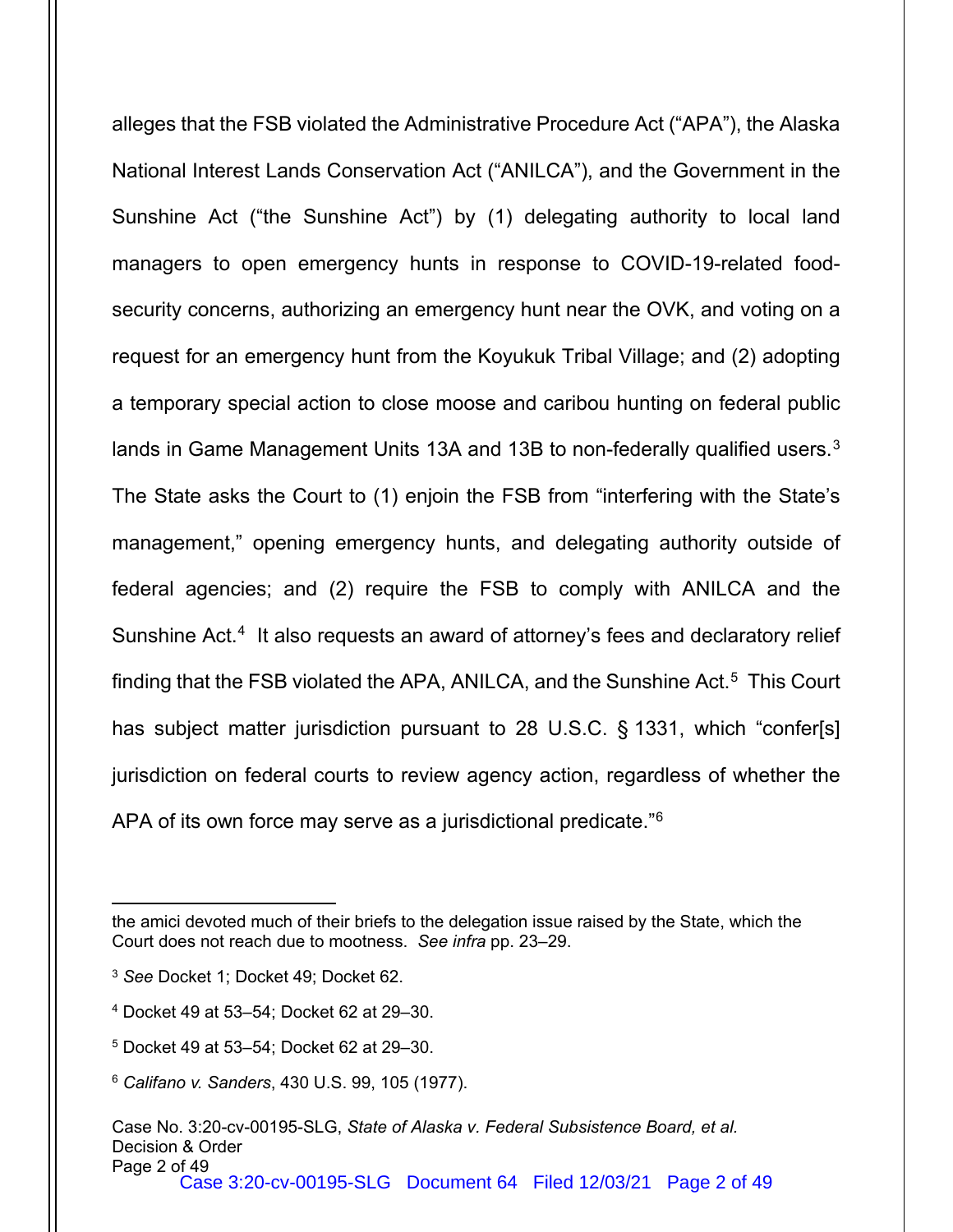## **BACKGROUND**

The Court set out the background in more detail in its previous orders at Docket 28<sup>[7](#page-2-0)</sup> and Docket 37. $^8\,$  $^8\,$  $^8\,$  The relevant laws and facts are summarized here. $^9\,$  $^9\,$  $^9\,$ 

## **I. Alaska National Interest Lands Conservation Act ("ANILCA")**

In enacting ANILCA, Congress sought to preserve Alaska's "unrivaled scenic and geological values associated with natural landscapes," historic sites, and ecosystems, while also providing the continued opportunity for rural residents to engage in a subsistence way of life.<sup>[10](#page-2-3)</sup> Title VIII of ANILCA expresses Congress' intent that "the utilization of the public lands in Alaska is to cause the least adverse impact possible on rural residents who depend upon subsistence uses of the resources of such lands."[11](#page-2-4) Thus, Title VIII gives priority to subsistence uses, providing that

nonwasteful subsistence uses of fish and wildlife and other renewable resources shall be the priority consumptive uses of all such resources on the public lands of Alaska when it is necessary to restrict taking in order to assure the continued viability of a fish or wildlife population or the continuation of subsistence uses of such population, the taking of

<span id="page-2-4"></span><sup>11</sup> 16 U.S.C. § 3112(1).

Case No. 3:20-cv-00195-SLG, *State of Alaska v. Federal Subsistence Board, et al.* Decision & Order Page 3 of 49 Case 3:20-cv-00195-SLG Document 64 Filed 12/03/21 Page 3 of 49

<span id="page-2-0"></span><sup>7</sup> *Dep't of Fish & Game v. Fed. Subsistence Bd.*, Case No. 3:20-cv-00195-SLG, 2020 WL 5625897 (D. Alaska Sept. 18, 2020).

<span id="page-2-1"></span><sup>8</sup> *Dep't of Fish & Game v. Fed. Subsistence Bd*., 501 F. Supp. 3d 671 (D. Alaska 2020).

<span id="page-2-2"></span><sup>9</sup> For citations, see *Fed. Subsistence Bd.*, 2020 WL 5625897, and *Fed. Subsistence Bd.*, 501 F. Supp. 3d 671.

<span id="page-2-3"></span><sup>10</sup> 16 U.S.C. § 3101; *see also Alaska v. Fed. Subsistence Bd.*, 544 F.3d 1089, 1091 (9th Cir. 2008).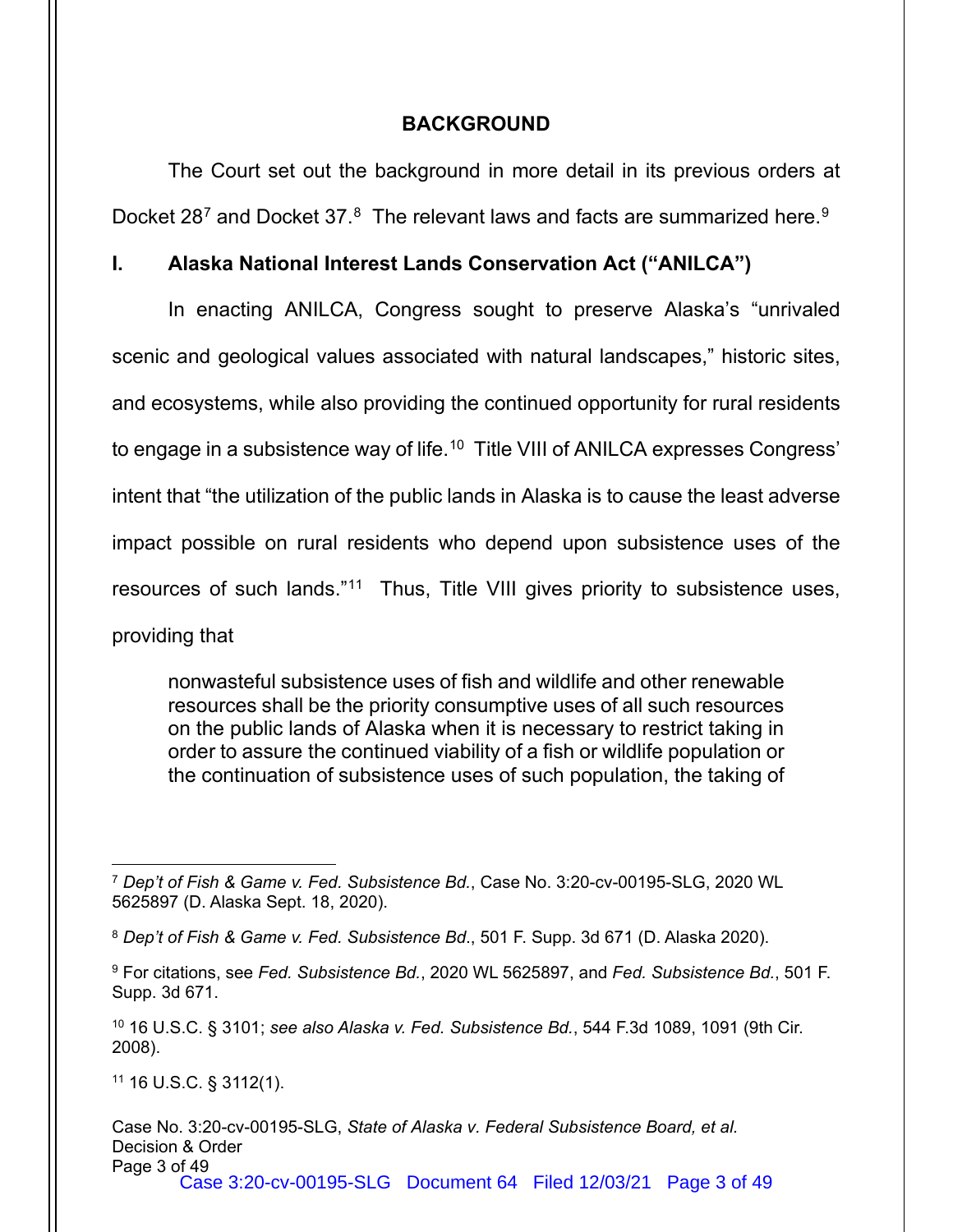such population for nonwasteful subsistence uses shall be given preference on the public lands over other consumptive uses.<sup>[12](#page-3-0)</sup>

However, section 815 of Title VIII limits this subsistence priority by providing that "restriction[s] on the taking of fish and wildlife for nonsubsistence uses on the public lands" are not authorized "unless necessary for the conservation of healthy populations of fish and wildlife, for the reasons set forth in section 816 [16 U.S.C. § 3126], to continue subsistence uses of such populations, or pursuant to other applicable law."[13](#page-3-1) In turn, section 816 provides that "[n]othing in this title is intended to enlarge or diminish the authority of the Secretary to designate areas where, and establish periods when, no taking of fish and wildlife shall be permitted on the public lands for reasons of public safety, administration, or to assure the continued vitality of a particular fish or wildlife population."[14](#page-3-2)

Congress authorized the Secretaries of the Interior and Agriculture to promulgate regulations in furtherance of ANILCA's directives,[15](#page-3-3) and the Secretaries created the FSB and charged it with "administering the subsistence taking and uses of fish and wildlife on public lands."[16](#page-3-4) The FSB is composed of:

[a] Chair to be appointed by the Secretary of the Interior with the concurrence of the Secretary of Agriculture; two public members who possess personal knowledge of and direct experience with

<span id="page-3-3"></span><sup>15</sup> *Id.* § 3124; *Fed. Subsistence Bd.*, 544 F.3d at 1092 & n.1.

<span id="page-3-4"></span><sup>16</sup> 50 C.F.R. § 100.10(a).

<span id="page-3-0"></span><sup>12</sup> *Id.* § 3112(2).

<span id="page-3-1"></span><sup>13</sup> *Id.* § 3125(3).

<span id="page-3-2"></span><sup>14</sup> *Id.* § 3126(b).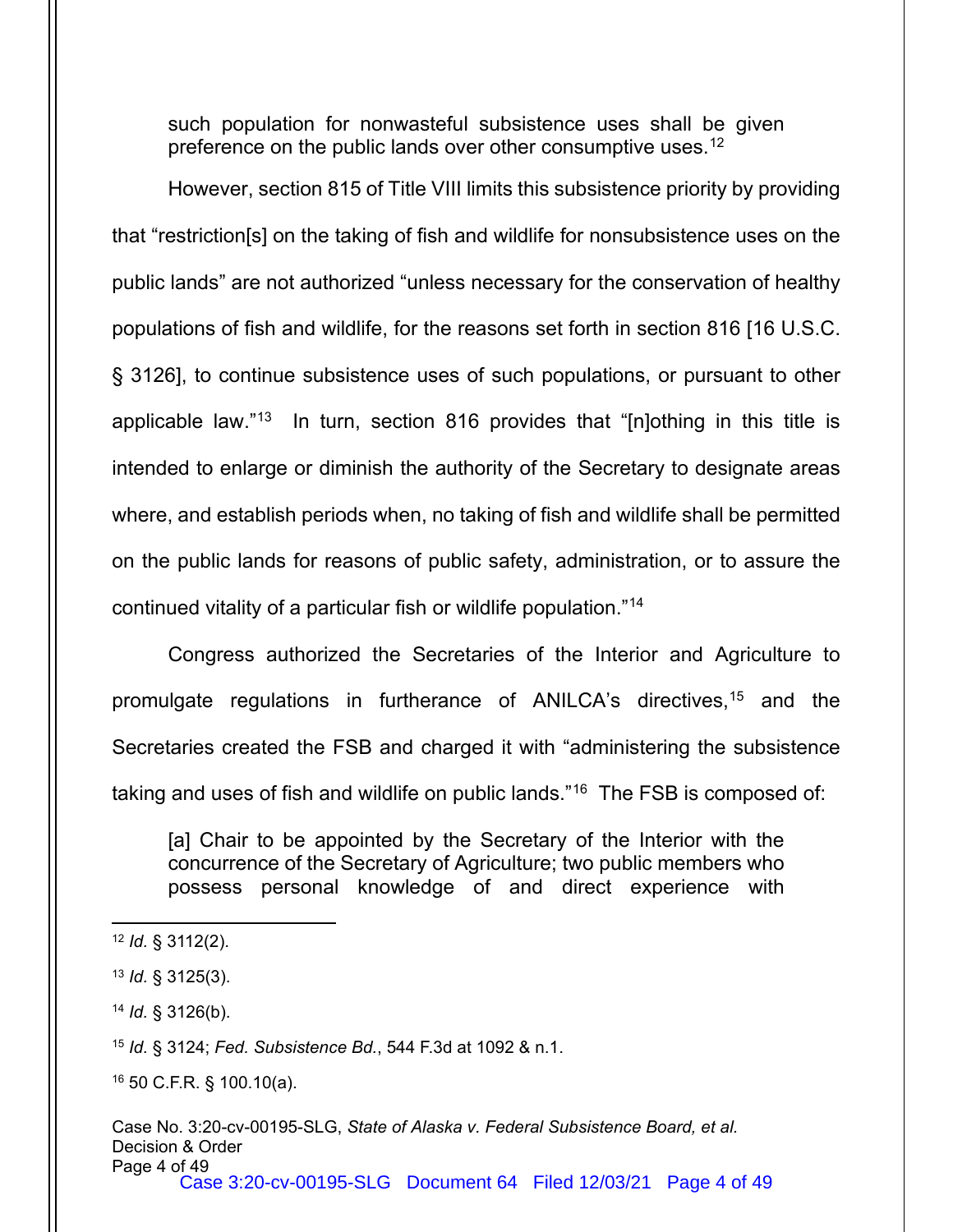subsistence uses in rural Alaska to be appointed by the Secretary of the Interior with the concurrence of the Secretary of Agriculture; the Alaska Regional Director, U.S. Fish and Wildlife Service; Alaska Regional Director, National Park Service; Alaska Regional Forester, U.S. Forest Service; the Alaska State Director, Bureau of Land Management; and the Alaska Regional Director, Bureau of Indian Affairs.<sup>[17](#page-4-0)</sup>

Pursuant to 50 C.F.R. § 100.19, the FSB has the authority to adopt "special

actions." The Board relied on this regulation in approving the emergency Kake

hunt and the closure of Units 13A and 13B.<sup>[18](#page-4-1)</sup> Section 100.19(a), concerning

"emergency special actions," provides that

[i]n an emergency situation, if necessary to ensure the continued viability of a fish or wildlife population, to continue subsistence uses of fish or wildlife, or for public safety reasons, the Board may immediately open or close public lands for the taking of fish and wildlife for subsistence uses, or modify the requirements for take for subsistence uses, or close public lands to take for nonsubsistence uses of fish and wildlife, or restrict the requirements for take for nonsubsistence uses.[19](#page-4-2)

Section 100.19(b), concerning "temporary special actions," provides that

[a]fter adequate notice and public hearing, the Board may temporarily close or open public lands for the taking of fish and wildlife for subsistence uses, or modify the requirements for subsistence take, or close public lands for the taking of fish and wildlife for nonsubsistence uses, or restrict take for nonsubsistence uses.<sup>[20](#page-4-3)</sup>

<span id="page-4-2"></span><sup>19</sup> 50 C.F.R. § 100.19(a).

<span id="page-4-3"></span><sup>20</sup> *Id.* § 100.19(b).

<span id="page-4-0"></span><sup>17</sup> *Id.* § 100.10(b)(1).

<span id="page-4-1"></span><sup>&</sup>lt;sup>18</sup> The State disputes that ANILCA authorizes the federal government to adopt a regulation such as § 100.19 to the extent it would allow the federal government to *open* a season as opposed to closing a season. *See* Docket 49 at 26–31; *infra* pp. 23–24. Because the Court finds that the State's claims surrounding the emergency Kake hunt are moot, it does not reach this issue. *See infra* pp. 23–29.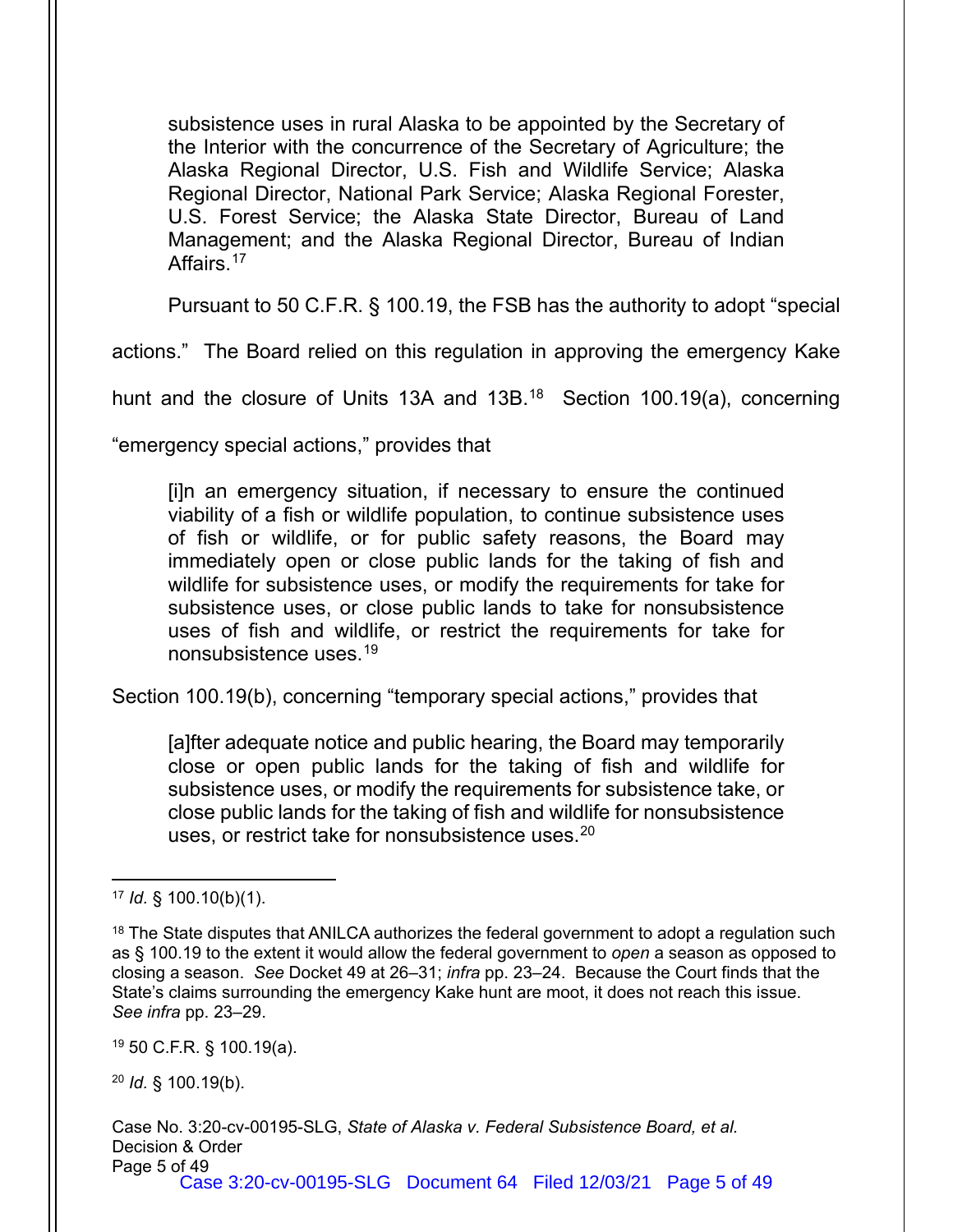The FSB may not take temporary special actions unless "it determines that the proposed temporary change will not interfere with the conservation of healthy fish and wildlife populations, will not be detrimental to the long-term subsistence use of fish or wildlife resources, and is not an unnecessary restriction on nonsubsistence users."[21](#page-5-0) The length of any such action must "be confined to the minimum time period or harvest limit determined by the Board to be necessary under the circumstances," and a temporary opening or closure cannot "extend longer than the end of the current regulatory cycle."<sup>[22](#page-5-1)</sup>

#### **II. The Kake Hunt**

In April 2020, in response to the COVID-19 pandemic, the FSB voted to "authorize a process for sending letters of delegation to agency field managers to allow them to open . . . hunting and fishing opportunities in response to any demonstrated emergency situation relating to food security that rises to the level of constituting a threat to public safety."[23](#page-5-2) On June 2, 2020, the FSB issued such letters to refuge managers and district rangers. The delegation letters provided that local land managers could "issue emergency special actions *related to food security* . . . only *for reasons of public safety*" and required consultation with the Alaska Department of Fish & Game (ADF&G) "to the extent possible" prior to doing

<span id="page-5-0"></span><sup>21</sup> *Id.* § 100.19(b)(1).

<span id="page-5-1"></span><sup>22</sup> *Id.* § 100.19(b)(2).

<span id="page-5-2"></span><sup>23</sup> Docket 15-2 at 1–2, ¶ 3 (Maas Decl.); Docket 4-3 at 4.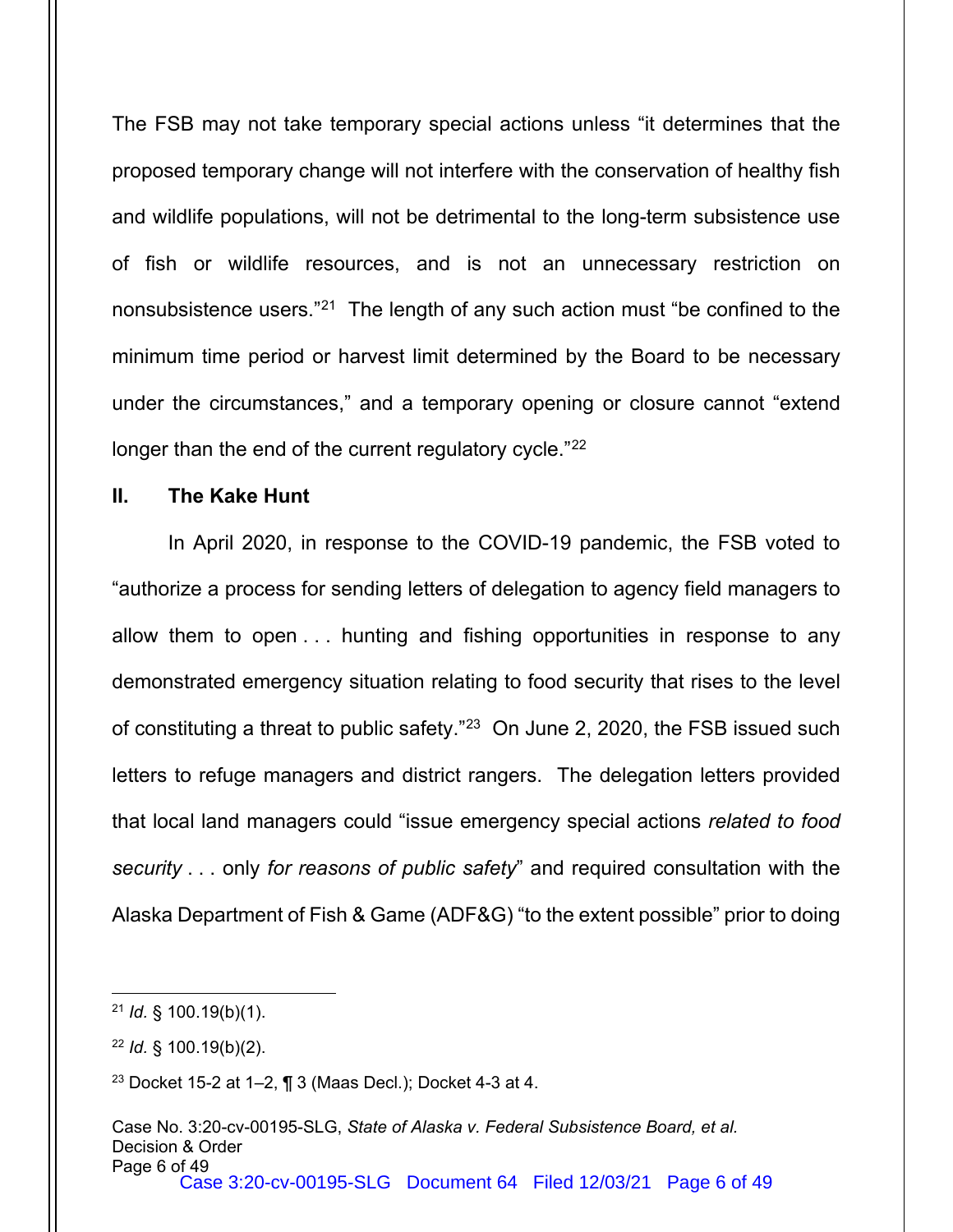so.<sup>[24](#page-6-0)</sup> The FSB also required local land managers to consult with the State of Alaska Unified Command Mass Care Group beforehand and instructed them to defer requests for special action to the Board if the Mass Care Group "[did] not confirm the need for [a] special action.["25](#page-6-1) The letters specified that the delegation of authority was effective until June 1, 2021, unless rescinded before that date.[26](#page-6-2)

Soon after, Joel Jackson, the President of the OVK, wrote to the Petersburg District Ranger, Ted Sandhofer, to renew a previous request for an emergency hunt for the Kake community, citing food security concerns. Mr. Sandhofer, in turn, contacted the Mass Care Group, which informed him that they could not confirm any food shortage or supply-chain disruption in Kake. Accordingly, Mr. Sandhofer deferred the OVK's request to the FSB on June 12, 2020. He informed the FSB that he had attempted to contact ADF&G but did not receive a response.<sup>[27](#page-6-3)</sup>

The FSB considered the request at a June 22, 2020 meeting at which Mr. Jackson testified regarding the OVK's food security concerns. The FSB voted to approve a limited season of up to 60 days to be administered by Mr. Sandhofer, who then issued a permit for a "Kake community harvest . . . allowing the

<span id="page-6-0"></span><sup>24</sup> *See, e.g.*, Docket 4-3 at 21 (emphases in original).

<span id="page-6-1"></span><sup>25</sup> *See, e.g.*, Docket 4-3 at 21, 24.

<span id="page-6-2"></span><sup>26</sup> *See, e.g.*, Docket 4-3 at 23.

<span id="page-6-3"></span><sup>27</sup> Mr. Sandhofer conveyed this information in a June 12, 2020 email to the FSB. *See* Docket 4- 3 at 38 (Ex. 4). The State appears to dispute that Mr. Sandhofer reached out to ADF&G, asserting that "[t]here is no evidence in the record of an attempt by anyone at the local Forest Service office to contact anyone at ADF&G." Docket 49 at 13.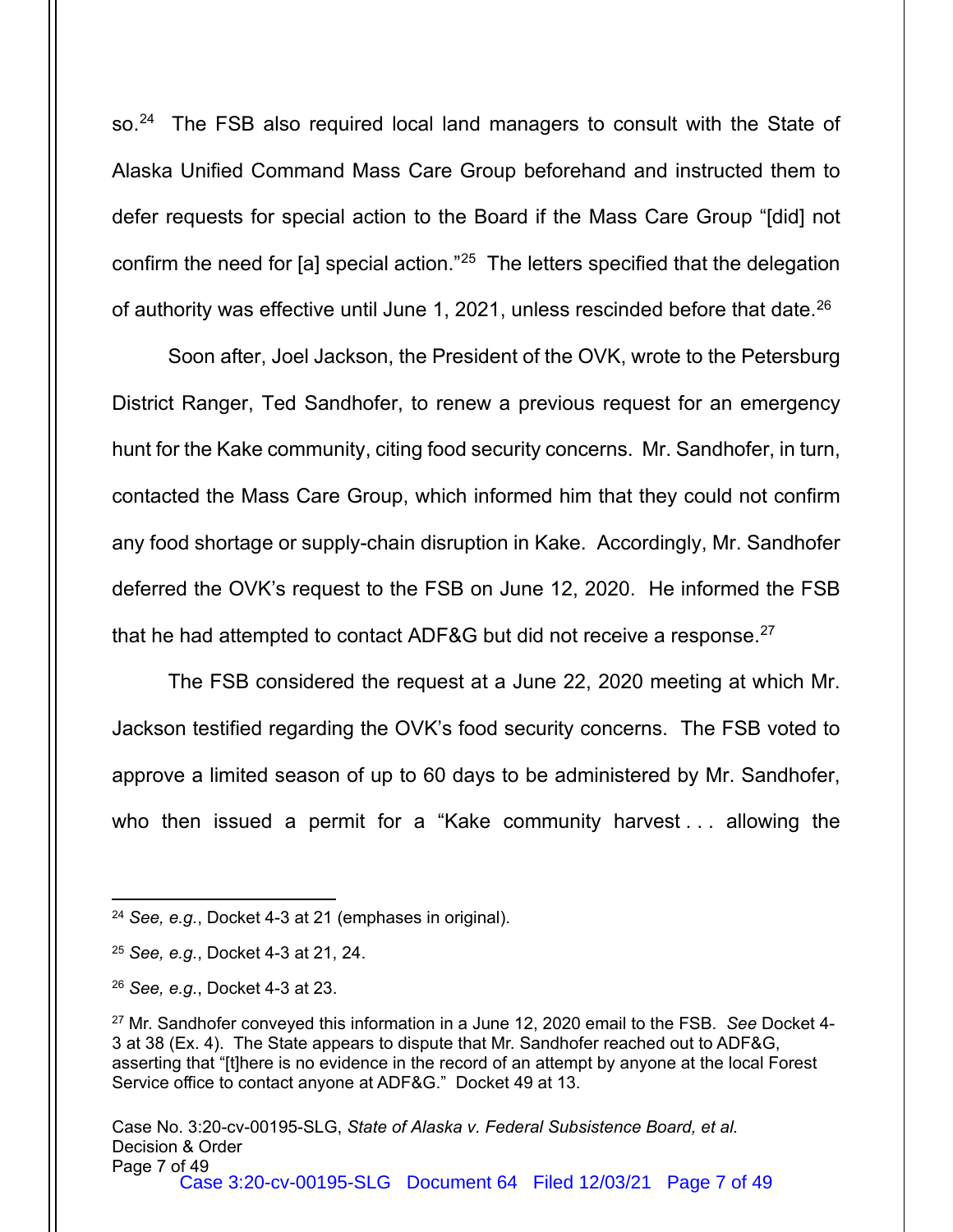Organized Village of Kake to harvest up to 2 antlered bull moose and 5 male Sitka black-tailed deer per month.<sup>"[28](#page-7-0)</sup> The permit specified that "[p]articipation in the season is limited to Federally qualified subsistence users selected by the Organized Village of Kake,"[29](#page-7-1) and Mr. Jackson confirmed that the harvest would be shared with the entire Kake community. The hunt concluded on July 24, 2020, and the harvest was distributed to 135 households in the village.

The Koyukuk Tribal Village also renewed a previous request for an emergency hunt in early June 2020. Like Mr. Sandhofer, the refuge manager for the region reached out to Mass Care Group, which responded that it was unaware of any substantial food shortages or supply-chain disruptions. On July 22, 2020, the Office of Subsistence Management informed the State that the FSB was voting on the request by email with a July 27, 2020 deadline rather than by teleconference due to the emergency nature of the request. The FSB ultimately did not grant the Koyukuk Tribal Village's special action request.[30](#page-7-2)

On August 17, 2020, a week after the State commenced this action and moved for preliminary injunctive relief, the Secretary of the Interior directed the FSB to temporarily suspend any decisions regarding requests for COVID-19

<span id="page-7-0"></span><sup>28</sup> Docket 4-3 at 46.

<span id="page-7-1"></span><sup>29</sup> Docket 4-3 at 46.

<span id="page-7-2"></span><sup>30</sup> The State appears to maintain that the FSB voted on the Koyukuk request, *see* Docket 49 at 23, whereas the FSB asserts that the vote, "while planned, never took place," Docket 50 at 30 (citation omitted).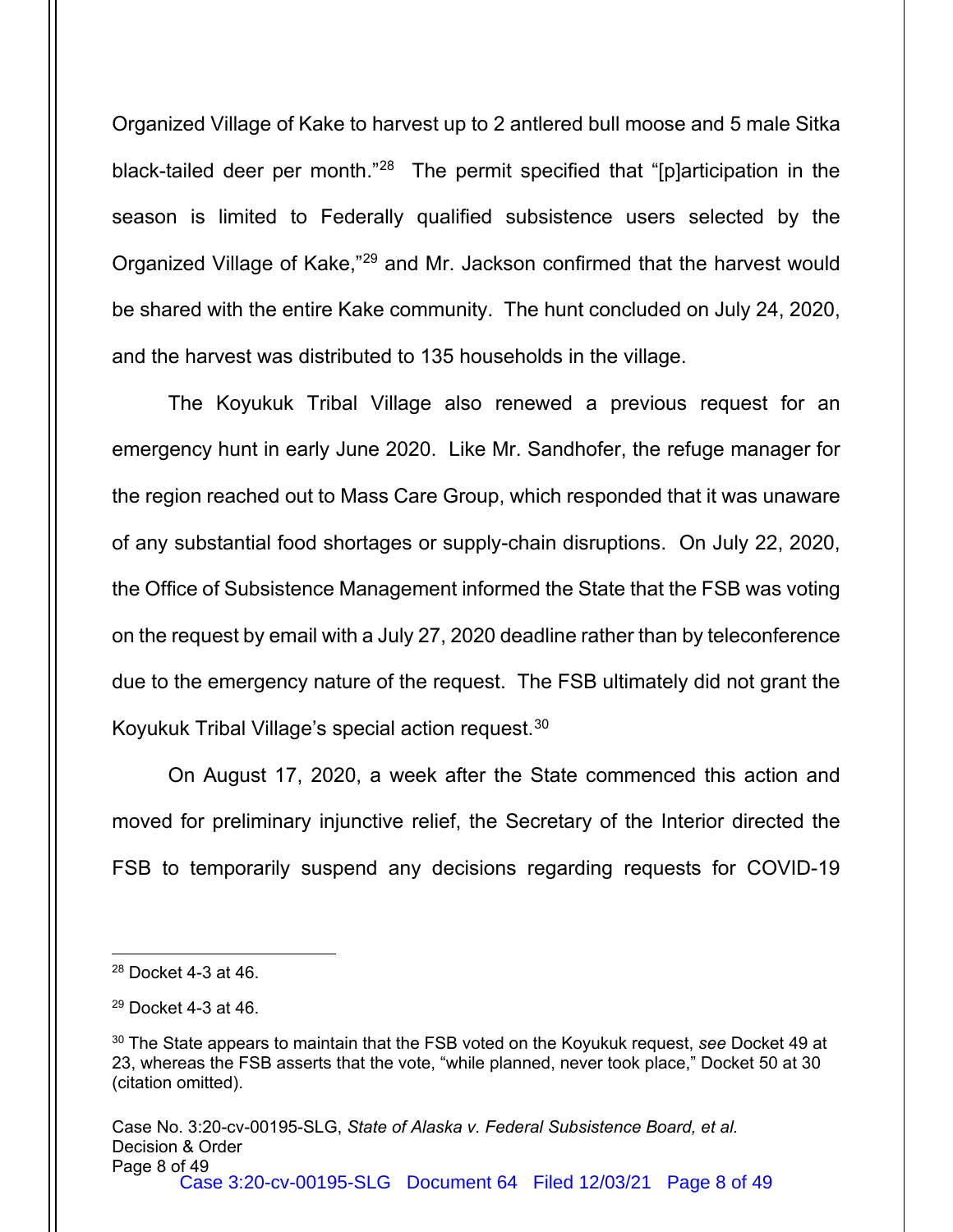emergency seasons until disposition of the State's motions. This Court ruled on the State's motions on September 18, 2020 and November 18, 2020, concluding that the State had failed to show a likelihood of success or serious questions on the merits of its claims. $31$  The FSB has not granted any additional emergency special action requests to open hunting or fishing after this Court issued its second order in November 2020.<sup>[32](#page-8-1)</sup> The delegation letters lapsed on June 1, 2021, and the FSB has not renewed the delegation of authority.<sup>[33](#page-8-2)</sup>

#### **III. Game Management Units 13A and 13B**

On July 16, 2020, the FSB held a public Work Session Meeting by teleconference. During the meeting, the FSB considered Wildlife Special Action 20-03 ("WSA 20-03"), a proposal that the Board "close Federal public lands in [Game Management] Unit 13 to the hunting of moose and caribou by non-Federally qualified users for the 2020/21 season."[34](#page-8-3) Unit 13 is a popular area for moose and caribou hunting due to its road accessibility; it is divided into five subunits, A through E, of which Units 13A and 13B are the most accessible. In 2019, the FSB had rejected an identical proposal to close all of Unit 13 to non-federally qualified

<span id="page-8-0"></span><sup>31</sup> *Fed. Subsistence Bd.*, 2020 WL 5625897, at \*13; *Fed. Subsistence Bd.*, 501 F. Supp. 3d at 697–98.

<span id="page-8-1"></span><sup>32</sup> *See* Docket 50 at 40.

<span id="page-8-2"></span><sup>33</sup> *See* Docket 4-3 at 22–23; Docket 50 at 11, 40.

<span id="page-8-3"></span><sup>34</sup> Docket 18-1 at 4.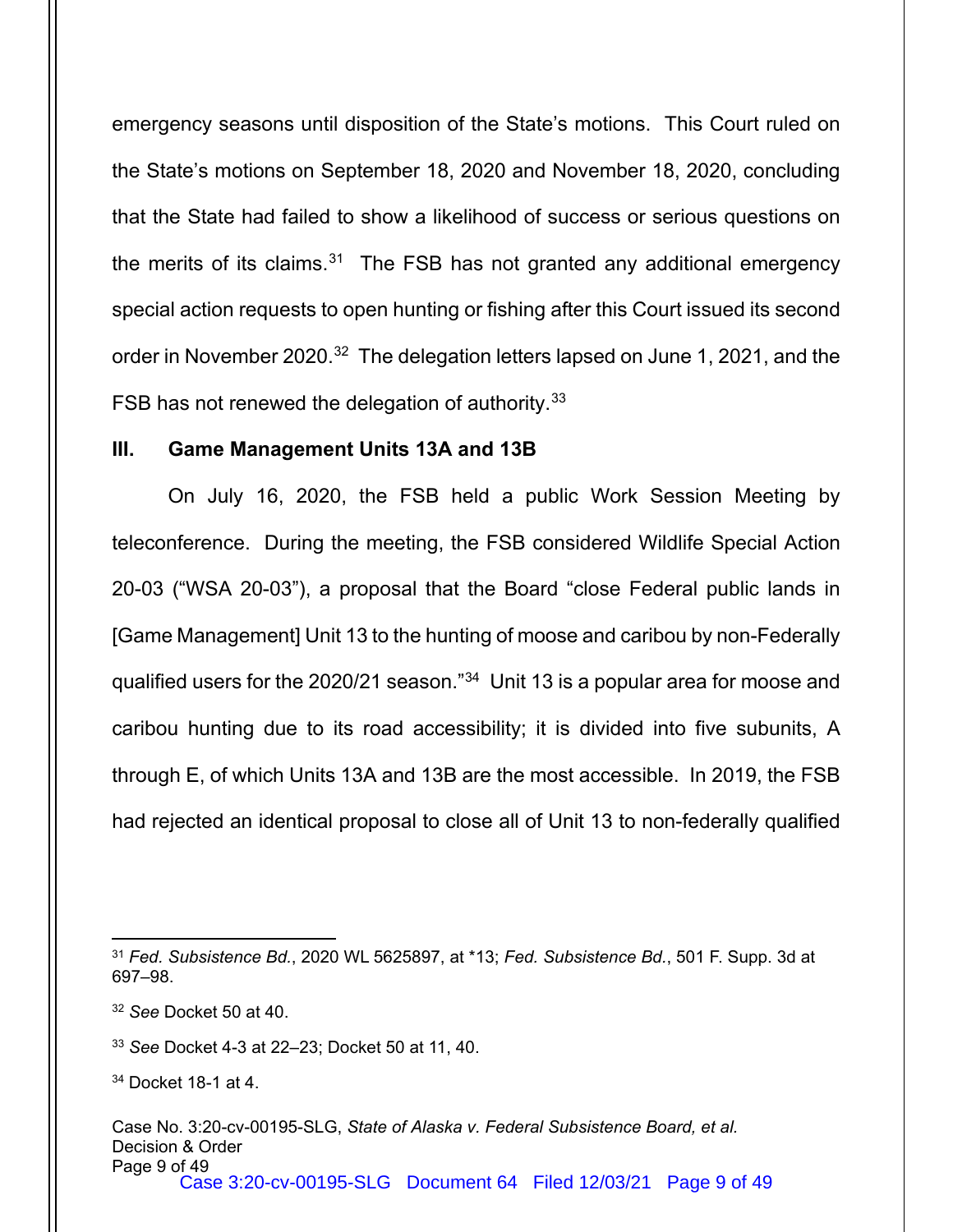users for the 2019/2020 season ("the 2019 proposal"), reasoning that the closure was not warranted under section 815 of ANILCA.

At the July 16 meeting, Lisa Maas, the Acting Policy Coordinator/Wildlife Biologist for the Office of Subsistence Management ("OSM"), presented a summary of the OSM staff's analysis of WSA 20-03 to the FSB. First, she explained that WSA 20-03's proponent made the request due to "extreme hunting competition" in Unit 13, that competition's negative effects on harvest success for federally qualified subsistence users, and public safety concerns. $35$  Next, Ms. Maas summarized written comments and public testimony from Alaska residents and ADF&G. Supporters of WSA 20-03 cited safety and overcrowding concerns, highlighted ANILCA's rural subsistence priority, and noted that federal public lands comprise only a small portion of Unit 13. Opponents of WSA 20-03 expressed their belief that public lands should remain open to all and noted a lack of conservation need. ADF&G's written comments asserted that "no conservation concerns exist for either moose or caribou in Unit 13" and that a "closure would not likely affect hunting success . . . of Federally-qualified users or address public safety concerns."<sup>[36](#page-9-1)</sup>

Ms. Maas next shared information about the caribou and moose population and discussed trends in harvest success rates. She noted the OSM's conclusion

<span id="page-9-0"></span><sup>35</sup> Docket 18-1 at 4.

<span id="page-9-1"></span><sup>36</sup> Docket 18-1 at 5.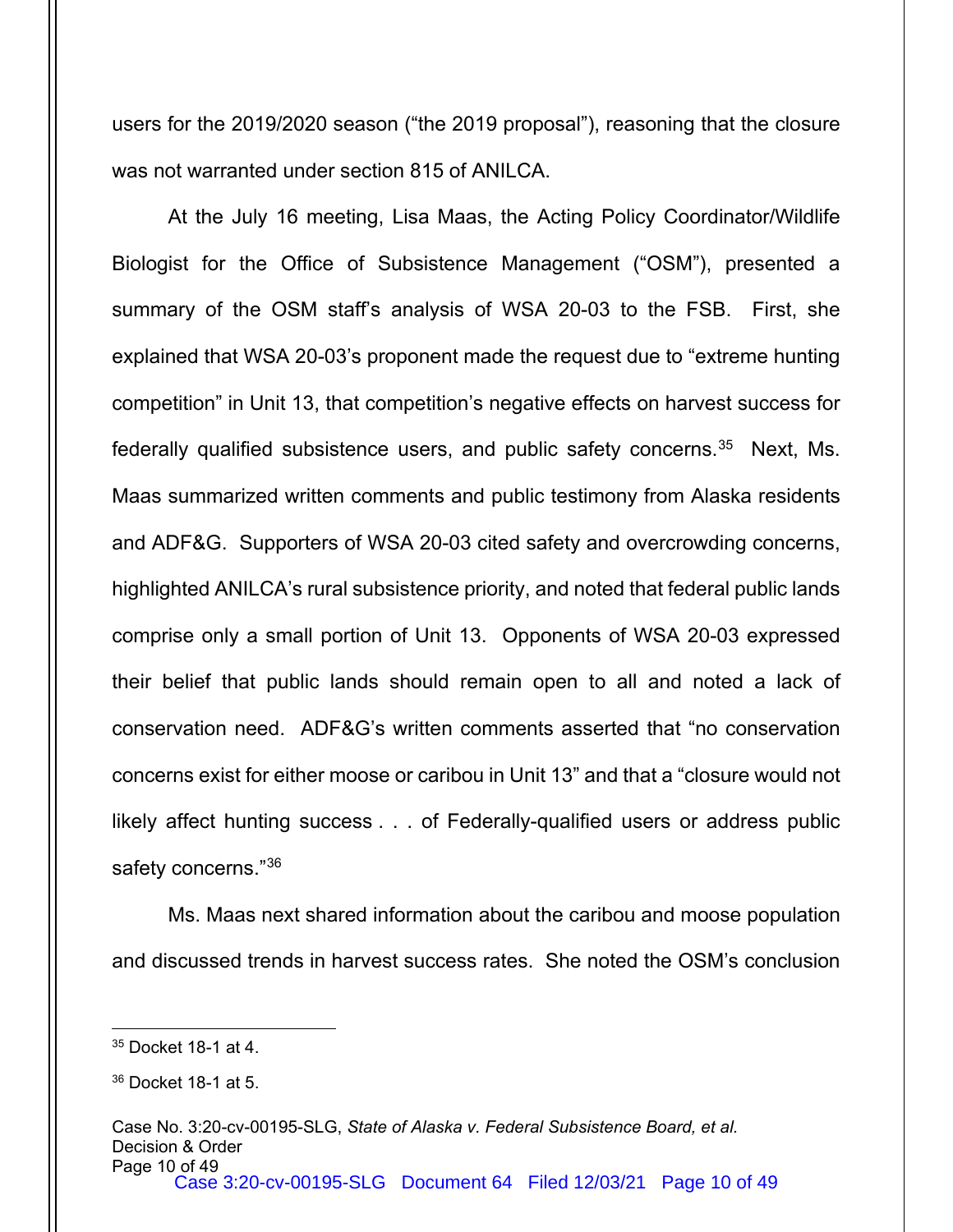that closure to continue subsistence uses of moose was warranted based on low moose harvest success rates for federally qualified users compared to nonfederally qualified users. The OSM also concluded that closure for public safety reasons may be warranted because of the "intense hunting pressure, overcrowding, disruption of hunts, and unsafe shooting practices . . . repeatedly stated by all user groups."<sup>37</sup> Ms. Maas explained that the OSM supported WSA 20-03 with two modifications: (1) closing federal public lands to non-subsistence users only in Units 13A and 13B; and (2) extending the closure through the 2022 regulatory cycle to "reduce the administrative burden associated with processing special action requests" because "no change in the situation" was expected in the near future.<sup>38</sup> After addressing questions from Board members, Ms. Maas also reported that the InterAgency Staff Committee ("ISC") recommended adopting WSA 20-03 with the OSM's proposed modifications on the basis of public safety and subsistence concerns.

Following Ms. Maas's testimony, comments were solicited from the Regional Advisory Council Chairs and the Native Liaison for the OSM, but none were offered. Members of the public were again allowed to weigh in, and two testified both in support of WSA 20-03. Finally, Ben Mulligan of ADF&G offered testimony on behalf of the State, reiterating the State's position that federal data did not

<span id="page-10-0"></span><sup>37</sup> Docket 18-1 at 8–9.

<span id="page-10-1"></span><sup>38</sup> Docket 18-1 at 9.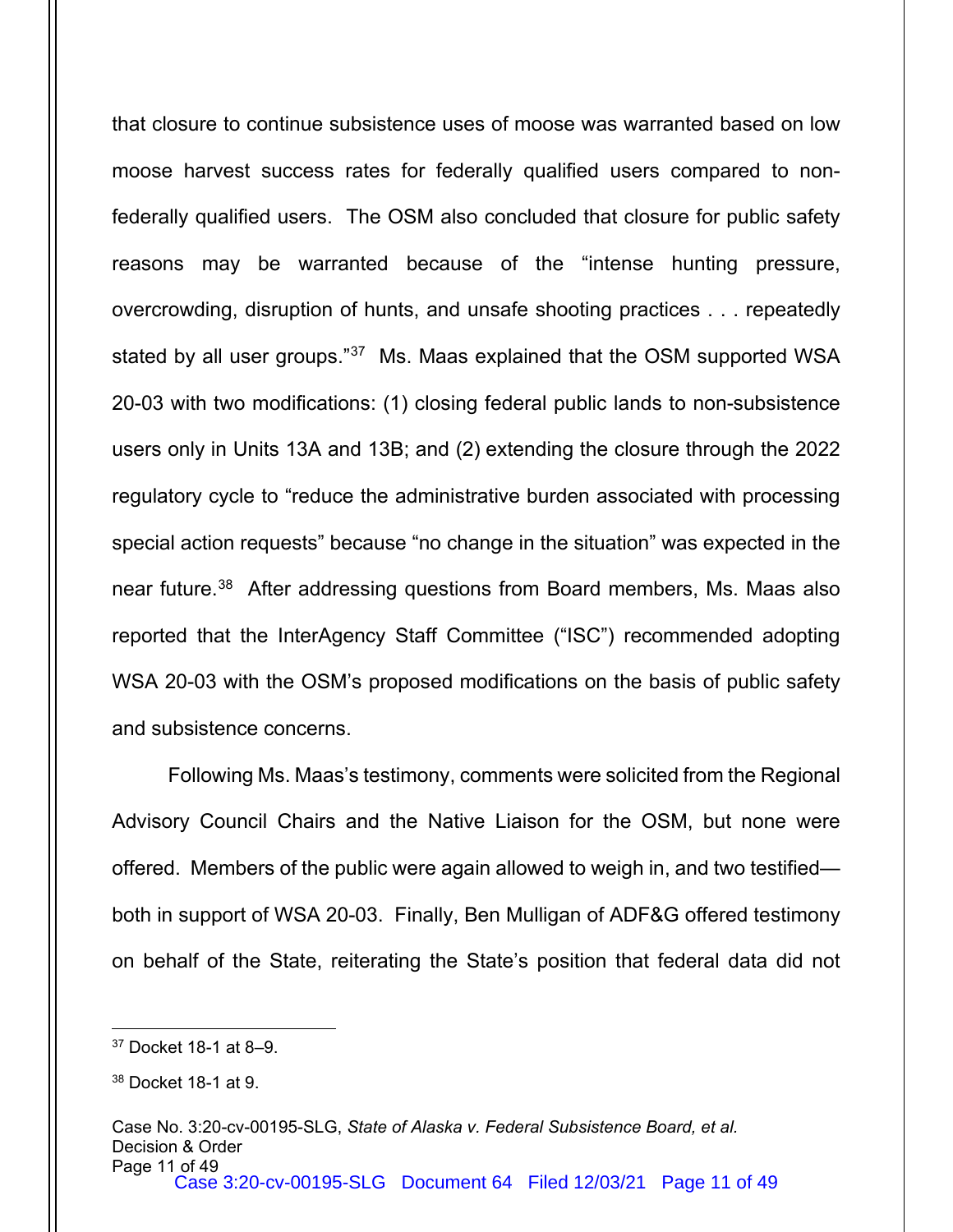support the OSM's subsistence concerns and that WSA 20-03 would not improve public safety.

After the testimony concluded, the FSB deliberated and voted on WSA 20-03 with the OSM's proposed modifications. All but one FSB member voted in favor of the modified proposal, citing subsistence and public safety concerns. Chad Padgett of the Bureau of Land Management voted against the proposal based on his belief that the closure was unnecessary for conservation, continuation of subsistence uses, or public safety.

On July 31, 2020, the FSB issued a press release explaining the closure and answering "common questions and concerns."[39](#page-11-0) The release included a map of the closure area and noted that non-federally qualified users could still "take moose and caribou between the edge of the river and the ordinary high water mark along navigable waters" but cautioned that both hunter and game "must be *above* the actual water line . . . for the harvest to be legal."<sup>40</sup> Shortly after, Mr. Mulligan contacted the FSB via email and raised concerns that the release improperly closed certain state lands because it implied that non-federally qualified users could not take moose or caribou standing in navigable waters.<sup>41</sup> Subsequently, on September 2, 2020, the FSB issued a revised press release, clarifying that non-

<span id="page-11-0"></span><sup>39</sup> Docket 18-2 at 1.

<span id="page-11-1"></span><sup>40</sup> Docket 18-2 at 2 (emphasis in original).

<span id="page-11-2"></span><sup>41</sup> *See* Docket 3-3 at 17–18.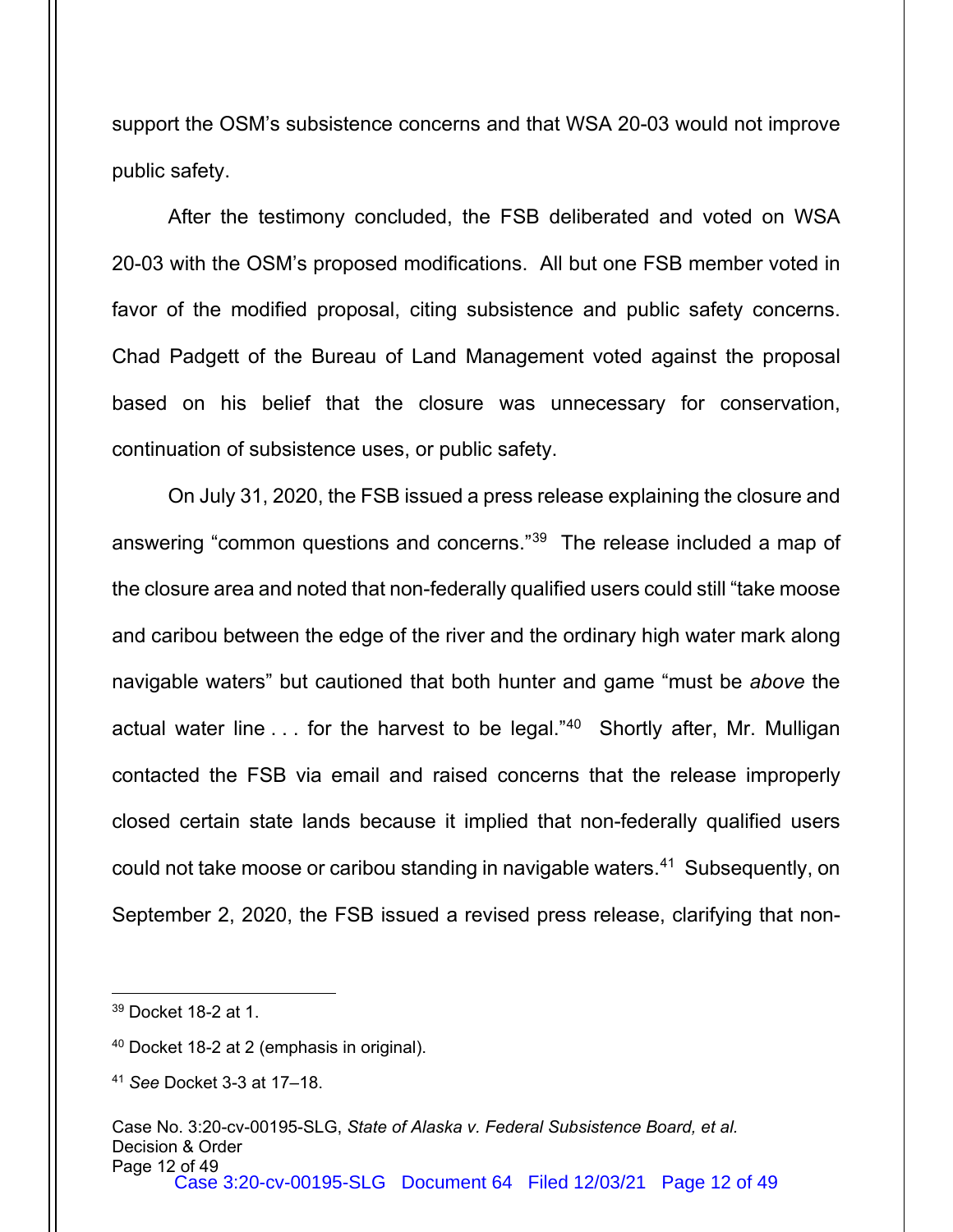federally qualified users could take moose and caribou on gravel bars along navigable waters below the high water mark so long as the moose and caribou were not swimming.

## **LEGAL STANDARD**

The State seeks invalidation of the FSB's actions surrounding the Kake hunt and the closure of Units 13A and 13B pursuant to § 706 of the Administrative Procedure Act.<sup>42</sup> Section 706 provides that a "reviewing court shall . . . hold unlawful and set aside agency action, findings, and conclusions found to be . . . arbitrary, capricious, an abuse of discretion, or otherwise not in accordance with law . . . [or] in excess of statutory jurisdiction, authority, or limitations."[43](#page-12-1)

The Ninth Circuit has detailed the circumstances under which an agency action is arbitrary and capricious:

[An] agency rule would be arbitrary and capricious if the agency has relied on factors which Congress has not intended it to consider, entirely failed to consider an important aspect of the problem, offered an explanation for its decision that runs counter to the evidence before the agency, or is so implausible that it could not be ascribed to a difference in view or the product of agency expertise.<sup>[44](#page-12-2)</sup>

By contrast, an agency action is proper if "the agency considered the relevant

factors and articulated a rational connection between the facts found and the

<span id="page-12-0"></span><sup>42</sup> Docket 49 at 9; Docket 62 at 7.

<span id="page-12-1"></span><sup>43</sup> 5 U.S.C. § 706(2).

<span id="page-12-2"></span><sup>44</sup> *Ctr. for Biological Diversity v. Zinke*, 900 F.3d 1053, 1067 (9th Cir. 2018) (quoting *Greater Yellowstone Coal., Inc. v. Servheen*, 665 F.3d 1015, 1023 (9th Cir. 2011)).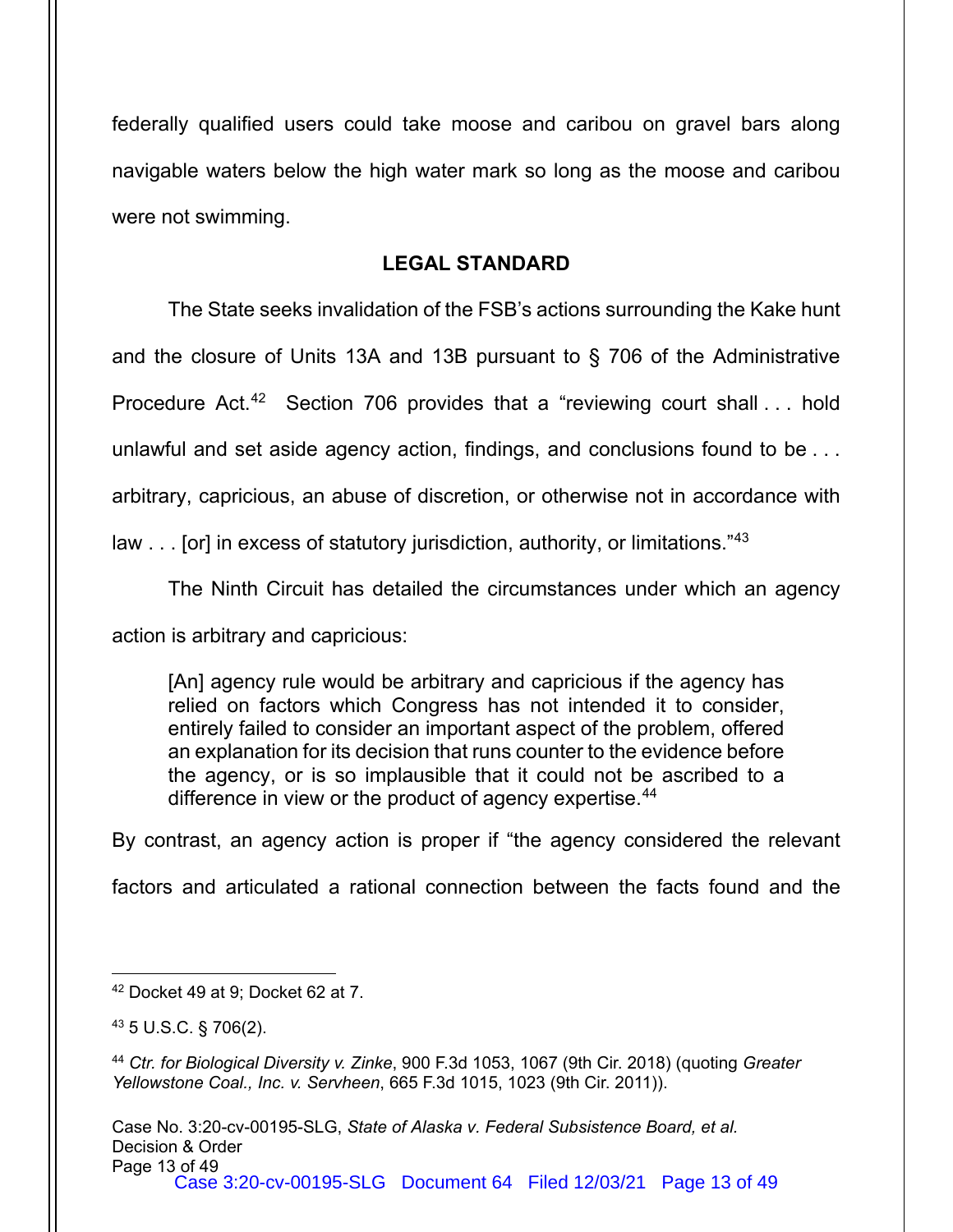choices made."[45](#page-13-0) When determining whether an action is arbitrary and capricious, "a court is not to substitute its judgment for that of the agency,"[46](#page-13-1) particularly where "the challenged decision implicates substantial agency expertise."[47](#page-13-2)

When an agency action is based on factual conclusions drawn from the administrative record, the reviewing court must determine whether those conclusions are supported by "substantial evidence."[48](#page-13-3) "'Substantial evidence' is 'more than a mere scintilla but less than a preponderance.'"[49](#page-13-4) This standard is "extremely deferential," requiring the reviewing court to "uphold the [agency's] findings unless the evidence presented would *compel* a reasonable finder of fact to reach a contrary result."[50](#page-13-5)

Agency action is "not in accordance with the law" when it "conflict[s] with the language of the statute."<sup>[51](#page-13-6)</sup> This entails "a question of statutory interpretation, rather than an assessment of reasonableness in the instant case."[52](#page-13-7)

<span id="page-13-0"></span><sup>45</sup> *Id.* (quoting *Greater Yellowstone Coal.*, 665 F.3d at 1023).

<span id="page-13-1"></span><sup>46</sup> *Motor Vehicle Manufacturers Ass'n v. State Farm Mut. Auto. Ins. Co.*, 463 U.S. 29, 43 (1983).

<span id="page-13-2"></span><sup>47</sup> *Ninilchik Traditional Council v. United States*, 227 F.3d 1186, 1194 (9th Cir. 2000).

<span id="page-13-3"></span><sup>48</sup> *Ctr. for Biological Diversity*, 900 F.3d at 1068; *see also Dickinson v. Zurko*, 527 U.S. 150, 163–64 (1999).

<span id="page-13-4"></span><sup>49</sup> *Mayes v. Massanari*, 276 F.3d 453, 459 (9th Cir. 2001) (quoting *Sandgathe v. Chater*, 108 F.3d 978, 980 (9th Cir. 1997)).

<span id="page-13-5"></span><sup>50</sup> *Monjaraz-Munoz v. I.N.S.*, 327 F.3d 892, 895 (9th Cir. 2003) (quoting *Singh-Kaur v. I.N.S.*, 183 F.3d 1147, 1149–50 (9th Cir. 1999)).

<span id="page-13-6"></span><sup>51</sup> *Nw. Env't Advocs. v. U.S. Env't Prot. Agency*, 537 F.3d 1006, 1014 (9th Cir. 2008) (quoting *City of Cleveland v. Ohio*, 508 F.3d 827, 838 (6th Cir. 2007)).

<span id="page-13-7"></span><sup>52</sup> *Singh v. Clinton*, 618 F.3d 1085, 1088 (9th Cir. 2010) (citing *Nw. Env't Advocs.*, 537 F.3d at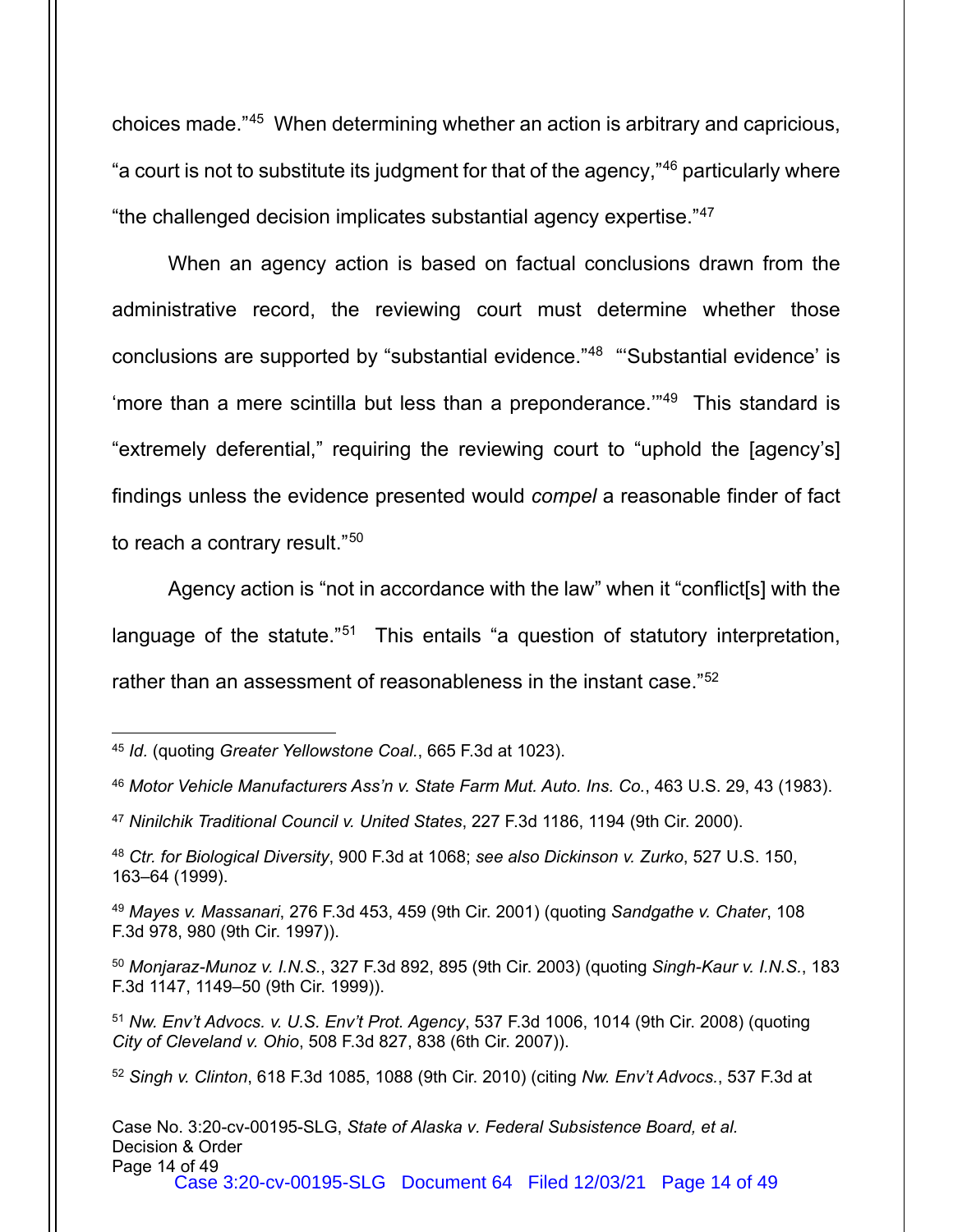#### **DISCUSSION**

#### **I. The Sunshine Act**

The State contends that the "FSB consistently and intentionally violates the open meetings requirement of the Sunshine [Act]" and asks this Court for injunctive relief and an award of attorney's fees. $^{\rm 53}$   $\,$  Specifically, the State maintains that (1) the "FSB did not publish a meeting notice for actions taken on April 9, 2020, April 14, 2020, nor for the July 22–27 email action taken on WSA 94-15; (2) "[t]he administrative record does not include published notice for the June 22, 2020 or July 16, 2020 meetings"; and (3) "[t]he FSB regularly holds closed meetings without a vote to go into a closed session," including the closed executive sessions held before public meetings on April 20, 2020 and July 16, 2020.<sup>[54](#page-14-1)</sup> The State asserts that the FSB is a "federal agency" within the meaning of the Act and is thus "bound to comply" with its open-meeting provisions.<sup>[55](#page-14-2)</sup>

In response, the FSB disputes that the Sunshine Act applies, asserting that the FSB is not an "agency" within the meaning of the Act's open-meeting provisions. [56](#page-14-3) In the alternative, the FSB asserts that even if the Act applies, the

1014).

<span id="page-14-0"></span><sup>53</sup> Docket 49 at 20, 24–26.

<span id="page-14-1"></span><sup>54</sup> Docket 49 at 16.

<span id="page-14-2"></span><sup>55</sup> Docket 49 at 24.

<span id="page-14-3"></span><sup>56</sup> Docket 50 at 23–29.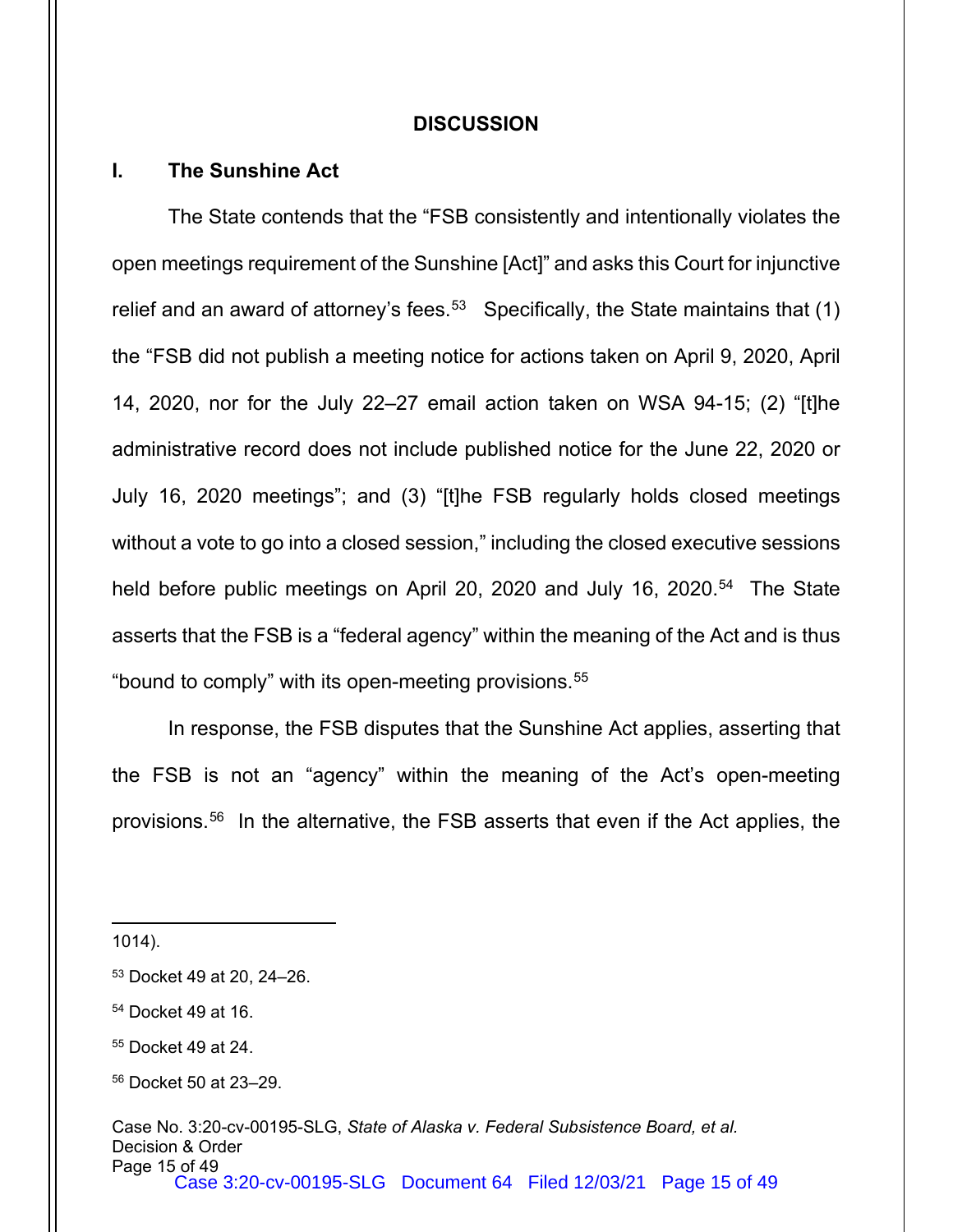FSB has complied with it and that even if the FSB violated the Act, the only remedy available under the Act is the release of transcripts. [57](#page-15-0)

The open-meetings section of the Sunshine Act, 5 U.S.C. § 552b, provides that "every portion of every meeting of an agency shall be open to public observation," subject to ten specified exceptions.<sup>[58](#page-15-1)</sup> At least one week before a meeting, the agency must publicly announce "the time, place, and subject matter of the meeting, whether it is to be open or closed to the public, and the name and phone number of the official designated by the agency to respond to requests for information about the meeting."[59](#page-15-2) When an agency is statutorily permitted to close a meeting or a portion thereof, that action may only be taken if "a majority of the entire membership of the agency" votes to do so. [60](#page-15-3)

The Sunshine Act also contains specialized definitions of the terms "agency," "meeting," and "member" for purposes of § 552b:

(1) the term "agency" means any agency, as defined in section 552(e) of this title, headed by a collegial body composed of two or more individual members, a majority of whom are appointed to such position by the President with the advice and consent of the Senate, and any subdivision thereof authorized to act on behalf of the agency;

(2) the term "meeting" means the deliberations of at least the number of individual agency members required to take action on behalf of the agency where such deliberations determine or result in the joint

<span id="page-15-2"></span><sup>59</sup> *Id.* § 552b(e)(1).

<span id="page-15-3"></span><sup>60</sup> *Id.* § 552b(d)(1).

Case No. 3:20-cv-00195-SLG, *State of Alaska v. Federal Subsistence Board, et al.* Decision & Order Page 16 of 49 Case 3:20-cv-00195-SLG Document 64 Filed 12/03/21 Page 16 of 49

<span id="page-15-0"></span><sup>57</sup> Docket 50 at 23, 29–34.

<span id="page-15-1"></span><sup>58</sup> 5 U.S.C. § 552b(b); *see also id.* § 552b(c) (listing circumstances in which a meeting or portion thereof may be closed).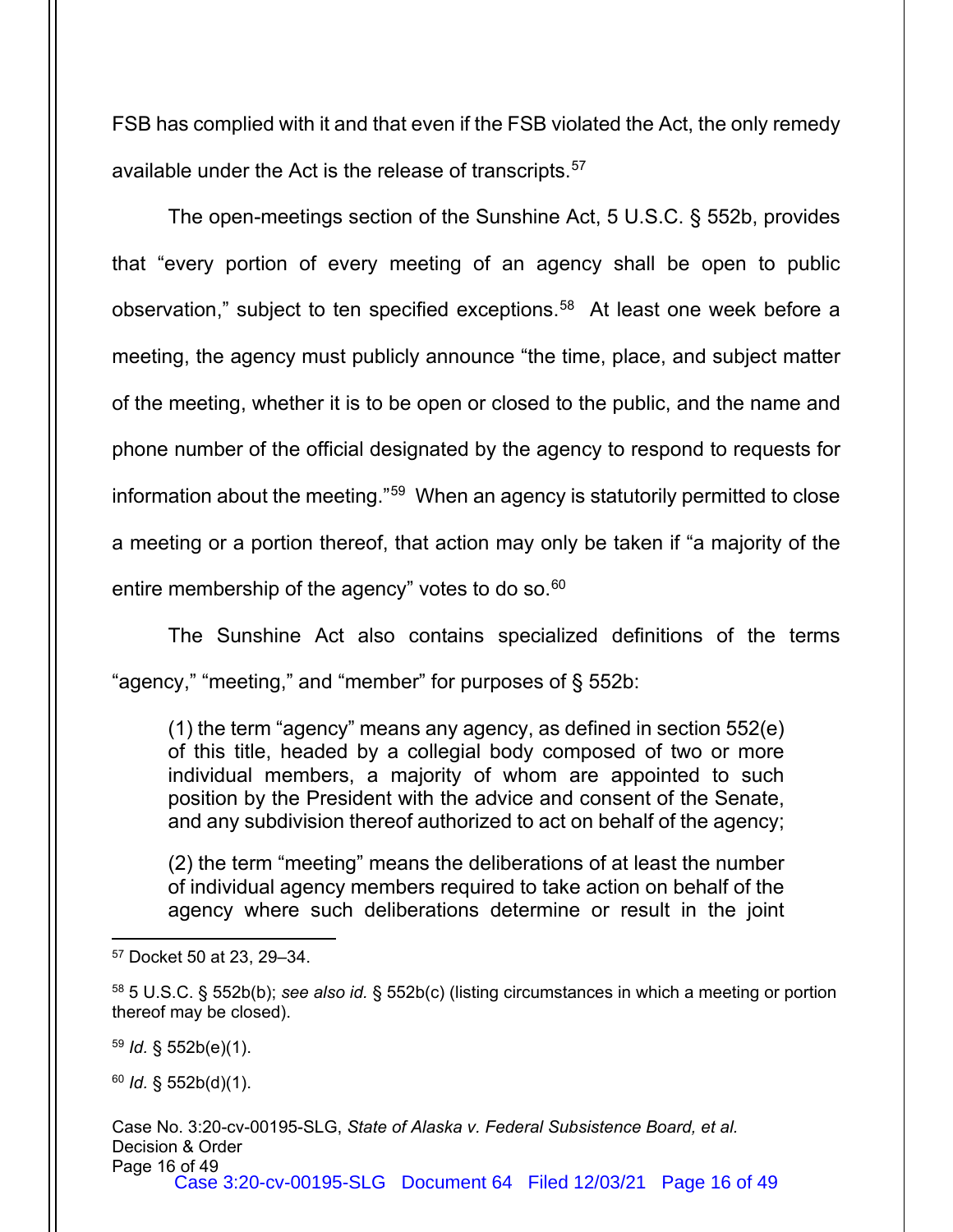conduct or disposition of official agency business, but does not include deliberations required or permitted by subsection (d) or (e); and

(3) the term "member" means an individual who belongs to a collegial body heading an agency.<sup>[61](#page-16-0)</sup>

The FSB contends that it does not constitute a "collegial body" within the meaning of these provisions because "none of [its] members, much less a majority, were appointed by the President with the advice and consent of the Senate."<sup>[62](#page-16-1)</sup> And it maintains that the FSB is not a "subdivision thereof" because it interprets the term to refer only to "sub-groups" of a collegial body.<sup>[63](#page-16-2)</sup> The State, by contrast, asserts that the FSB falls under the Act's definition of "agency" because "Congress gave [the Secretaries of Interior and Agriculture] joint responsibilities on public lands in Alaska," and "the Secretaries jointly adopted regulations that delegated their responsibilities to the FSB."[64](#page-16-3) Therefore, the State contends, "[t]he Secretaries working together, and the FSB, are collegial bodies as described in the Sunshine Act."[65](#page-16-4)

The Court finds that § 552b's definition of "agency," when read together with nearby provisions, does not include the FSB.<sup>[66](#page-16-5)</sup> To begin with, the FSB is clearly

<span id="page-16-0"></span><sup>61</sup> *Id.* § 552b(a).

<span id="page-16-1"></span><sup>62</sup> Docket 50 at 23–24.

<span id="page-16-2"></span><sup>63</sup> Docket 50 at 24–25 (quoting *Hunt v. Nuclear Regul. Comm'n*, 611 F.2d 332, 335–36 (10th Cir. 1979)).

<span id="page-16-3"></span><sup>64</sup> Docket 62 at 19–20.

<span id="page-16-4"></span><sup>65</sup> Docket 62 at 20.

<span id="page-16-5"></span><sup>&</sup>lt;sup>66</sup> The Court acknowledges that its November 18, 2020 order concluded that the FSB is likely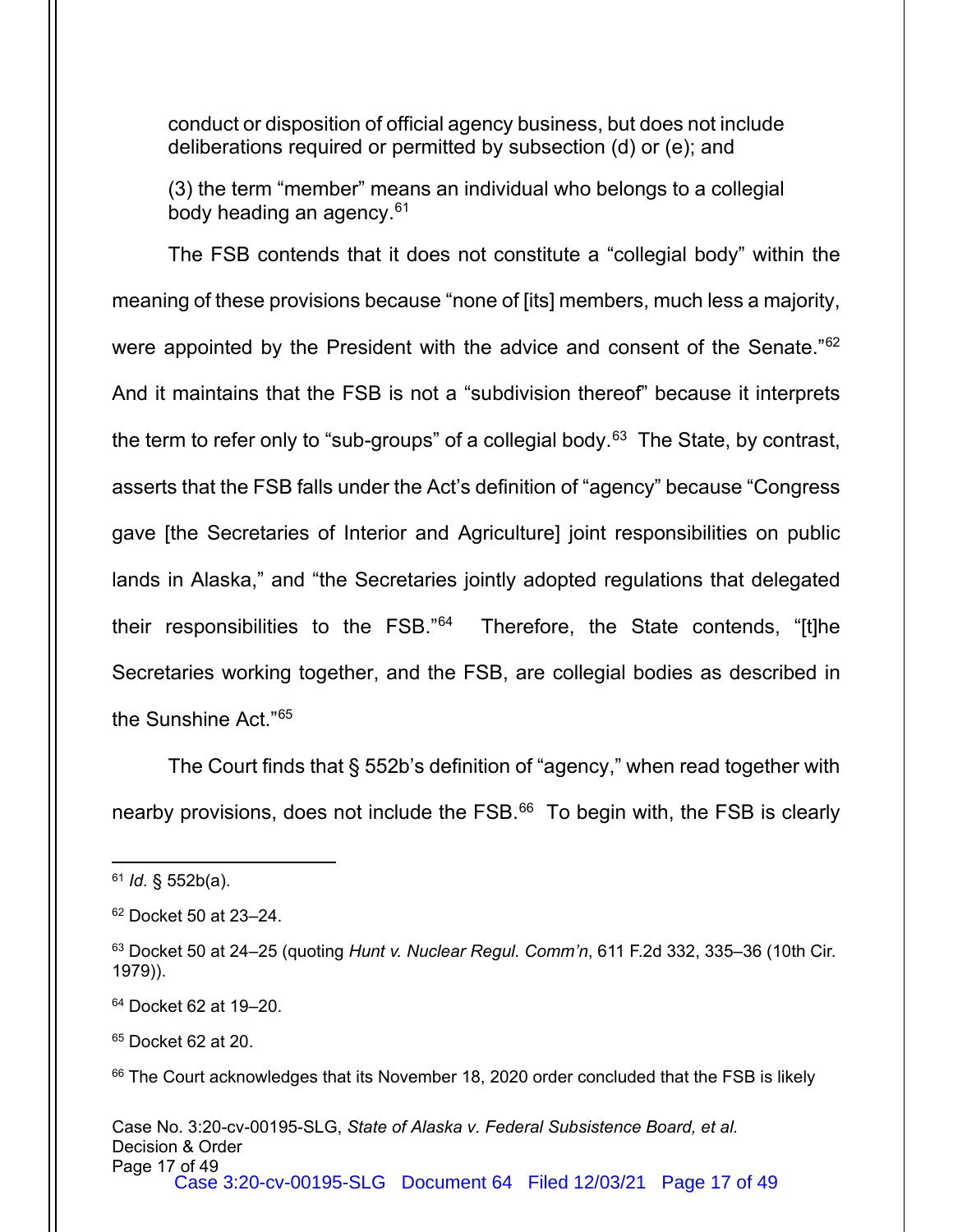not a "collegial body" as defined by § 552b because none of its members are appointed by the President with the advice and consent of the Senate.<sup>[67](#page-17-0)</sup> Thus, the question is whether the FSB is covered by the Sunshine Act as a "subdivision."[68](#page-17-1) Section 552b(a)(1) is ambiguous on this point; it is unclear from the section's wording whether "subdivision thereof" refers to a portion of the entire entity headed by a collegial body or only to a portion of the collegial body itself. However, the definitions that follow § 552b(a)(1) make clear that "subdivision thereof" refers solely to the collegial body.<sup>[69](#page-17-2)</sup> Section  $552b(a)(2)$  defines "meeting" narrowly to cover only "deliberations of at least the number of individual agency members required to take action on behalf of the agency." And § 552b(a)(3), in turn, defines "member" to mean "an individual who belongs to a collegial body heading an agency." There cannot be a "meeting" under the Act without the participation of agency heads who were appointed by the President with the advice and consent of the Senate. Accordingly, it would be illogical to read "subdivision thereof" to

subject to the Open Meetings Act. *See Fed. Subsistence Bd.*, 501 F. Supp. 3d at 688. However, upon further consideration and with the benefit of the parties' more thorough briefing on the issue, including their discussion of *Hunt v. Nuclear Regulatory Commission*, 468 F. Supp. 817, 820 (N.D. Okla. 1979), *aff'd*, 611 F.2d 332, the Court has now determined that the Sunshine Act does not apply to the FSB.

<span id="page-17-0"></span><sup>67</sup> *See* 50 C.F.R. § 100.10(b)(1) (describing the composition and appointment process of the FSB); Docket 50 at 24 n.4 (same).

<span id="page-17-1"></span><sup>68</sup> *See* 5 U.S.C. § 552b(a)(1).

<span id="page-17-2"></span><sup>69</sup> *See* Richard K. Berg, Stephen H. Klitzman & Gary J. Edles, A.B.A. Section of Admin. L. & Regul. Prac., *An Interpretive Guide to the Government in the Sunshine Act* 6 (2d ed. 1978) ("It should be noted that 'subdivision thereof' refers back to 'collegial body,' not to 'agency.' Subdivisions made up entirely of employees other than members of the collegial body are not covered by the Act, even though they may be authorized to act on behalf of the agency.").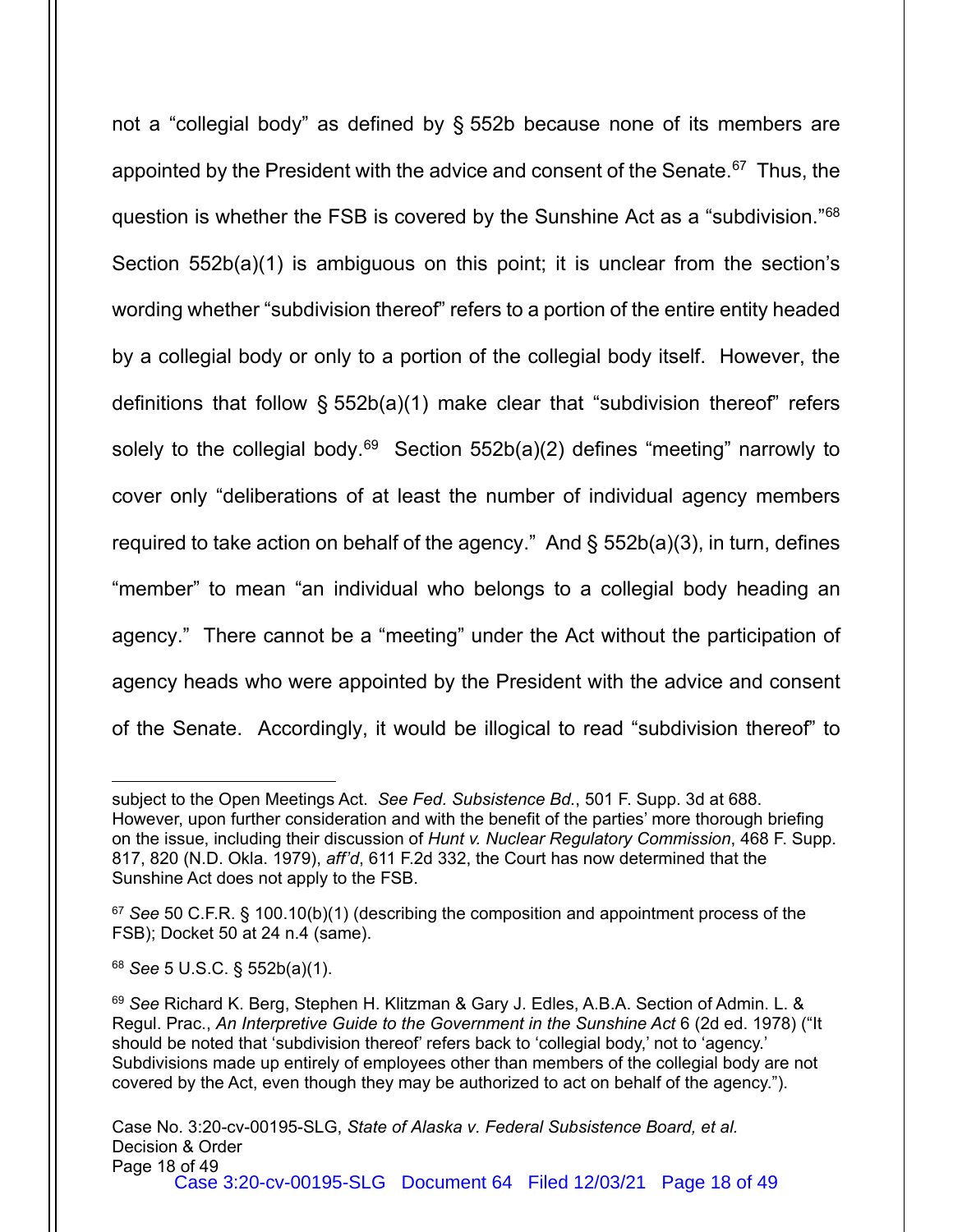encompass boards like the FSB that could not actually hold "meetings" as defined by the Act.<sup>[70](#page-18-0)</sup>

The Northern District of Oklahoma and the Tenth Circuit reached this same conclusion when considering whether hearings conducted by the Nuclear Regulatory Commission's Atomic Safety and Licensing Board ("ASLB") were covered under the Sunshine Act.[71](#page-18-1) Similarly to the FSB, the ASLB exercises power pursuant to a delegation of authority by the commissioners of the Nuclear Regulatory Commission.<sup>[72](#page-18-2)</sup> The commissioners are appointed by the President with the advice and consent of the Senate, but the ASLB does not itself include any commissioners.<sup>[73](#page-18-3)</sup> Given the ASLB's structure, the Northern District of Oklahoma concluded that the Sunshine Act did not apply to the ASLB's hearings because "a board or panel without 'members' is not a 'subdivision' of an agency under the Sunshine Act."[74](#page-18-4) The district court explained that "[i]f such boards or panels were meant to be covered, the 'meeting' requirement would have to be

<span id="page-18-1"></span><sup>71</sup> *See Hunt*, 468 F. Supp. at 820.

<span id="page-18-2"></span><sup>72</sup> *Id.*

<span id="page-18-0"></span><sup>&</sup>lt;sup>70</sup> The State's contention that the Secretaries of the Interior and Agriculture constitute a "collegial body" when performing joint responsibilities is inapposite. *See* Docket 62 at 19–20. The Court need not determine whether that proposition is true; even if it is, the FSB itself would not constitute an "agency" or "subdivision thereof" because the Secretaries do not sit on the FSB or participate in its decision-making.

<span id="page-18-3"></span><sup>73</sup> *See Hunt*, 611 F.2d at 334–35.

<span id="page-18-4"></span><sup>74</sup> *See Hunt*, 468 F. Supp. at 820–21.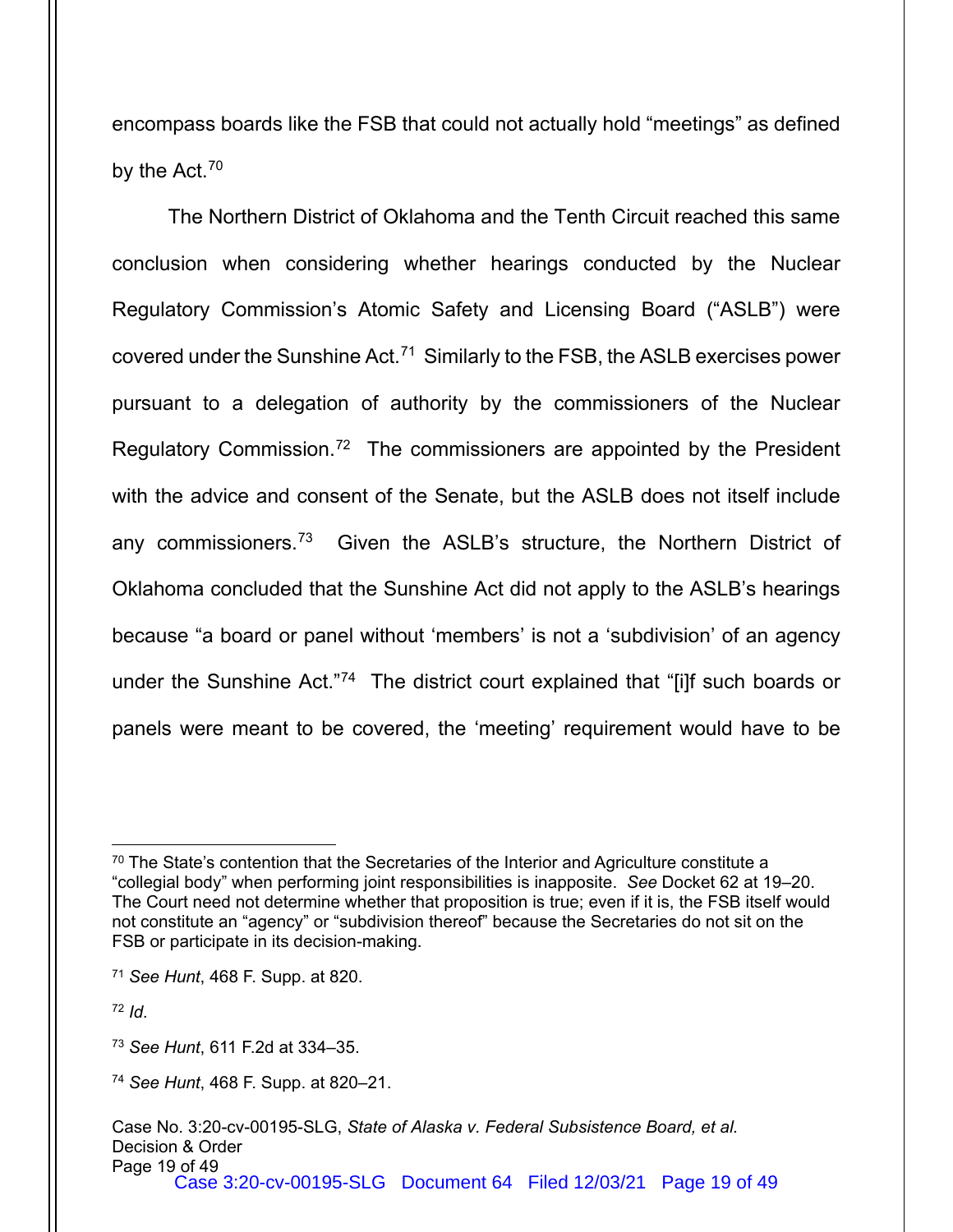ignored" because "meetings are deliberations of members."[75](#page-19-0) On appeal, the Tenth Circuit, too, concluded that "the mandate for open hearings does not apply to an adjudicatory hearing before [the ASLB]" because "subdivision" refers only to when "a collegial body . . . has divided itself into sub-groups to conduct the business of the agency.["76](#page-19-1)

The legislative history of the Sunshine Act, as noted by both courts in *Hunt*, [77](#page-19-2) also supports this reading of the Act. The Senate Report on the Act contains numerous statements about the open-meetings section that reflect the Senate's intent that § 552b apply only to decision-making bodies that include members of a collegial body. The report's "Summary of the Legislation" section describes section 201 of the Senate bill—which became 5 U.S.C. § 552b—as designed to ensure that meetings between agency heads are open to the public:

Section 201 applies to the Federal Election Commission and the 46 other Federal agencies headed by two or more Commissioners or similar officers appointed by the President with the advice and consent of the Senate. The bill requires meetings between heads of such agencies to be open to the public. . . .

Section 201(a) establishes the basic principle that all meetings between the *heads of these collegial agencies* must be open to the public. The term "meeting" is defined to include agency deliberations where at least a quorum of the agency's members meet to conduct or dispose of official agency business. Chance encounters which do not involve substantive discussions, and social events at which business is not discussed, would not be covered by the section. *Nor does the bill cover discussions between less than quorum of the Commission,* 

<span id="page-19-2"></span><sup>77</sup> *See Hunt*, 468 F. Supp. at 820–21; *Hunt*, 611 F.2d at 336–37.

<span id="page-19-0"></span><sup>75</sup> *Id.* at 820.

<span id="page-19-1"></span><sup>76</sup> *Hunt*, 611 F.2d at 335–36.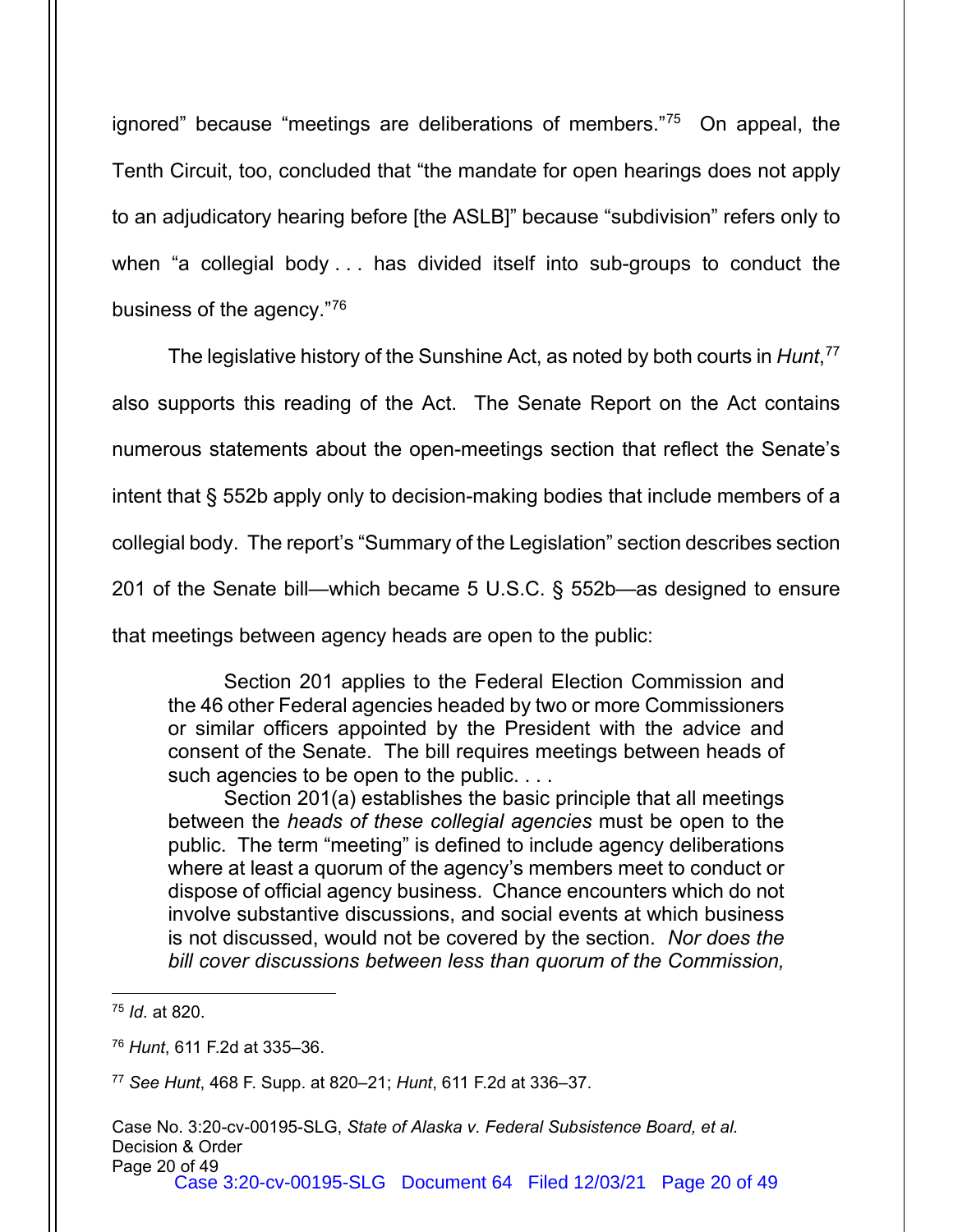### *or discussions between a Commissioner and any number of staff employees*. [78](#page-20-0)

In its "Background and Purpose of the Legislation" section, the report states that the open-meetings section is intended to "increase the public's confidence in government by permitting the public to observe firsthand the way agency heads carry out their duties."[79](#page-20-1) And in a section discussing the open-meetings provisions in more detail, the report explicitly contrasts meetings involving agency heads with those involving only staff members, explaining why the former are subject to public scrutiny but the latter are not: "The agency heads are high public officials, having been selected and confirmed through a process very different from that used for staff members. Their deliberative process can be appropriately exposed to public scrutiny in order to give citizens an awareness of the process and rationale of decisionmaking."[80](#page-20-2) The same section of the report also clarifies the term "subdivision thereof," suggesting that such an entity must involve at least two agency heads:

Section 201(a) provides that all meetings of the individual Commissioners, board members, or the like, except those discussions exempted by subsection (b), must be open to the public. Included within this requirement are meetings of agency subdivisions authorized to take action on behalf of the agency. The open meeting requirement applies to panels of a Commission, or regional boards, *consisting of two or more agency heads* and authorized to take action on behalf of the agency. To be a subdivision of an agency covered

<span id="page-20-2"></span><sup>80</sup> *Id.* at 17.

<span id="page-20-0"></span><sup>78</sup> S. Rep. No. 94-354, at 2–3 (1975) (emphases added).

<span id="page-20-1"></span><sup>79</sup> *Id.* at 4–5.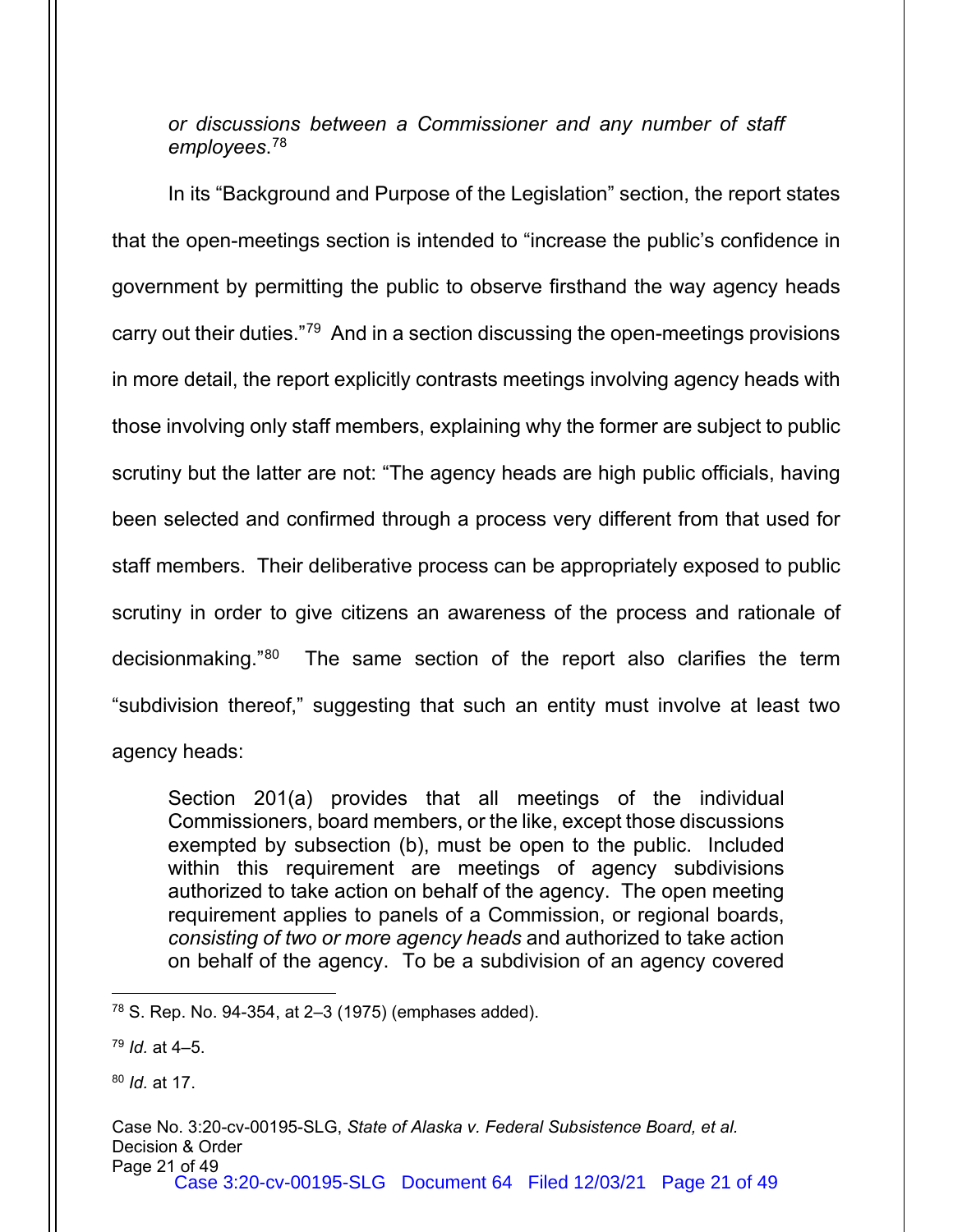by this subsection, the panel need not have authority to take agency action which is final in nature. Panels or boards *composed of two or more agency members* and authorized to submit recommendations, preliminary decisions, or the like to the full commission, or to conduct hearings on behalf of the agency, are required by the subsection to open their meetings to the public.<sup>[81](#page-21-0)</sup>

The corresponding House Report, while less explicit on this point, also supports a reading of the Act that would exclude the FSB from the Act's openmeeting requirements. In its discussion of section 3 of the House bill—now 5 U.S.C. § 552b—the report notes that "panels or boards authorized to submit recommendations, preliminary decisions, or the like to the *full* commission, or to conduct hearings on behalf of the agency are required to comply with the provisions of section 552b."[82](#page-21-1) The report's use of the phrase "full commission" suggests that the House intended that covered "panels or boards" would include at least some members of the agency's collegial body. Similarly, the report notes that the term "agency" includes "any subdivision thereof authorized to act on behalf of the agency (without regard to the number of members composing or included in the subdivision)"—again suggesting that a "subdivision thereof" includes at least some members of the collegial body heading an agency.<sup>[83](#page-21-2)</sup>

<span id="page-21-0"></span><sup>81</sup> *Id.* (emphases added).

<span id="page-21-1"></span><sup>82</sup> H.R. Rep. No. 940-880, pt. 1, at 7 (1976) (emphasis added).

<span id="page-21-2"></span><sup>83</sup> *Id.* at 7.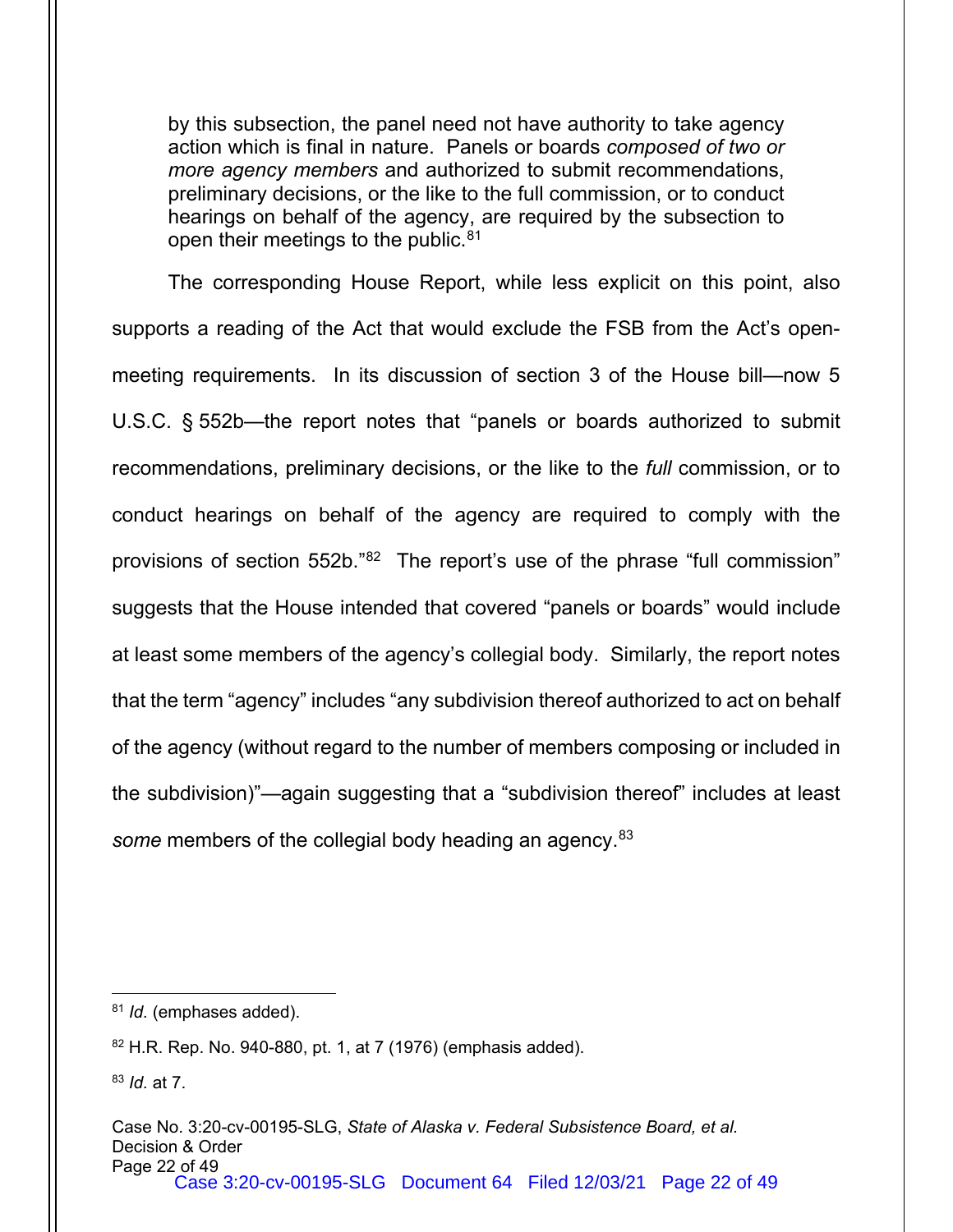Both reports also emphasize that the open-meeting provisions apply only to agencies "headed by a collegial body composed of two or more members."<sup>84</sup> The Senate Report explains the reasoning behind that decision: "Multiheaded agencies operate on the principle of give-and-take discussion between agency heads. . . . The single-headed agency operates differently. Only the single head is ultimately responsible for agency actions, while the staff functions as extensions of the head."[85](#page-22-1) This distinction would not be warranted if employees other than the agency heads were subject to the open-meeting provisions; a meeting between several employees of a single-headed agency would involve the same "give-andtake discussion" as a meeting between several employees of a multiheaded agency. In sum, both the Senate and House reports indicate that the Sunshine Act's open-meeting provisions do not apply to the FSB.

Because the Sunshine Act does not apply to the FSB, the Court does not reach the parties' arguments regarding whether the FSB's actions would constitute a violation of the Sunshine Act and what the proper remedies for alleged violations of the Act are.

#### **II. The Kake Hunt**

The State asserts that the FSB's actions regarding the Kake hunt violated the APA for several reasons. First and foremost, it maintains that "the FSB's

<span id="page-22-0"></span><sup>84</sup> *Id.* at 7; *see also* S. Rep. No. 94-354, at 16–17.

<span id="page-22-1"></span><sup>85</sup> S. Rep. No. 94-354, at 16-17.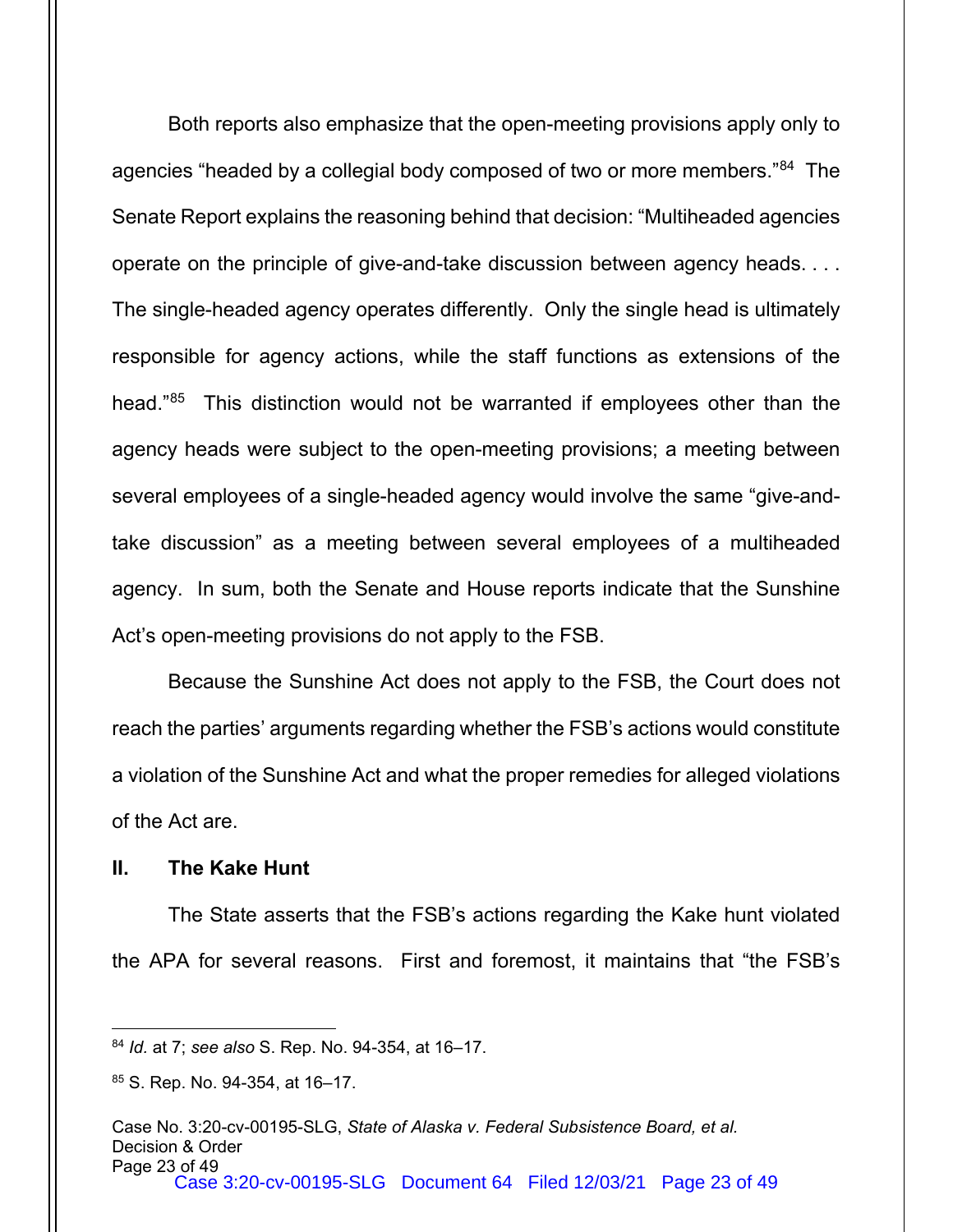regulation at 50 C.F.R. § 100.19 is invalid to the extent the regulation authorizes opening a hunting or fishing season" because both the text and legislative history of ANILCA indicate that Congress did not intend to grant such authority to federal agencies.<sup>86</sup> The State also contends that (1) the FSB's decision was not supported by substantial evidence; (2) the FSB violated ANILCA by delegating the administration of the hunt to an entity outside a federal agency, issuing a permit that improperly limited participation in the hunt, and initially refusing to share certain information about the hunt with ADF&G; and (3) the FSB violated its "rules and procedures for its own operations that require public meetings."[87](#page-23-1)

In response, the FSB asserts that (1) its actions were lawful under the APA, ANILCA, and its own regulations; and (2) the State's claims regarding the Kake hunt are moot, noting that "the Kake hunt occurred over a year ago and it was the only such hunt approved under the FSB's COVID-19 delegation process that expired on June 1, [2021]."[88](#page-23-2) The Court will address the second contention as a threshold matter as the Court lacks jurisdiction to consider the merits of the State's claims if they are moot and do not fall under an exception to the mootness doctrine.[89](#page-23-3)

<span id="page-23-2"></span><sup>88</sup> Docket 50 at 28–29, 34–47.

<span id="page-23-0"></span><sup>86</sup> Docket 49 at 26–31; Docket 62 at 10–11.

<span id="page-23-1"></span><sup>87</sup> Docket 49 at 8, 14, 19, 31–39; Docket 62 at 11–16, 21, 29.

<span id="page-23-3"></span><sup>89</sup> *See Vegas Diamond Props., LLC v. FDIC*, 669 F.3d 933, 936 (9th Cir. 2012) ("[A]s a prerequisite to our exercise of jurisdiction, we must satisfy ourselves that a case is not moot.");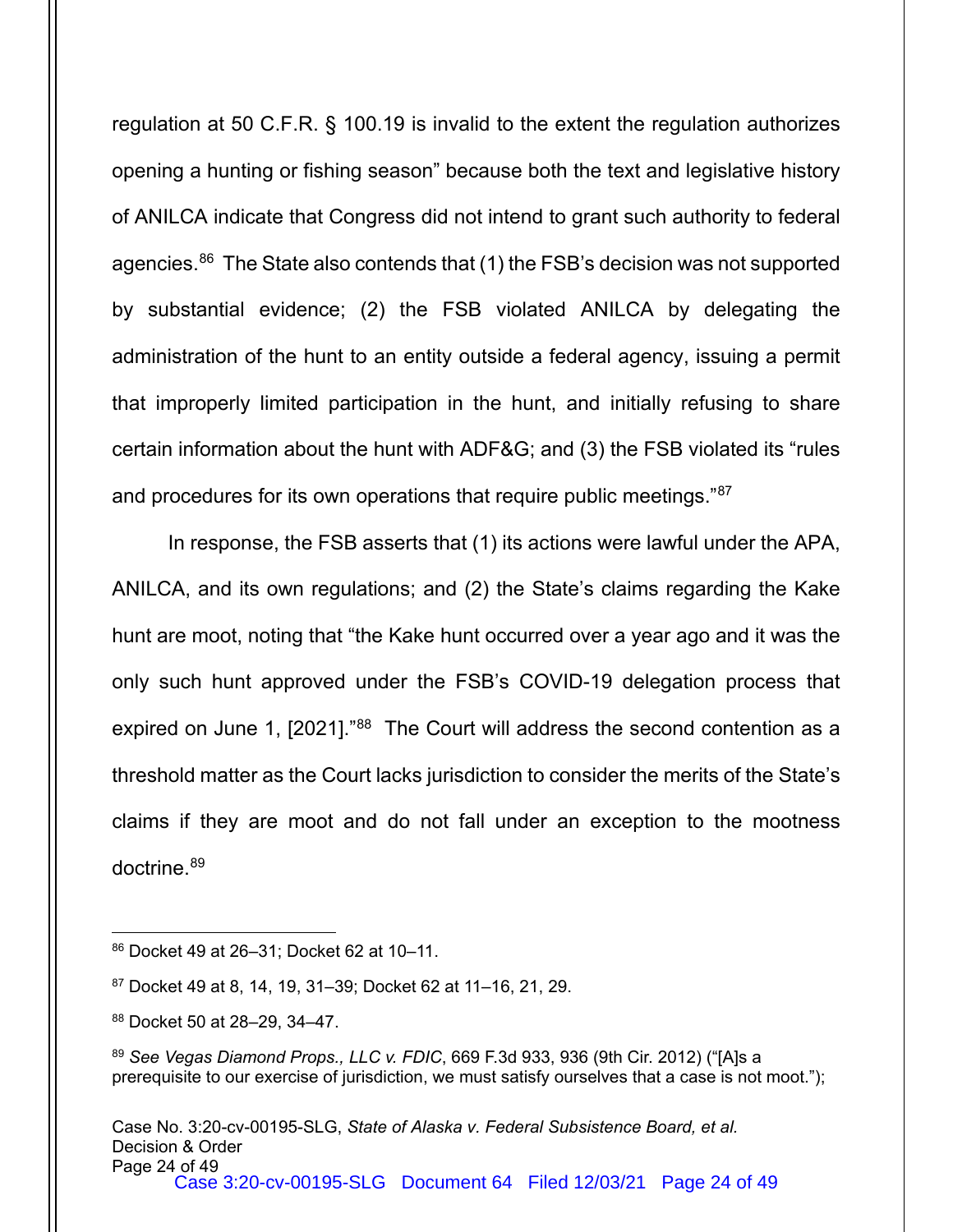"The mootness doctrine 'requires that an actual, ongoing controversy exist at all stages of federal court proceedings.'"[90](#page-24-0) A claim generally must be dismissed as moot if "events subsequent to the filing of the case resolve the parties' dispute."[91](#page-24-1) However, there exists an exception to the mootness doctrine for "a controversy that is 'capable of repetition, yet evading review.'"[92](#page-24-2) That exception applies where "(1) the duration of the challenged action is too short to allow full litigation before it ceases or expires, and (2) there is a reasonable expectation that the plaintiffs will be subjected to the challenged action again."<sup>93</sup> "Unlike the initial mootness question, where the *defendants* have the burden, '[u]nder the "capable of repetition" prong of the exception to the mootness doctrine, the *plaintiffs* have the burden of showing that there is a reasonable expectation that they will once

*see also Native Vill. of Nuiqsut v. Bureau of Land Mgmt.*, 9 F.4th 1201, 1208 (9th Cir. 2021) ("The case or controversy requirement of Article III . . . deprives federal courts of the jurisdiction to hear moot cases." (quoting *N.A.A.C.P., W. Region v. City of Richmond*, 743 F.2d 1346, 1352 (9th Cir. 1984))).

<span id="page-24-0"></span><sup>90</sup> *Leigh v. Salazar*, 677 F.3d 892, 896 (9th Cir. 2012) (quoting *Pitts v. Terrible Herbst, Inc.*, 653 F.3d 1081, 1086 (9th Cir. 2011)); *see also Arizonans for Off. English v. Arizona*, 520 U.S. 43, 67 (1997) ("[A]n actual controversy must be extant at all stages of review, not merely at the time the complaint is filed." (quoting *Preiser v. Newkirk*, 422 U.S. 395, 401 (1975))).

<span id="page-24-1"></span><sup>91</sup> *Leigh*, 677 F.3d at 896 (quoting *Pitts*, 653 F.3d at 1086); *see also Native Vill. of Nuiqsut*, 9 F.4th at 1210 ("[O]ur duty to examine mootness is an ongoing obligation.").

<span id="page-24-2"></span><sup>92</sup> *Kingdomware Techs., Inc. v. United States*, 136 S. Ct. 1969, 1976 (2016) (quoting *Spencer v. Kemna*, 523 U.S. 1, 17 (1998)).

<span id="page-24-3"></span><sup>93</sup> *Native Vill. of Nuiqsut*, 9 F.4th at 1209 (quoting *Wildwest Inst. v. Kurth*, 855 F.3d 995, 1002–03 (9th Cir. 2017)); *see also Kingdomware Techs.*, 136 S. Ct. at 1976.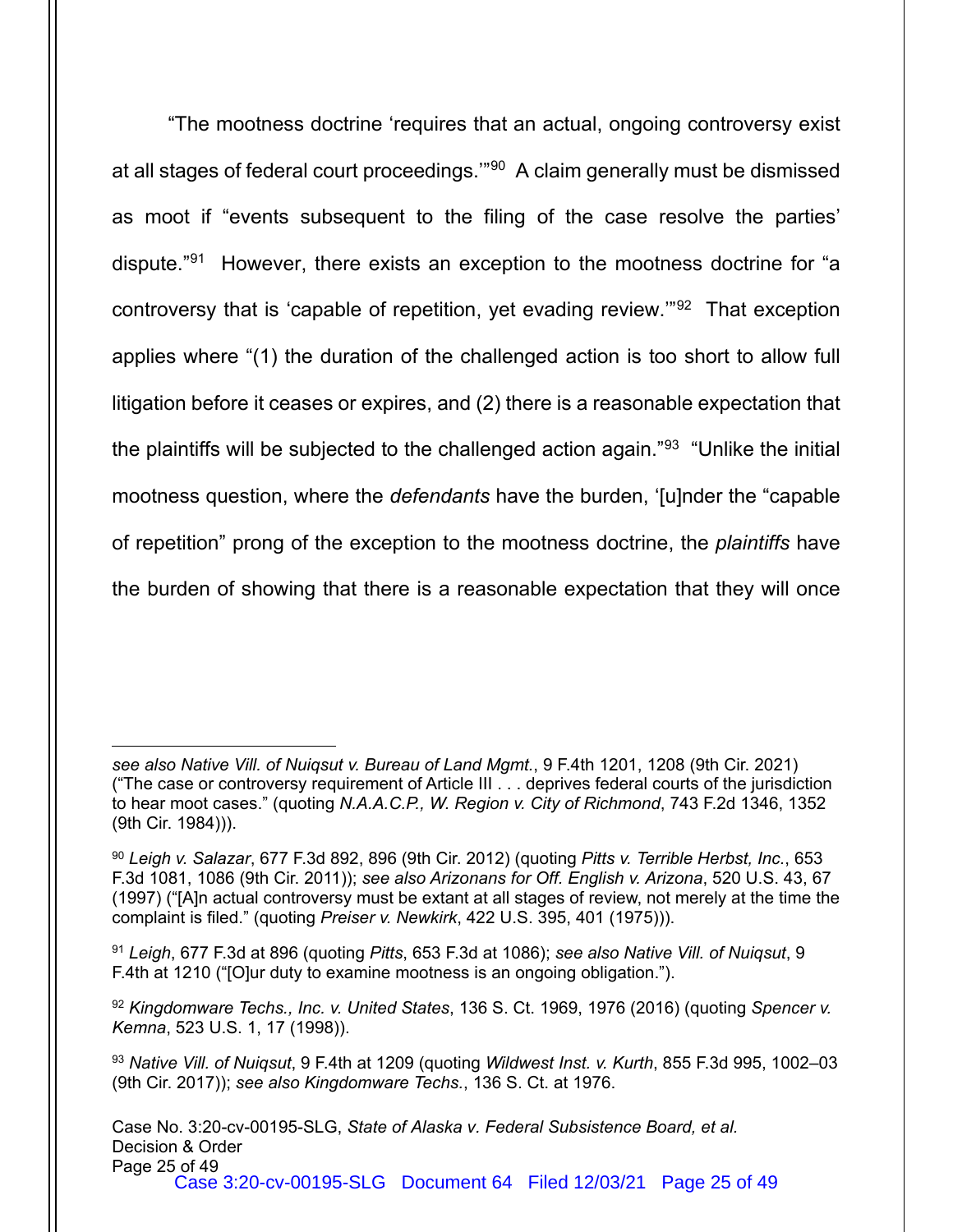again be subject to the challenged activity  $\ldots$ ."<sup>94</sup> Courts apply the capable of

repetition, yet evading review exception "only in exceptional situations."[95](#page-25-1)

In its previous order at Docket 37, this Court found that the State's claims

regarding the Kake hunt were not moot as of November 2020—in part due to the

"capable of repetition, yet evading review" exception.<sup>[96](#page-25-2)</sup> The Court explained then:

The State's motion seeks to enjoin more than the Kake hunt: it asks the Court to enjoin Defendants from delegating regulatory authority to in-season managers, from opening any future hunt for COVID-19 related reasons, from refusing to share harvest information, and from delegating administrative authority outside of federal agencies. Thus, to the extent the State's motion applies to future hunts, which could well occur during the pendency of this litigation, the completion of the Kake hunt does not render the State's request for preliminary injunction moot.

As to the State's challenges to the emergency Kake hunt itself, the Court obviously cannot grant the State the relief that it seeks. However, as the parties noted, there exists an exception to the mootness doctrine for a controversy that is "capable of repetition, yet evading review." . . .

The Court concludes that the exception to the mootness doctrine applies to the emergency Kake hunt. These emergency hunts are necessarily limited to 60 days or less, which is too short a period of time to complete judicial review. Moreover, it is reasonably likely that Defendants may authorize other emergency hunts and that those hunts may be delegated to members of the community to oversee. The FSB's delegation of authority to local land managers does not expire until June 2021, and the COVID-19 pandemic is ongoing[.97](#page-25-3)

<span id="page-25-0"></span><sup>94</sup> *Native Vill. of Nuiqsut*, 9 F.4th at 1209 (citation omitted) (alteration in original) (quoting *Lee v. Schmidt-Wenzel*, 766 F.2d 1387, 1390 (9th Cir. 1985)).

<span id="page-25-1"></span><sup>95</sup> *Spencer*, 523 U.S. at 17 (quoting *City of Los Angeles v. Lyons*, 461 U.S. 95, 109 (1983)).

<span id="page-25-2"></span><sup>96</sup> *Dep't of Fish & Game v. Fed. Subsistence Bd.*, 501 F. Supp. 3d 671, 684–86 (D. Alaska 2020).

<span id="page-25-3"></span><sup>97</sup> *Fed. Subsistence Bd.*, 501 F. Supp. 3d at 685–86.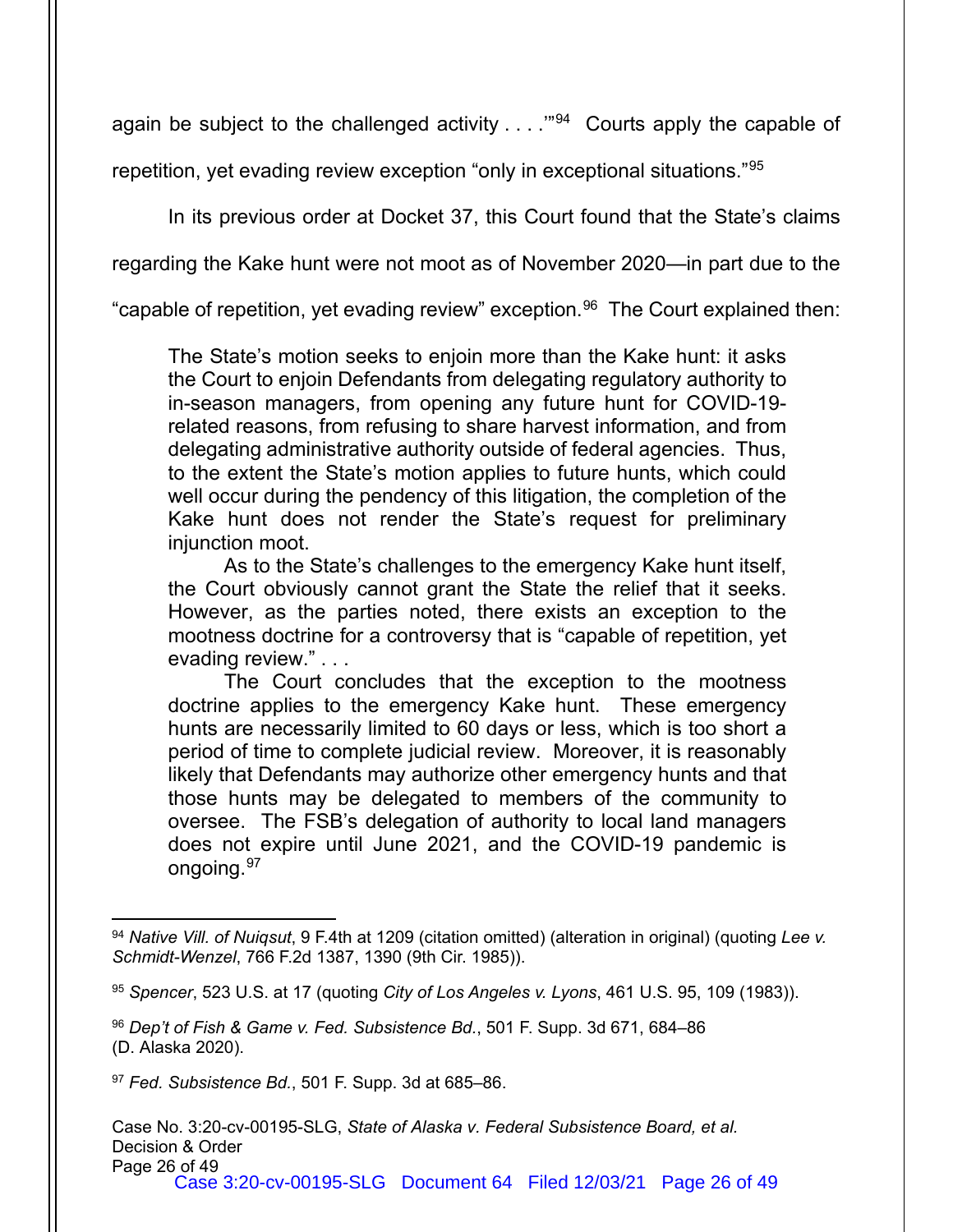The FSB acknowledges the Court's prior decision but contends that "today's changed circumstances require a different result," noting that "[t]he delegation process has expired and the COVID-19 pandemic has abated considerably."[98](#page-26-0) It asserts that the "capable of repetition, but evading review" exception does not apply because the FSB "[has] not authorized similar hunts, [has] not issued renewed delegations, and there is no basis in the present record for finding that the Kake hunt creates a template or is any way predictive of the FSB's response to a different request."[99](#page-26-1) Rather, the FSB maintains, "[t]he Kake hunt was a discrete response on a particularized record to address one remote community's needs during a global pandemic."[100](#page-26-2)

The State appears to concede that—given the expiration of the delegation process—its claims are moot unless a mootness exception applies. It contends that the "capable of repetition, but evades review" exception is applicable here because it is "certainly possible" that the FSB could authorize similar hunts or issue further delegations in the future, and those incidents would be sufficiently brief to evade review.[101](#page-26-3) Regarding the likelihood of future actions, the State asserts that "there is no commitment by the FSB to *not* issue further delegations, nor is there a

<span id="page-26-0"></span><sup>98</sup> Docket 50 at 40. When the FSB filed its brief in July 2021, the COVID-19 pandemic *had*  abated considerably, but Alaska experienced another surge in fall 2021. *See infra* notes 103– 04.

<span id="page-26-1"></span><sup>99</sup> Docket 50 at 40–41.

<span id="page-26-2"></span><sup>100</sup> Docket 50 at 40.

<span id="page-26-3"></span><sup>101</sup> Docket 62 at 18.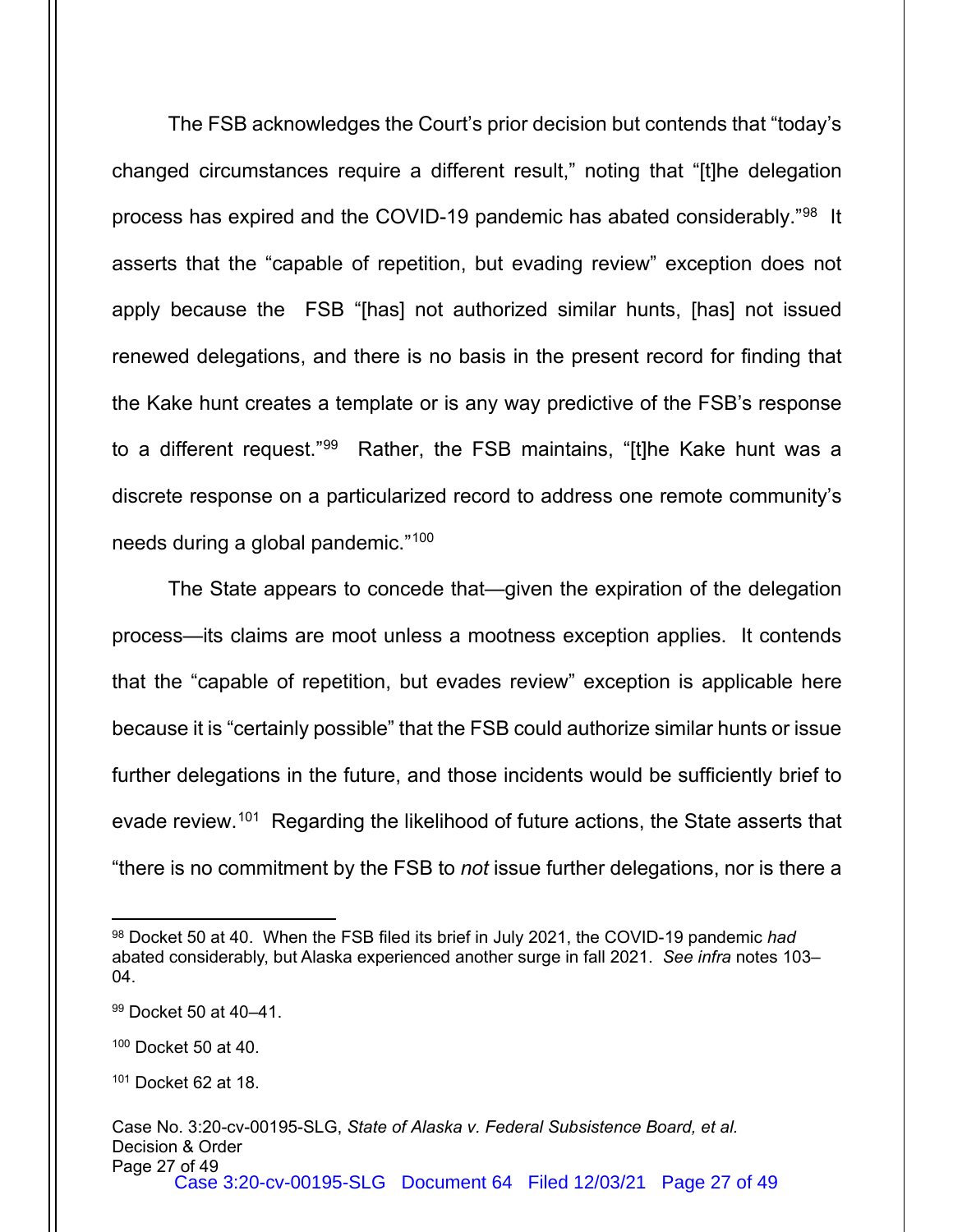commitment by the FSB to not, itself, authorize opening further Covid-19-related hunting or fishing seasons."<sup>[102](#page-27-0)</sup> And it disputes the FSB's claim that the pandemic has "abated considerably,"<sup>[103](#page-27-1)</sup> pointing to "the current pandemic surge throughout Alaska and the fact that hospitals are now overwhelmed," which was certainly the case when its reply brief was filed on August 27, 2021.<sup>[104](#page-27-2)</sup>

The Court is unpersuaded that the instant motion presents an "exceptional situation" justifying the application of the "capable of repetition, yet evading review" exception. The sixty-day length of the Kake hunt certainly satisfies the limited durational requirement of the exception,<sup>[105](#page-27-3)</sup> and the one-year length of the delegation likely does as well.<sup>106</sup> But the exception also requires the plaintiff to demonstrate "a reasonable likelihood" that they will be subject to the same action again. [107](#page-27-5) This Court's previous conclusion that the Kake hunt was subject to the exception was premised on the FSB's then-ongoing delegation to local land managers, [108](#page-27-6) but that delegation has since expired. And the State has failed to

<span id="page-27-5"></span><sup>107</sup> *See id.*; *see also Lyons*, 461 U.S. at 109.

<span id="page-27-6"></span><sup>108</sup> *See Fed. Subsistence Bd.*, 501 F. Supp. 3d at 686 (concluding "it is reasonably likely that

<span id="page-27-0"></span><sup>102</sup> Docket 62 at 17.

<span id="page-27-1"></span> $103$  Docket 50 at 40.

<span id="page-27-2"></span><sup>104</sup> Docket 62 at 17.

<span id="page-27-3"></span><sup>105</sup> *See* Docket 62 at 19 (explaining that the deadline for serving an answer in federal court and the "general timelines required in litigation" would "make it next to impossible" to challenge 60 day emergency seasons (citing Fed. R. Civ. P. 12(a)(2))).

<span id="page-27-4"></span><sup>106</sup> *See, e.g.*, *Kingdomware Techs.*, 136 S. Ct. at 1976 (allowing judicial review of expired shortterm contracts that were performed in less than two years).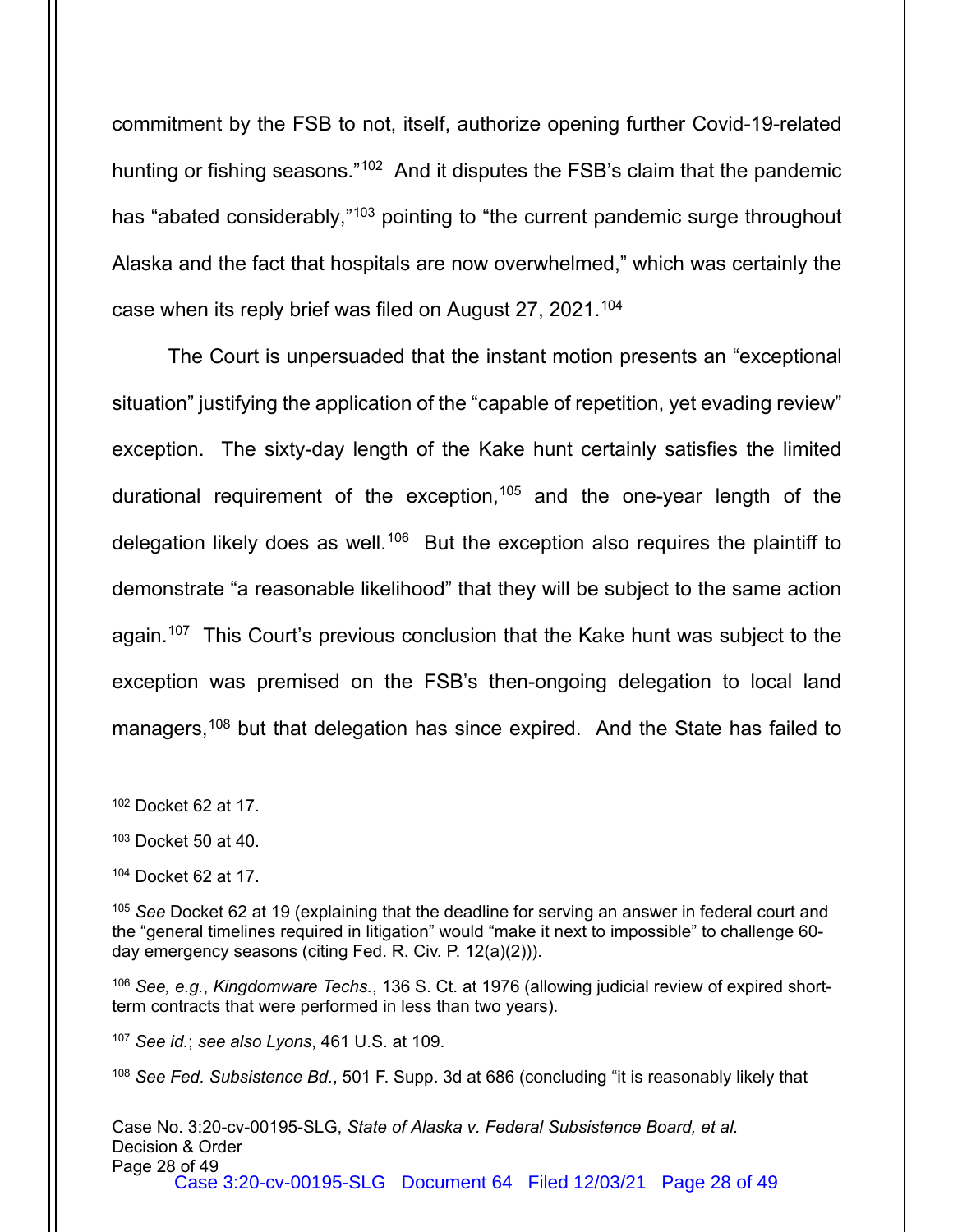demonstrate that another such delegation is reasonably likely. The parties appear to agree that the FSB had never delegated the authority to open emergency seasons before the 2020 delegation,<sup>[109](#page-28-0)</sup> and the FSB has not renewed the delegation or indicated any intention of doing so. Moreover, even when the 2020 delegation was active, the FSB only approved one emergency season: the Kake hunt. And while the State is correct that COVID-19 rates increased considerably this fall in Alaska, there is no indication in the record that food security concerns in rural communities are ongoing. Given all this, there is not a reasonable likelihood that the FSB will issue a similar delegation to local land managers or approve similar hunts in the future—thus, the State's claims do not satisfy the "capable of repetition, yet evading review" exception to the mootness doctrine. Because the State's claims regarding the Kake hunt must be dismissed as moot, the Court does not reach the merits of those claims.<sup>[110](#page-28-1)</sup>

## **III. Closure of Units 13A and 13B**

The State alleges that the FSB's decision to close Units 13A and 13B to nonfederally qualified users was arbitrary and capricious. The State bases this

Defendants may authorize other emergency hunts" because "[t]he FSB's delegation of authority to local land managers does not expire until June 2021"); *id.* (distinguishing *Fund for Animals v. Mainella*, 335 F. Supp. 2d 19 (D.D.C. 2004), on the basis that "the FSB's continued delegation of authority to local land managers allows them to open emergency 60-day hunts").

<span id="page-28-0"></span><sup>109</sup> *See* Docket 49; Docket 50; Docket 62.

<span id="page-28-1"></span><sup>110</sup> *See Native Vill. of Nuiqsut*, 9 F.4th at 1216 ("With the case being moot, our court and the district court are without jurisdiction to decide this case. . . . [B]ecause we do not have jurisdiction, we cannot consider the merits of Plaintiffs' claims.").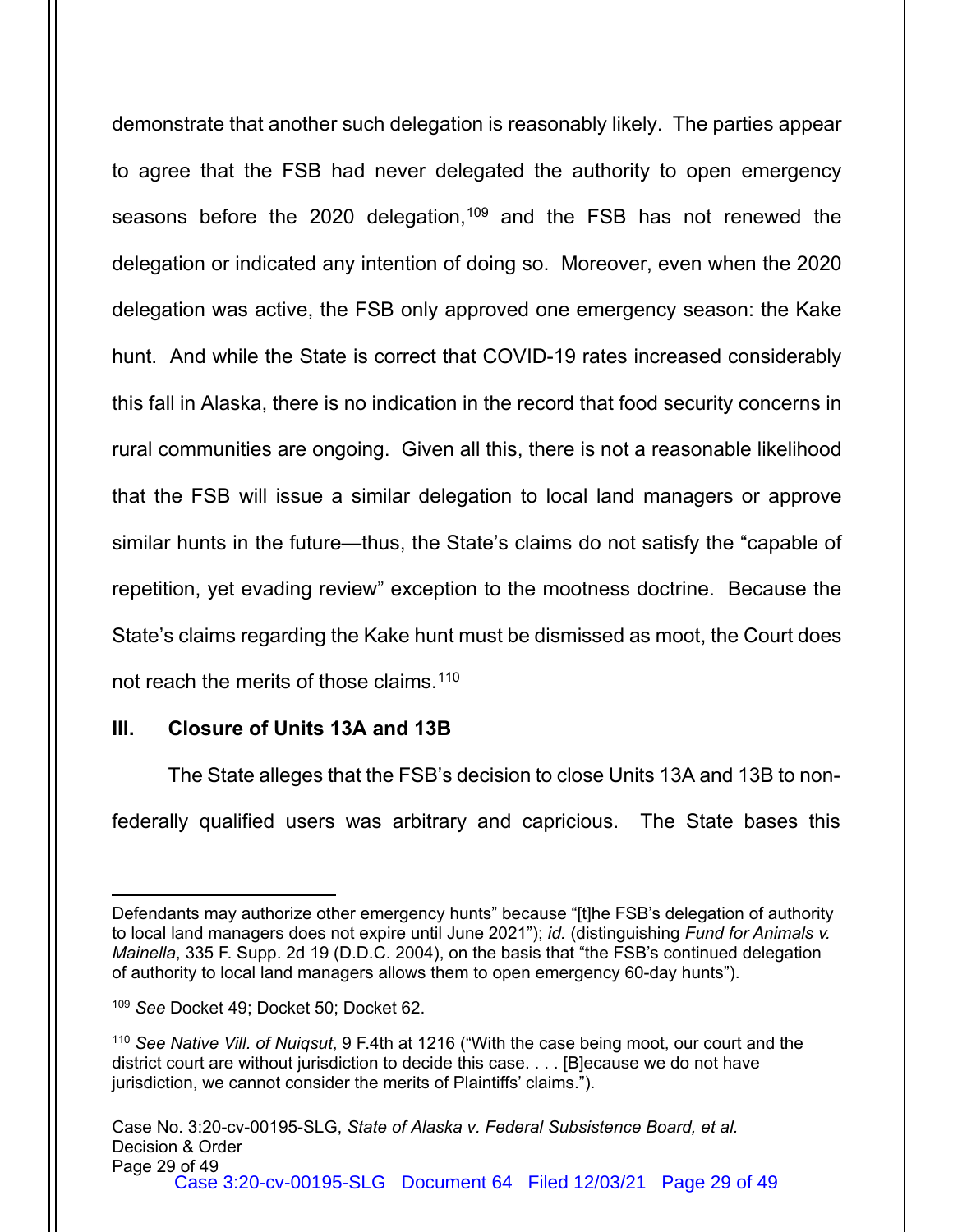contention on the following grounds: First, the FSB violated ANILCA by imposing restrictions on an improper basis. Second, the record lacked substantial evidence to support the FSB's closure decision. Third, the FSB closed state lands over which it has no authority in violation of ANILCA. Fourth, the FSB's actions interfered with the State's authority to manage wildlife in violation of ANILCA. Fifth, the FSB failed to provide a reasoned explanation for its change in position given that it rejected a similar proposal in 2019. Sixth, the FSB violated its own regulations by closing the units for longer than necessary. Seventh, the FSB violated "rules and procedures for its own operations that require public meetings." And eighth, the FSB violated APA § 553 in imposing the closure because it "failed to provide proper notice and grace periods, where no exigency existed.["111](#page-29-0) The Court does not address the State's final two grounds because they were not raised in the State's Complaint or Opening Brief but rather raised for the first time in the State's Reply.<sup>[112](#page-29-1)</sup> The Court will address each of the State's remaining contentions in turn.

*First*, the State asserts that "[n]othing in ANILCA or caselaw allows a closure to avoid competition from other hunters."[113](#page-29-2) It points to section 815 of ANILCA,

<span id="page-29-2"></span><sup>113</sup> Docket 49 at 41. The State asserted earlier in this litigation that "public safety" was also an

<span id="page-29-0"></span><sup>111</sup> Docket 49 at 40–53; Docket 62 at 6–9, 23–29.

<span id="page-29-1"></span><sup>112</sup> *See Bazuaye v. I.N.S.*, 79 F.3d 118, 120 (9th Cir. 1996) ("Issues raised for the first time in the reply brief are waived." (citing *Eberle v. City of Anaheim*, 901 F.2d 814, 818 (9th Cir. 1990)); Docket 1 at 2, ¶ 2; Docket 49; *see also Maldonado v. Morales*, 556 F.3d 1037, 1048 n.4 (9th Cir. 2009) ("Arguments made in passing and inadequately briefed are waived.").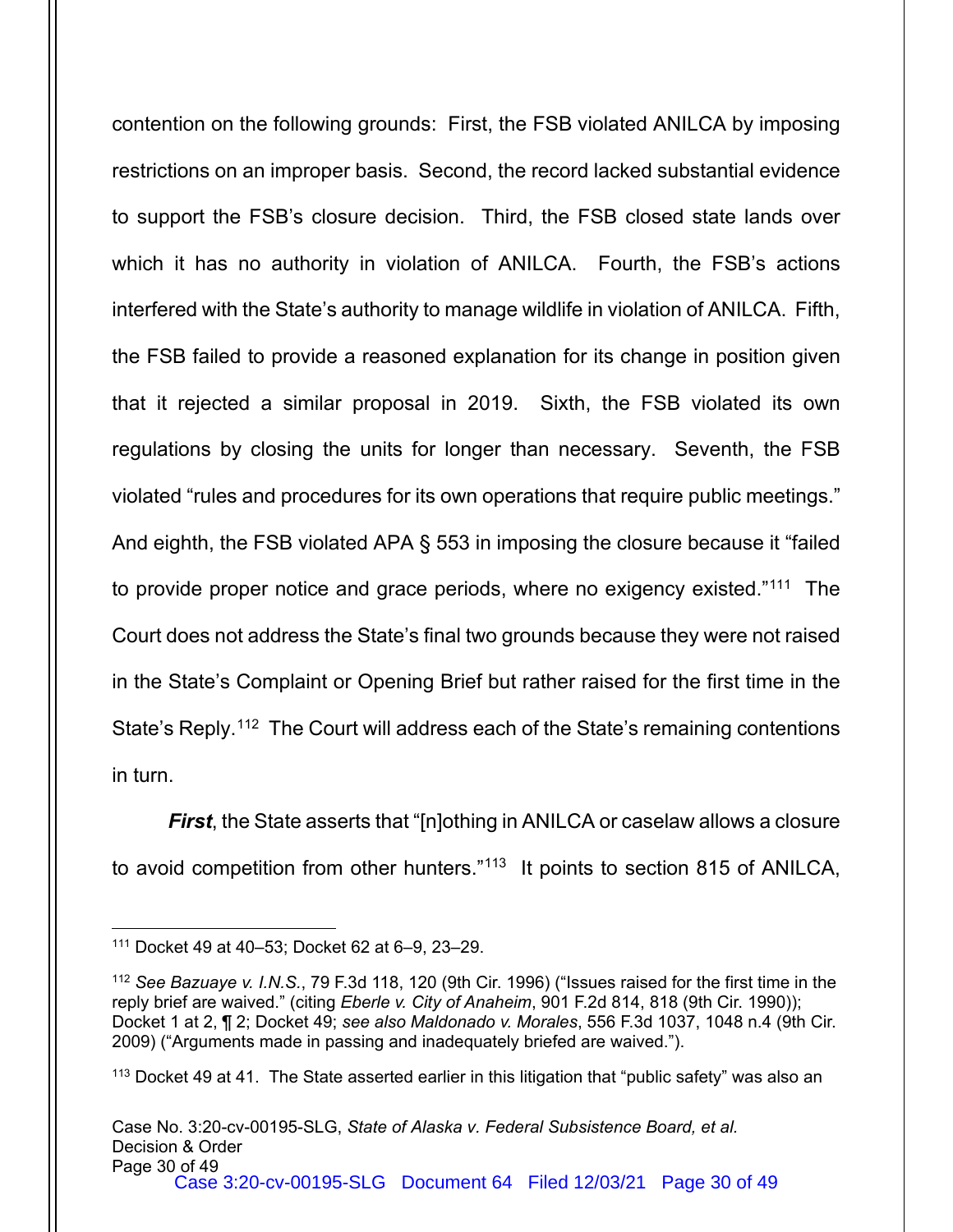which allows the federal government to adopt restrictions on non-subsistence uses if "necessary for the conservation of healthy populations of fish and wildlife, for the reasons set forth in section 3126 of this title [section 816], to continue subsistence uses of such populations, or pursuant to other applicable law."[114](#page-30-0) In response, the FSB contends that the State's reading of ANILCA "defies common sense and basic concepts of causality" because ANILCA's subsistence priority plainly allows the federal government to manage "user conflict."[115](#page-30-1) It notes that Title VIII "explicitly directs the FSB to prioritize subsistence uses over non-subsistence uses," directing the FSB to "discriminat[e] between different types of hunters, i.e., subsistence and non-subsistence hunters."[116](#page-30-2)

The Court finds that the FSB instituted the closure on permissible bases under section 815. Although "competition" is not an enumerated reason for the restriction of non-subsistence uses under section 815, the Board clearly viewed competition between users as linked to both subsistence and public safety concerns—the overarching reasons for its decision to adopt WSA 20-03. When testifying before the FSB, Ms. Maas explicitly drew this connection, explaining the OSM's conclusion that "[a] closure may reduce competition from non-Federally-

<span id="page-30-0"></span><sup>114</sup> 16 U.S.C. § 3125(3).

improper basis for closure, *see* Docket 3-1 at 11, but it appears to have abandoned that contention.

<span id="page-30-1"></span><sup>115</sup> Docket 50 at 48.

<span id="page-30-2"></span><sup>116</sup> Docket 50 at 49.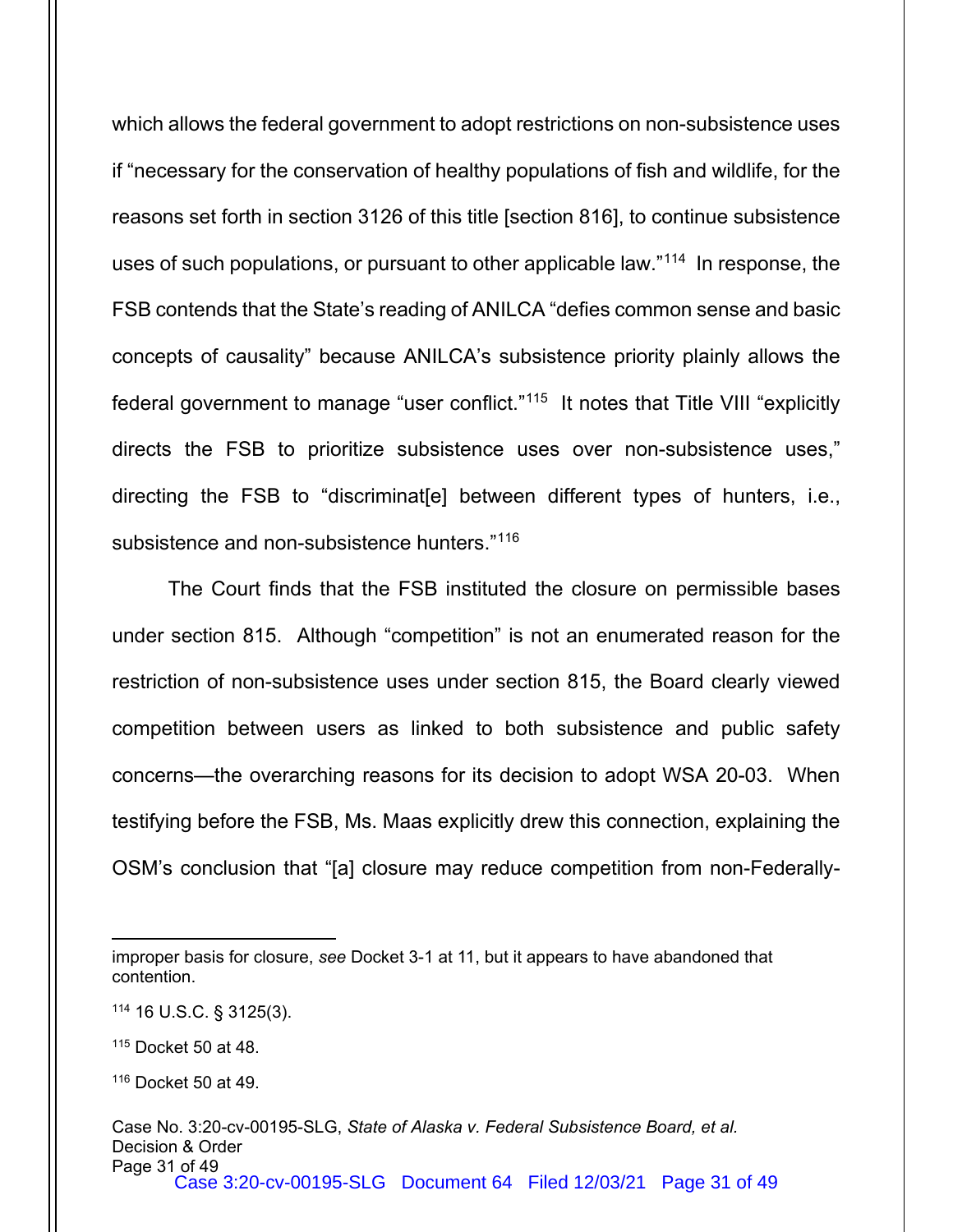qualified users, increasing hunting opportunity and harvest success of Federally-qualified subsistence users."<sup>[117](#page-31-0)</sup> Further, much of the testimony presented to the FSB linked public safety concerns to overcrowding. Given the clear connection between competition and two of the permissible bases for restrictions under section 815, it was not improper for the FSB to mention "competition" when discussing its subsistence and public safety rationales for adopting WSA 20-03 as modified.

**Second**, the State contends that "[t]he record lacks substantial evidence to support a conclusion that any closure, much less an extended closure, was necessary to continue subsistence."[118](#page-31-1) It asserts that "the FSB disregarded written comments and relied solely on Lisa Maas, who selectively presented only partial information."[119](#page-31-2) The State primarily disputes that federally qualified users are negatively impacted by competition from state hunters, noting that "[t]he record shows that federally qualified users had longer seasons for both moose and caribou, with the areas already to themselves without competition from hunters who may only hunt under State regulations."<sup>120</sup> It asserts that the FSB "ignored" information presented to it on this point, highlighting a memorandum submitted to

<span id="page-31-0"></span><sup>117</sup> Docket 18-1 at 8; *see also* Docket 18-1 at 8–9 (testimony of Ms. Maas) (discussing safety concerns resulting from "intense hunting pressure" and "overcrowding").

<span id="page-31-1"></span><sup>118</sup> Docket 49 at 44.

<span id="page-31-2"></span><sup>119</sup> Docket 62 at 24.

<span id="page-31-3"></span><sup>120</sup> Docket 49 at 43–44.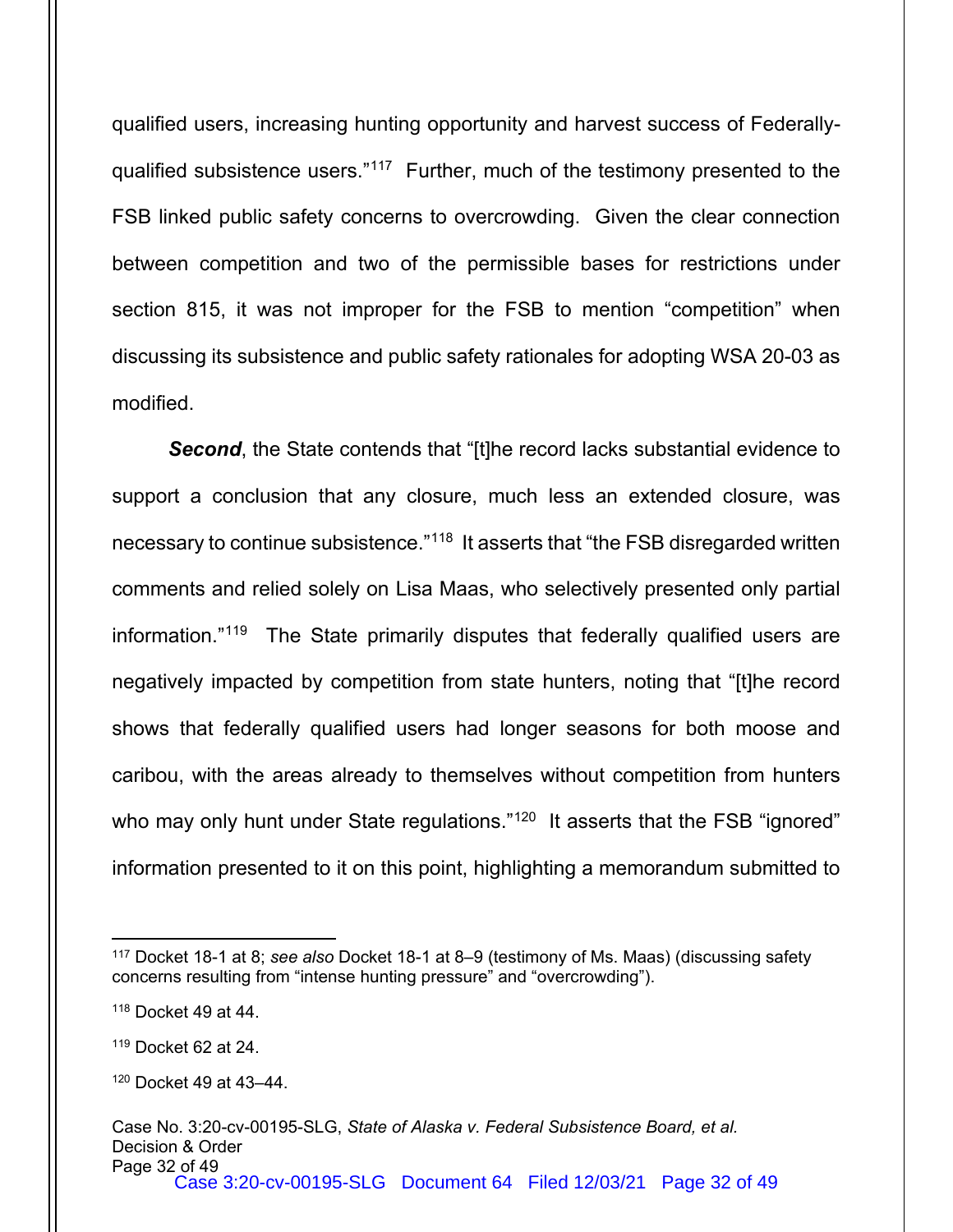the Board by Mr. Mulligan that concluded that "[f]ederal hunt data does not support the interpretation that the number of state hunters in the field negatively impacts either moose or caribou hunt success on federal permits in Unit 13."[121](#page-32-0) The State also asserts that the FSB's suggestion that "federally qualified hunter success may be declining . . . is contradicted by information in the record that annual harvest rates have remained consistent." $122$  Further, the State appears to suggest that there are other explanations for lower rates of success for federally qualified subsistence uses, asserting that "[t]he FSB did not even consider hunter effort, even though people previously testified they were not hunting."<sup>[123](#page-32-2)</sup>

The State also disputes the FSB's conclusion that public safety concerns warranted the closure. It quotes the Mulligan memorandum, which concluded that "no hunting-related accidents have been reported in Unit 13 to substantiate a public safety concern related to excessive hunting pressure."<sup>124</sup> The memorandum conceded that "questionable hunting practices do create a public safety concern when caribou are migrating across the Richardson Highway" because of "traffic jams caused by hunters walking on and/or parking on the

<span id="page-32-0"></span><sup>121</sup> Docket 49 at 46; *see also* Docket 32-3 at 204 (Mulligan memorandum).

<span id="page-32-1"></span><sup>122</sup> Docket 62 at 27–28 (citing Docket 32-3 at 44 (testimony of Ms. Maas) (summarizing ADF&G written comments); Docket 32-3 at 62 (statement of Mr. Padgett)).

<span id="page-32-2"></span><sup>123</sup> Docket 62 at 24; *see also* Docket 62 at 26 ("[I]t is important to keep in mind that opportunity is provided but there is no promise of success. The diligence and effort of a hunter are critical factors.").

<span id="page-32-3"></span><sup>124</sup> Docket 49 at 47 (quoting Docket 32-3 at 205 (Mulligan memorandum)).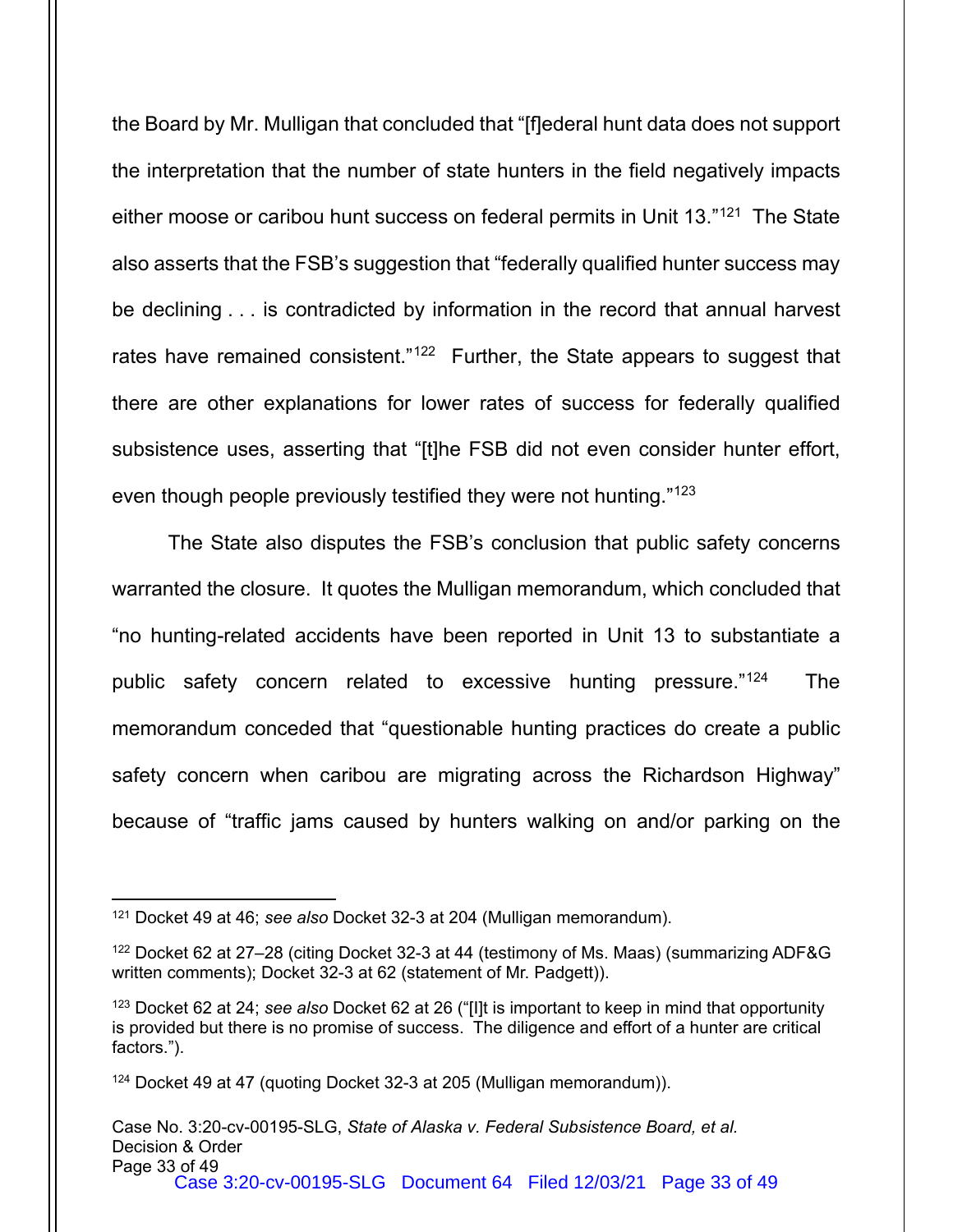pavement of the Richardson Highway in narrow and dangerous sections of the road.["125](#page-33-0) However, the memorandum maintained that this situation would occur regardless of whether state hunters were restricted from hunting caribou.<sup>[126](#page-33-1)</sup>

The FSB responds that the State is merely "second-guessing the FSB's exercise of discretion, which is not a sufficient basis for overturning an agency decision under the APA."<sup>127</sup> It maintains that it did not "fail<sup>[]</sup> to consider [the State's] preferred facts" but rather "assigned them a different weight and drew different conclusions."[128](#page-33-3) It points out that the State "list[s] a number of facts and issues that the FSB allegedly 'ignored,' but confusingly references pages in the transcript of the July 16, 2020, meeting where the FSB literally discussed those same facts and issues."[129](#page-33-4) As one example, the FSB notes that federally qualified hunters' additional harvest opportunities "[were] addressed in the OSM Staff Analysis, and were thereby considered by the FSB."[130](#page-33-5)

Moreover, the FSB disputes the State's contention that federally qualified users have access to meaningfully greater harvest opportunities. It asserts that

<span id="page-33-5"></span><sup>130</sup> Docket 50 at 19.

<span id="page-33-0"></span><sup>125</sup> Docket 32-3 at 205.

<span id="page-33-1"></span><sup>126</sup> Docket 32-3 at 205.

<span id="page-33-2"></span><sup>127</sup> Docket 50 at 51.

<span id="page-33-3"></span><sup>128</sup> Docket 50 at 51.

<span id="page-33-4"></span><sup>&</sup>lt;sup>129</sup> Docket 50 at 51 (noting that Mr. Mulligan's memorandum was provided to the FSB and was "fully considered when making [the] decision—hence its inclusion in the administrative record").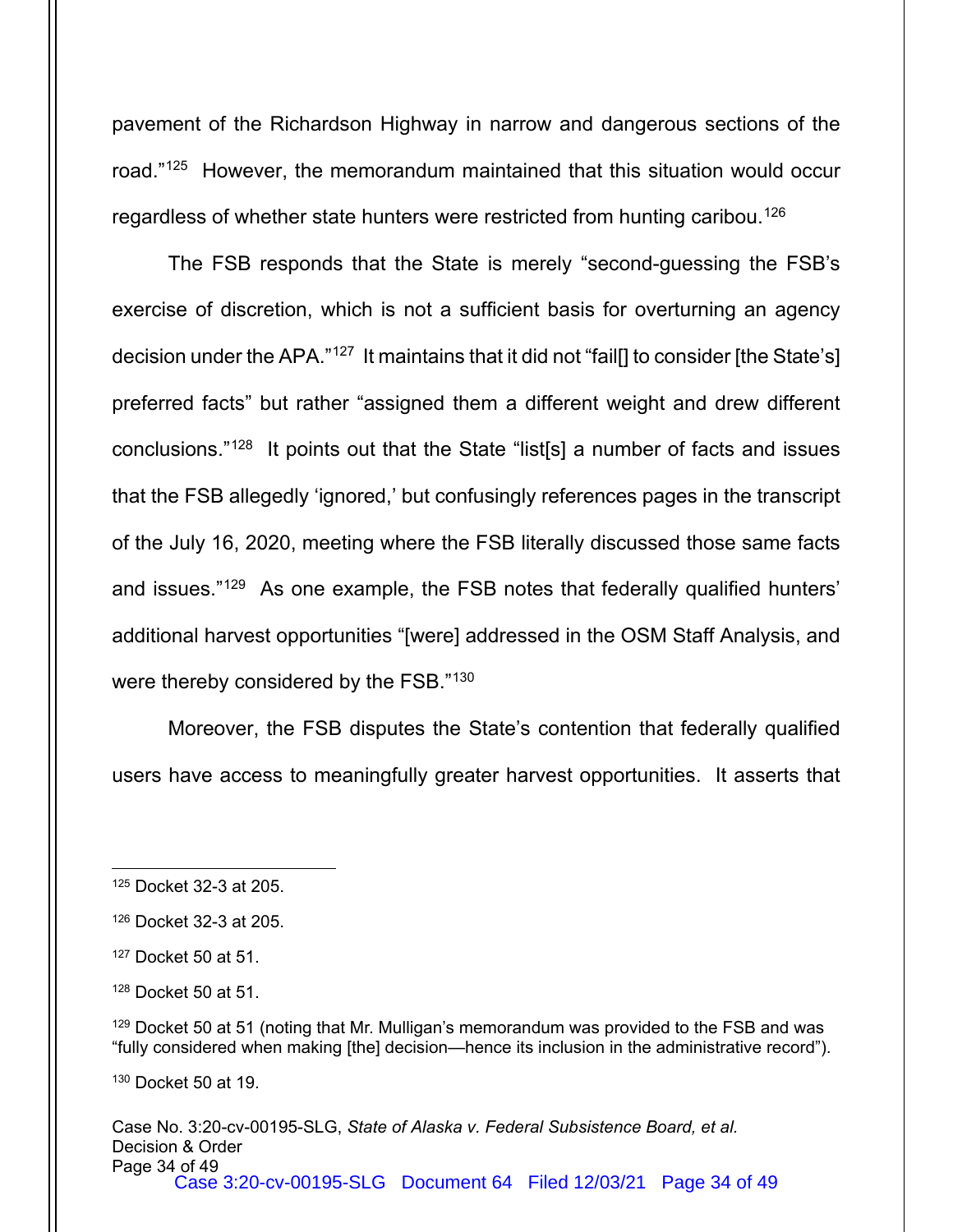"[a]ny discussion about additional opportunities for federal subsistence users in the form of a longer hunting season fails to recognize that, in recent years, ADFG has issued emergency orders extending its season beyond the approved end date of the [sic] September 21, which has negated the rural priority on public lands and undermined the FSB [sic] efforts to meet its mandate under Title VIII."[131](#page-34-0) And it notes that "[w]hile the season for moose opens one month earlier for Federallyqualified subsistence users, 'most moose are harvested in mid-September due to cooler weather and increased bull susceptibility to harvest' limiting any Federal subsistence priority afforded by the longer season."<sup>[132](#page-34-1)</sup>

Further, the FSB contends there was ample evidence in the record showing that "closure is warranted for continuations of subsistence uses."<sup>133</sup> It asserts that "[f]ederal subsistence harvest success rates have been lower than for State hunters, a fact noted by the FSB in reaching its decision."<sup>[134](#page-34-3)</sup> In particular, it highlights subsistence hunters' lower success rate for moose harvesting, noting that the fact that "those most dependent on the resource are suffering such

<span id="page-34-0"></span><sup>131</sup> Docket 50 at 19–20; *see also* Docket 50 at 51 ("A fact that Plaintiff actively ignores in its briefs, however, is that in recent years, the State has issued emergency orders extending the caribou season to end on the same day as the Federal season . . . ."); Docket 18-1 at 6 ("One testifier pointed out that ADF&G has extended the State's fall caribou season in recent years precluding a rural priority from a longer fall season.").

<span id="page-34-1"></span><sup>132</sup> Docket 50 at 20 (quoting Docket 32-3 at 191).

<span id="page-34-2"></span><sup>133</sup> Docket 50 at 52.

<span id="page-34-3"></span><sup>134</sup> Docket 50 at 20 (citing Docket 32–3 at 47, 65).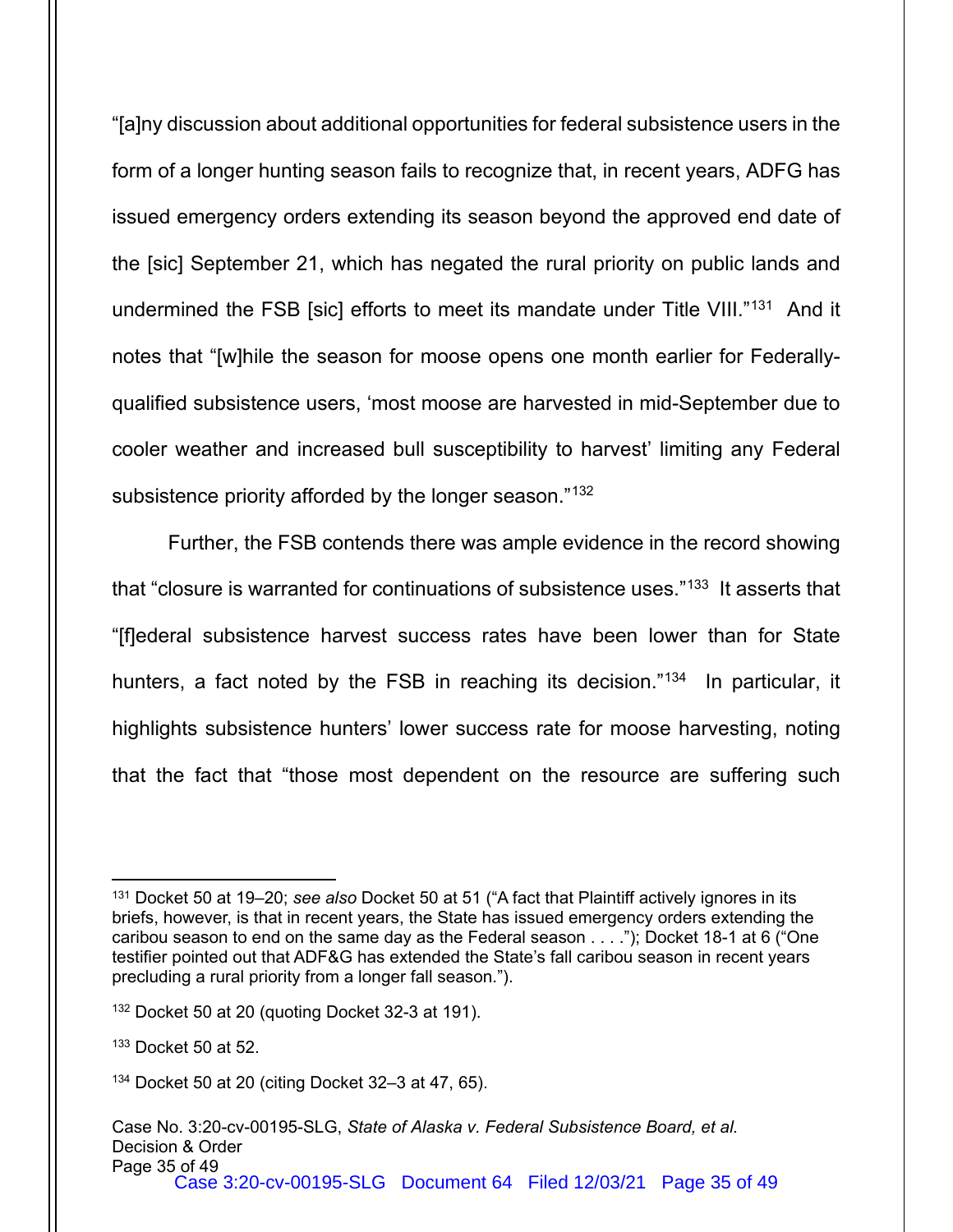dismissal success rates in itself argues for action to be taken to continue subsistence uses."[135](#page-35-0)

The record demonstrates that the FSB relied on public safety concerns as one basis for adopting WSA 20-03 as modified. [136](#page-35-1) The FSB's decision was based in part on testimony by the proponent, who stated that "the area is too crowded to safely hunt as people aim guns at one another and shoot over people's heads,"<sup>[137](#page-35-2)</sup> and testimony by multiple members of the public who "echoed these safety and overcrowding concerns."[138](#page-35-3) The OSM and the ISC cited public safety concerns when recommending that the FSB adopt the modified proposal.<sup>[139](#page-35-4)</sup> The FSB also adopted the closure as "necessary . . . to continue subsistence uses."<sup>140</sup> That determination was based on testimony by the proponent that a closure was

<span id="page-35-0"></span><sup>135</sup> Docket 50 at 52.

<span id="page-35-1"></span><sup>136</sup> *See* Docket 18-1 at 26–27.

<span id="page-35-2"></span><sup>137</sup> Docket 18-1 at 6 (testimony of Ms. Maas) (summarizing proponent's rationales).

<span id="page-35-3"></span>138 Docket 18-1 at 6 (testimony of Ms. Maas) (summarizing testimony from public hearing on WSA 20-03); *see also* Docket 18-1 at 21 (public comment) ("My concern is dealing simply with the public safety issues. . . . I have had numerous very dangerous situations with road hunting in the area and just the amount of traffic on the highway does present a significant public hazard to me, personally. And I think this would be a good step in the right direction.").

<span id="page-35-4"></span><sup>139</sup> Docket 18-1 at 8–9 (testimony of Ms. Maas) ("Closure for reasons of public safety may be warranted. Safety concerns resulting from intense hunting pressure, overcrowding, disruption of hunts, and unsafe shooting practices have been repeatedly stated by all user groups."); Docket 18-1 at 17 ("The InterAgency Staff Committee concurs with the OSM Staff analysis that the request . . . is justifiable to improve safety and reduce user conflicts . . . . [S]pacial and temporal concentration of hunters along the highway on Federal lands has the potential to lead to serious safety issues and has already led some subsistence users to avoid the area thus reducing opportunity.").

<span id="page-35-5"></span><sup>140</sup> 16 U.S.C. § 3125(3); Docket 18-1 at 26.

Case No. 3:20-cv-00195-SLG, *State of Alaska v. Federal Subsistence Board, et al.* Decision & Order Page 36 of 49 Case 3:20-cv-00195-SLG Document 64 Filed 12/03/21 Page 36 of 49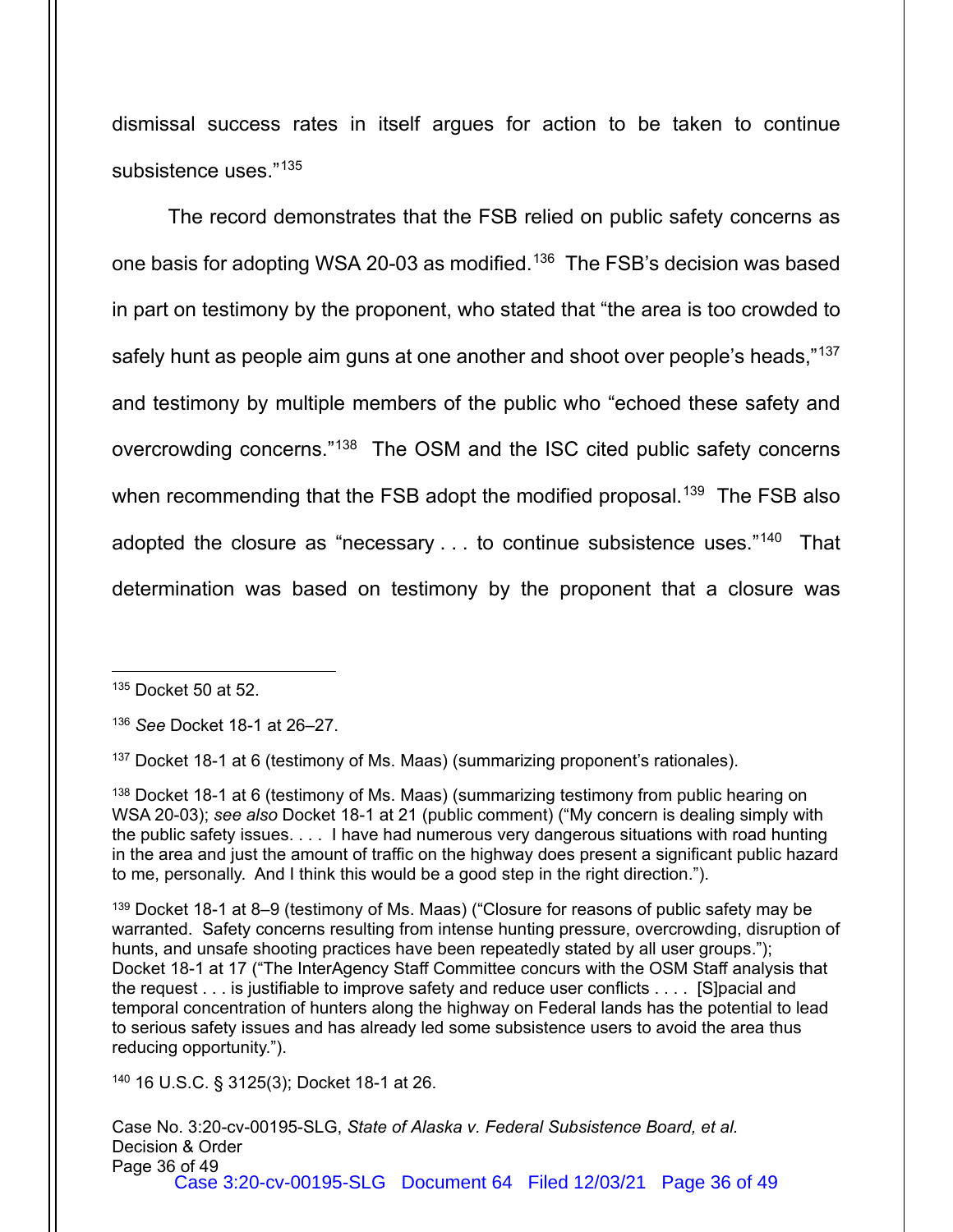"necessary due to extreme hunting competition . . . which precludes a rural subsistence priority and results in low harvest success by Federally-qualified subsistence users," $141$  testimony by members of the public,  $142$  and household surveys in which "almost every Unit 13 community noted concern over non-local hunters[,] stating that non-local hunters who have lots of expensive equipment were out competing local hunters and driving game away."<sup>[143](#page-36-2)</sup> The FSB also relied on the OSM's recommendation, which highlighted lower moose harvest success rates for federally qualified users compared to non-federally qualified users, <sup>[144](#page-36-3)</sup> and the ISC's recommendation, which agreed that a closure was justifiable to continue subsistence uses of moose and caribou in Units 13A and 13B.<sup>145</sup> The State contends that the FSB "relied solely on Lisa Maas" in making its decision, but the record demonstrates that the FSB heard from multiple members of the public and other stakeholders. Further, it was reasonable for the FSB to heavily weigh Ms.

<span id="page-36-4"></span><sup>145</sup> Docket 18-1 at 17.

<span id="page-36-0"></span><sup>&</sup>lt;sup>141</sup> Docket 18-1 at 4 (testimony of Ms. Maas) (summarizing the proponent's rationales).

<span id="page-36-1"></span><sup>142</sup> Docket 18-1 at 6 (testimony of Ms. Maas) ("Several supporters of the request referenced Title VIII of ANILCA calling for a rural subsistence priority. One testifier pointed out that ADF&G has extended the State's fall caribou season in recent years precluding a rural priority from a longer fall season.").

<span id="page-36-2"></span><sup>143</sup> Docket 18-1 at 7 (testimony of Ms. Maas).

<span id="page-36-3"></span><sup>144</sup> Docket 18-1 at 7–8; *see also* Docket 18-1 at 8 ("[A]s most caribou harvest occurs under State regulations and caribou in Unit 13 experience extremely heavy hunting pressure, a closure may reduce competition and limit disruption to caribou movements which may increase hunting opportunity and harvest success by Federally-qualified subsistence users.").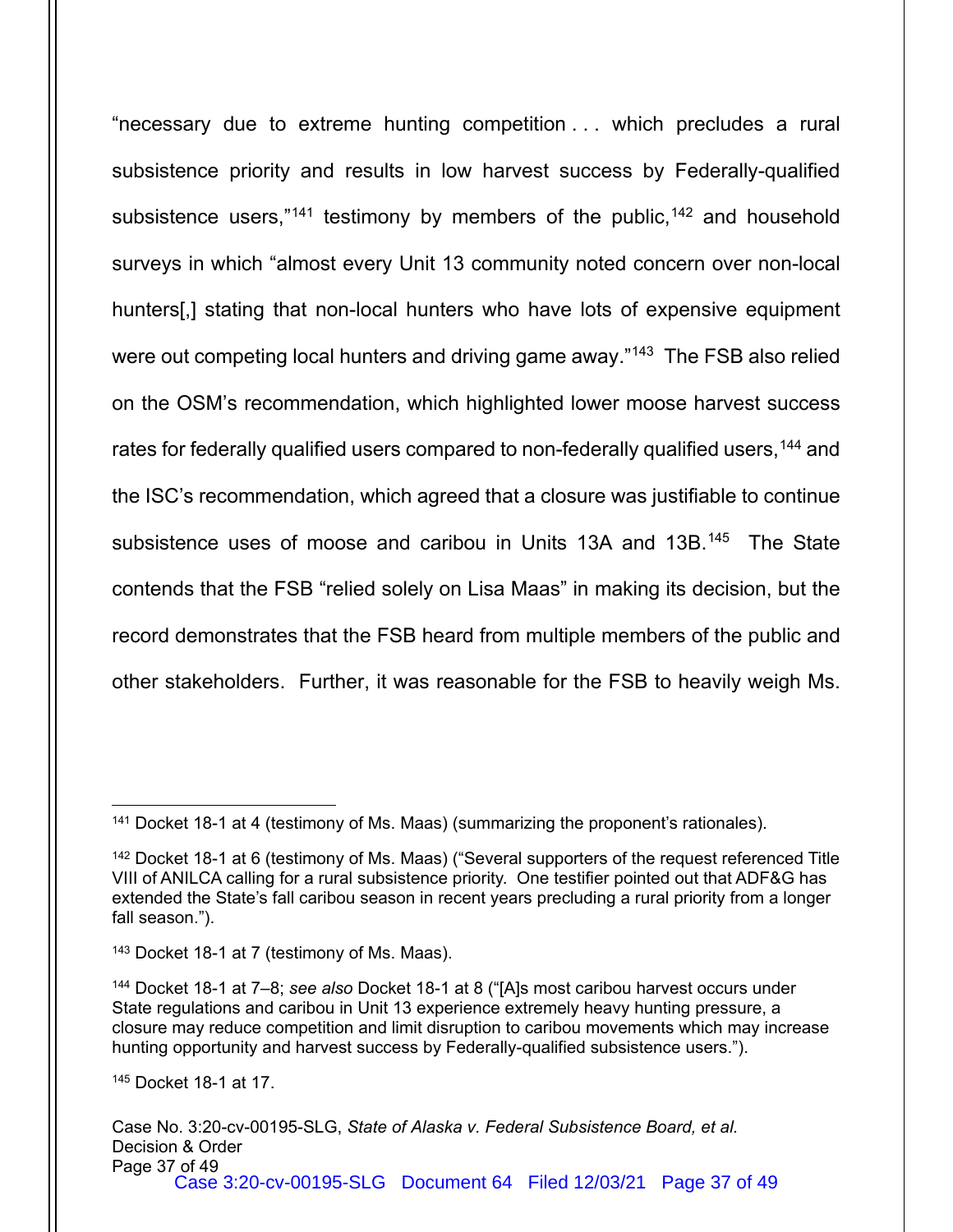Maas's testimony given that she not offering her personal opinion, but rather summarizing testimony and data from multiple other sources.

The record also reflects that the FSB considered alternatives to WSA 20-03 as modified. Mr. Peltola raised the possibility of limiting federal permits instead of imposing the closure.<sup>[146](#page-37-0)</sup> The OSM responded that permits issued under federal regulations had increased only slightly in the past several years, so it was unlikely that the suggested alternative would meaningfully reduce competition for subsistence users.<sup>[147](#page-37-1)</sup> FSB member Greg Siekaniec suggested a shorter temporary closure from September 21 to 30 to "provide that additional opportunity" for federally qualified users during the caribou season,<sup>[148](#page-37-2)</sup> which the OSM opined "would probably help the issue but . . . wouldn't be a complete solution addressing the local subsistence users [sic] concern for the immense competition and safety . . . [and] would not really address the moose hunt at all."<sup>149</sup> Both Mr. Peltola and Mr. Siekaniec ultimately voted in favor of the modified proposal.<sup>[150](#page-37-4)</sup> While some members of the public and Mr. Padgett contended that public safety issues

<span id="page-37-0"></span><sup>146</sup> Docket 18-1 at 9–10.

<span id="page-37-1"></span><sup>147</sup> Docket 18-1 at 11.

<span id="page-37-2"></span><sup>148</sup> Docket 18-1 at 12.

<span id="page-37-3"></span><sup>149</sup> Docket 18-1 at 12.

<span id="page-37-4"></span><sup>150</sup> Docket 18-1 at 25–26.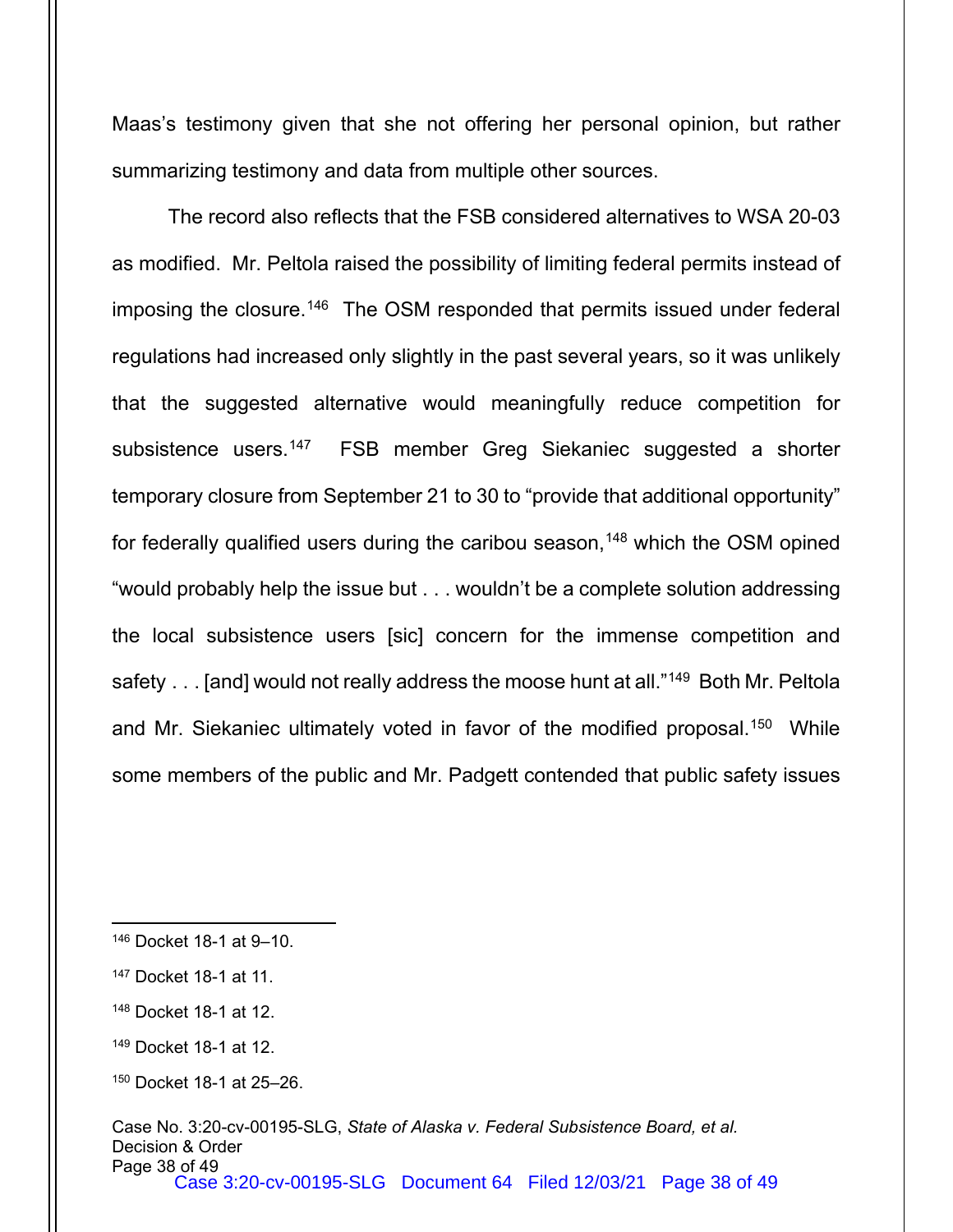were better addressed by increased law enforcement,<sup>[151](#page-38-0)</sup> other FSB members rejected that alternative as "outside of the Board's purview."[152](#page-38-1)

Further, the FSB did not "ignore" opposing viewpoints as the State contends. At the July 16 meeting, the Board heard testimony in opposition to WSA 20-03 from members of the public and a representative of ADF&G, Mr. Mulligan.<sup>[153](#page-38-2)</sup> At the same meeting, Ms. Maas also summarized written comments in opposition from Resident Hunters of Alaska, opposing testimony given by members of the public during a previous public hearing on the matter, and written comments from ADF&G.[154](#page-38-3) The OSM's Staff Analysis also addressed these comments and included Mr. Mulligan's memorandum in full in an appendix.[155](#page-38-4)

Based on the foregoing, the Court finds that there was substantial evidence in the record to support the FSB's decision to adopt WSA 20-03 as modified. Under the highly deferential "substantial evidence" standard, an agency's findings are proper "unless the evidence presented would *compel* a reasonable finder of fact to reach a contrary result."<sup>[156](#page-38-5)</sup> Here, the FSB considered the relevant factors,

<span id="page-38-0"></span><sup>151</sup> Docket 18-1 at 7, 23.

<span id="page-38-1"></span><sup>152</sup> Docket 18-1 at 26 (statement of Mr. Striker); *see also* Docket 18-1 at 9 (testimony of Ms. Maas) ("While these concerns may be better addressed through increased law enforcement or restrictions along road sides, these options have not been implemented and are outside of the Board's authority.").

<span id="page-38-2"></span><sup>153</sup> *See* Docket 18-1 at 5, 21–22.

<span id="page-38-3"></span><sup>154</sup> Docket 18-1 at 5–7.

<span id="page-38-4"></span><sup>155</sup> *See* Docket 32-3 at 174, 184–85, 201–06.

<span id="page-38-5"></span><sup>156</sup> *Monjaraz-Munoz*, 327 F.3d at 895 (quoting *Singh-Kaur*, 183 F.3d at 1149–50).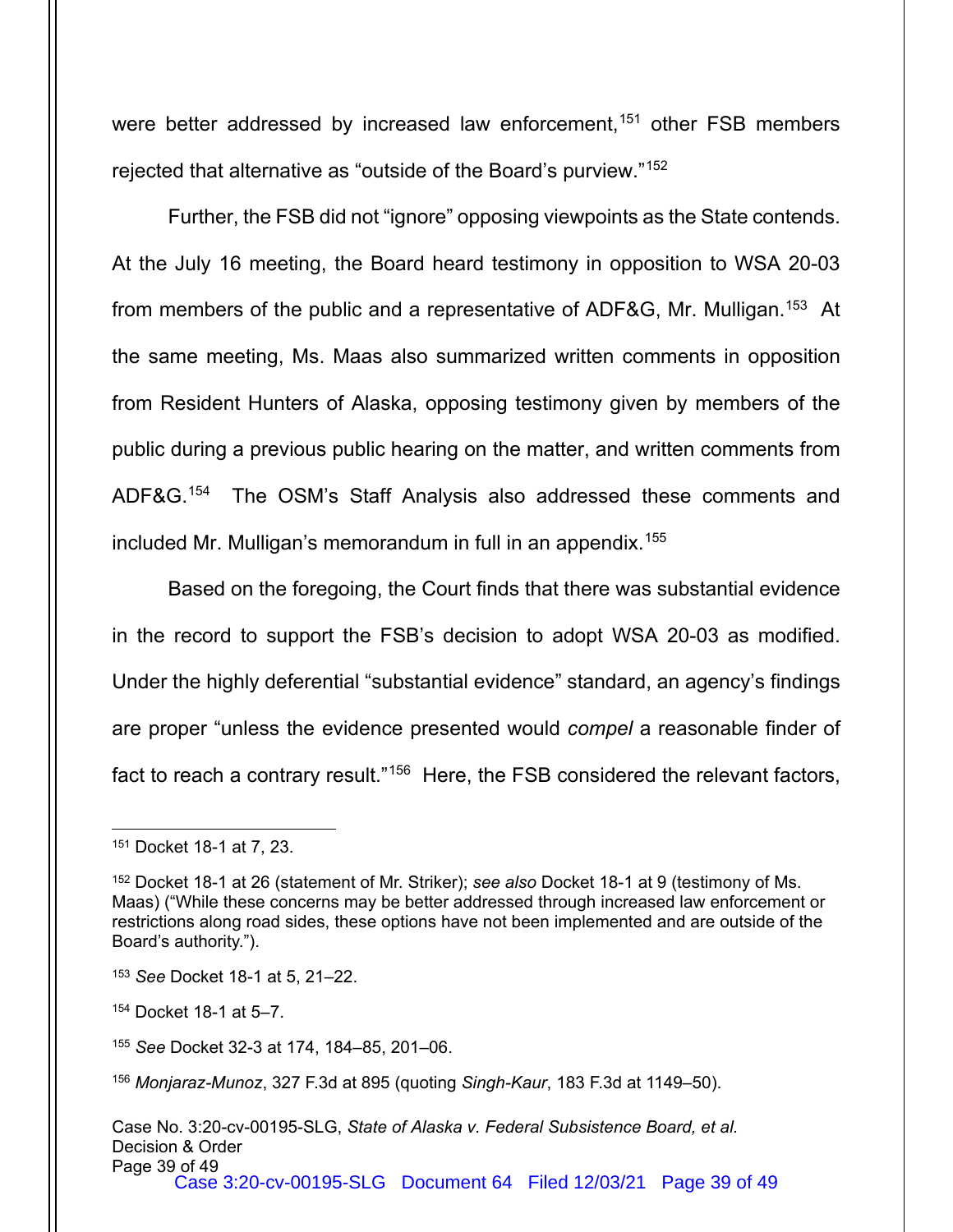the record contained ample evidence to support the Board's decision, and the Board articulated a rational connection between that evidence and its decision.

*Third*, the State contends that the FSB improperly closed State lands. It asserts that the FSB's initial announcement of the closure "improperly informed the public that the federal closure also closed state lands, including submerged lands, within federal boundaries."<sup>[157](#page-39-0)</sup> The FSB responds that it issued a revised press release on September 2, 2020, "clarifying that non-Federally qualified users can take moose and caribou on gravel bars along navigable waters below the ordinary high water mark even when the adjacent uplands are Federal public lands because those gravel bars are state-owned submerged lands."<sup>158</sup> But the State notes that the press release was issued after State caribou and moose seasons had begun and contends that it only partially corrected the FSB's error because it "did not reflect that all navigable water below the high water mark is State land."<sup>[159](#page-39-2)</sup>

The original press release did not in itself close any state lands; but it did state that non-federally qualified hunters could "take moose and caribou between the edge of the river and the ordinary high water mark along navigable waters on BLM lands."<sup>[160](#page-39-3)</sup> The release stated that hunting was permissible on "the strip of

<span id="page-39-0"></span><sup>157</sup> Docket 49 at 48.

<span id="page-39-1"></span><sup>158</sup> Docket 50 at 52.

<span id="page-39-2"></span><sup>159</sup> Docket 62 at 26.

<span id="page-39-3"></span><sup>160</sup> Docket 32-3 at 213.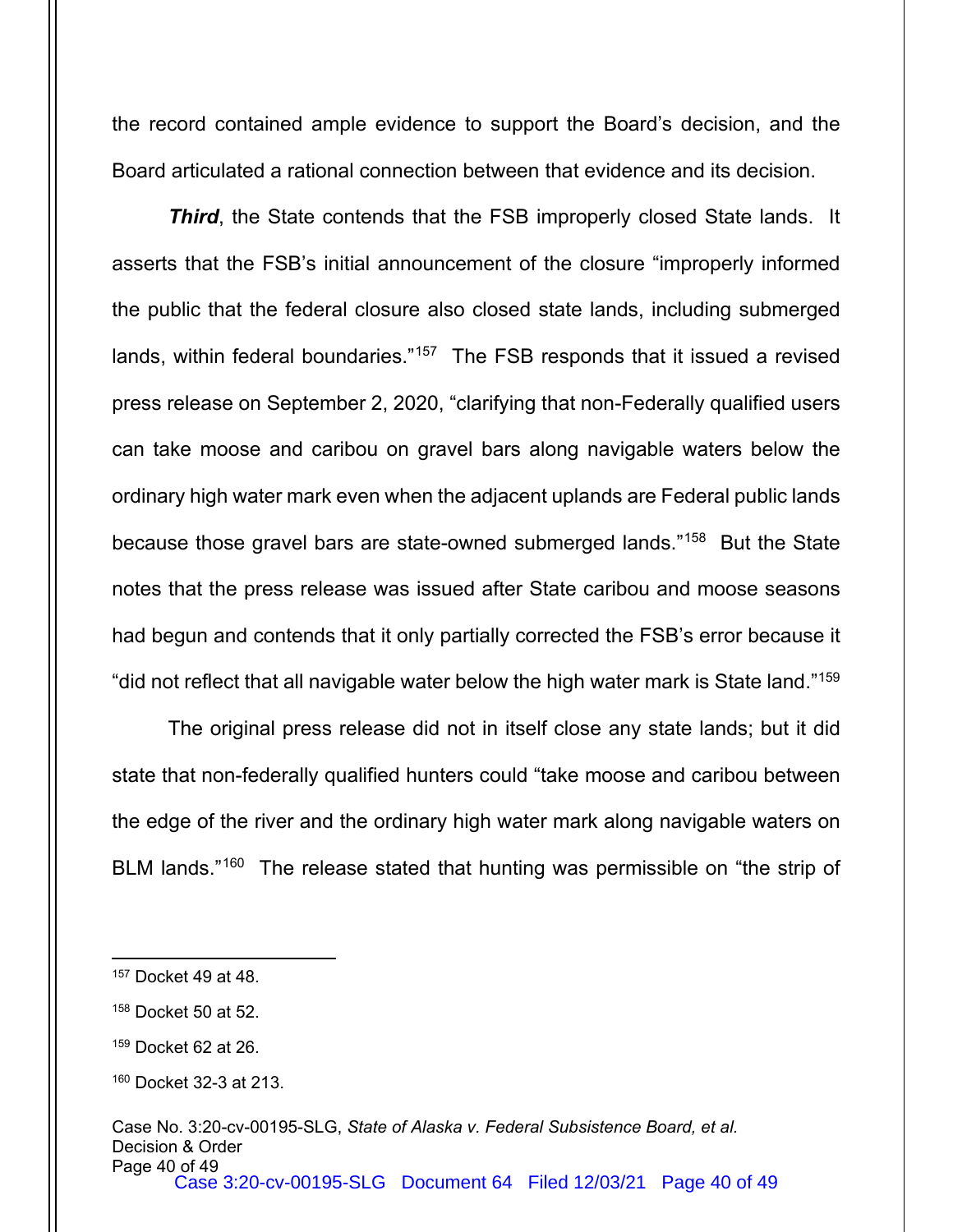land—often a gravel or mud bar—between the edge of the river and the 'ordinary high water mark,"<sup>[161](#page-40-0)</sup> which may have implied to some readers that gravel bars *within* the river were off limits; however, the release did not explicitly state that such gravel bars were closed to non-federally qualified users. The release also cautioned that "both the hunter AND the caribou must be *above* the actual water line . . . for the harvest to be legal."<sup>[162](#page-40-1)</sup> Based on the briefing for the instant motion, both the State and the FSB now appear to agree that the State has authority over lands below the high water mark of inland navigable waters.<sup>[163](#page-40-2)</sup> Thus, to the extent that moose and caribou standing on the riverbed partially submerged in water are considered "below the water line," the State is correct that the original press release misstated the bounds of federal and state lands.

The revised press release, while not a model of clarity, resolved the gravelbar ambiguity and corrected the original press release's error regarding submerged lands. First, the revised release simply stated that "non-Federally qualified users [can] take moose and caribou on gravel bars along navigable waters below the 'ordinary high water mark."<sup>164</sup> Second, the FSB removed the

<span id="page-40-3"></span><sup>164</sup> Docket 24-2 at 2.

<span id="page-40-0"></span><sup>161</sup> Docket 32-3 at 213.

<span id="page-40-1"></span><sup>162</sup> Docket 32-3 at 213.

<span id="page-40-2"></span><sup>163</sup> *See* Docket 49 at 48; Docket 50 at 52; Docket 62 at 26; *see also United States v. Alaska*, 521 U.S. 1, 6 (1997); Alaska Statehood Act, Pub. L. No. 85-508, § 6(m), 72 Stat. 339, 343 (1958) (codified as amended at 43 U.S.C. § 1301 note (Application to State of Alaska)); *Lessee of Pollard v. Hagan*, 44 U.S. (3 How.) 212, 228–29 (1845).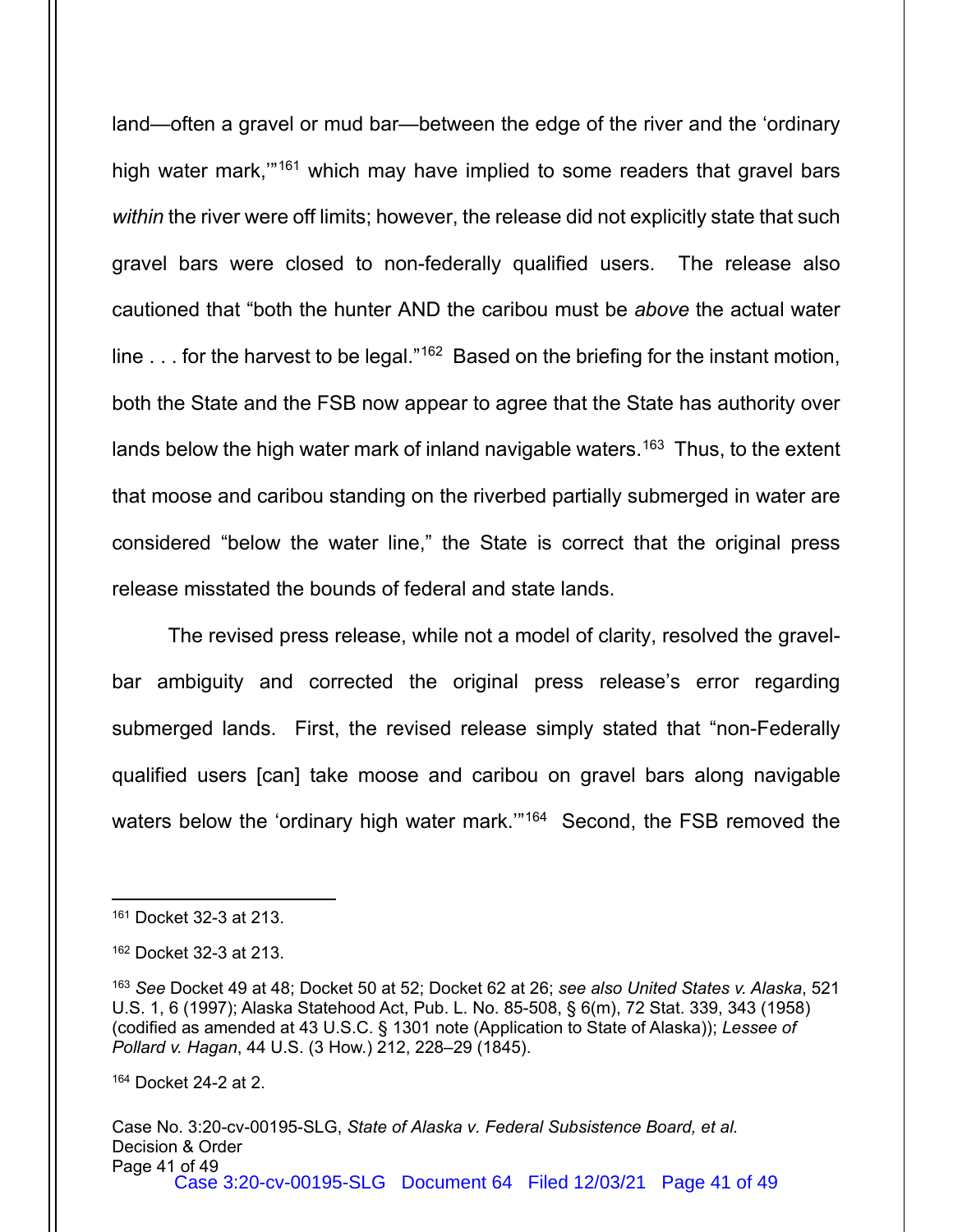language requiring game to be above the actual water line, thus no longer advising hunters not to take moose or caribou standing on the riverbed. The revised release also noted that "the taking of swimming moose and caribou is prohibited under Federal and State law in all portions of Unit 13,["165](#page-41-0) implying that taking game that is not swimming but rather standing in the water is permissible. Given the above, the Court finds that the revised press release does not inform the public that a nonfederally qualified hunter is prohibited from taking a moose or caribou standing in navigable waters.

*Fourth*, the State maintains that the FSB's approval of WSA 20-03 violated ANILCA because it impeded the State's ability to manage wildlife as required by the Alaska Constitution. The State notes that ANILCA "expressly protect[s] the State's authority to manage wildlife, including on federal public lands," by requiring that closures by the federal government be "necessary" under section 815.<sup>[166](#page-41-1)</sup> This contention is not separable from the State's first two claims, rejected above, that the FSB closed Units 13A and 13B on an improper basis and that the record lacked substantial evidence to support a closure to continue subsistence uses. By granting to federal agencies the authority to impose closures under certain circumstances, ANILCA necessarily tolerates some level of federal interference with state authority if an action is otherwise permissible under section 815. Thus,

<span id="page-41-1"></span><span id="page-41-0"></span><sup>165</sup> Docket 24-2 at 2 (citing 50 C.F.R. § 100.26(b)(15); Alaska Admin. Code tit. 5, § 92.085(7)). <sup>166</sup> Docket 49 at 48–50.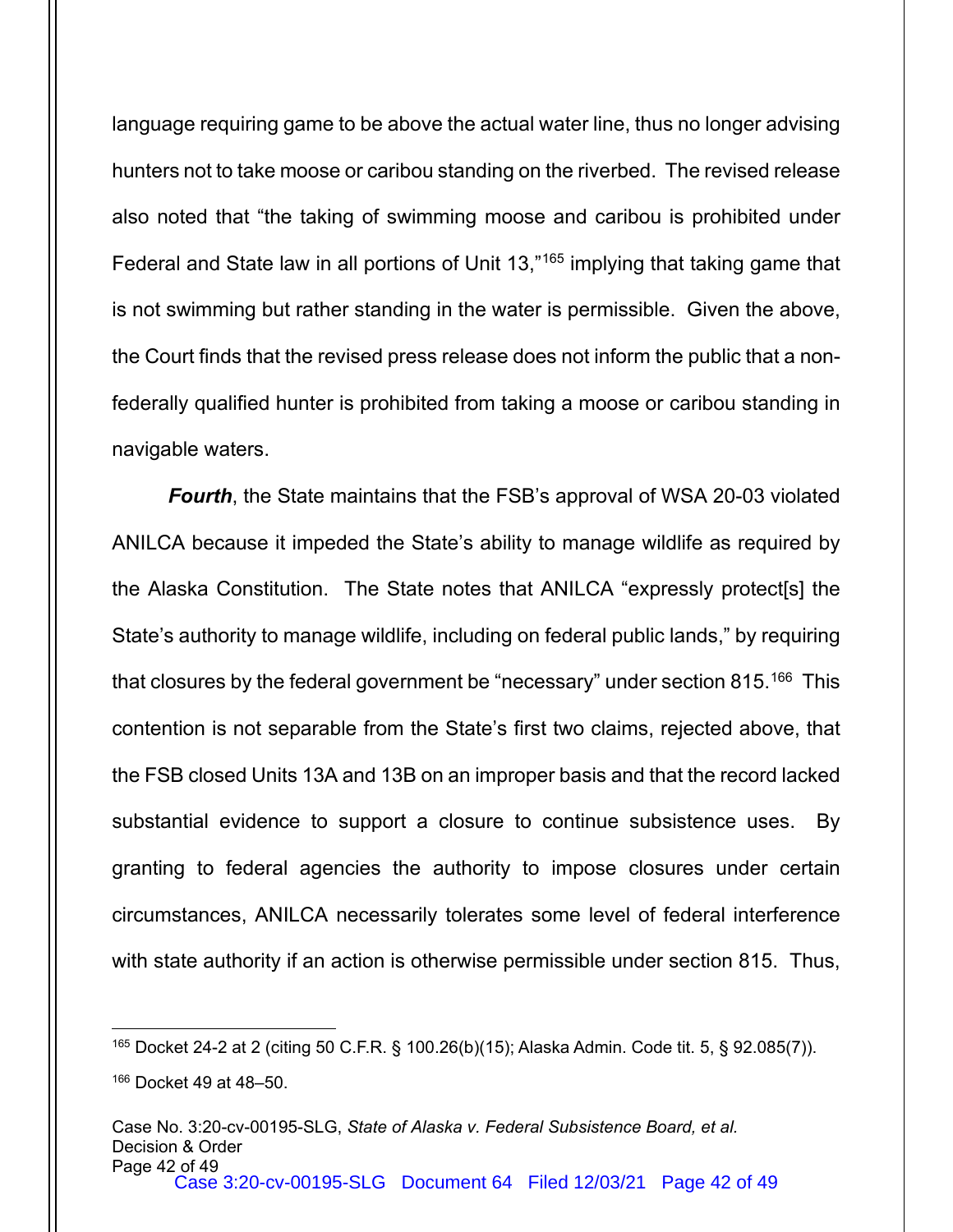because the FSB's decision rested on proper grounds and was supported by substantial evidence, it did not upset the balance that ANILCA strikes between state and federal authority.

*Fifth*, the State asserts that the FSB violated the APA because "[t]here was no new factual information before the FSB in 2020 to support an arbitrary change in position after denying an identical proposal in 2019."[167](#page-42-0) The Supreme Court addressed what the APA requires when an agency changes its policy in *FCC v. Fox Television Stations, Inc.*[168](#page-42-1) Per *Fox*, "a policy change complies with the APA if the agency (1) displays 'awareness that it is changing position,' (2) shows that 'the new policy is permissible under the statute,' (3) 'believes' the new policy is better, and (4) provides 'good reasons' for the new policy, which, if the 'new policy rests upon factual findings that contradict those which underlay its prior policy,' must include 'a reasoned explanation . . . for disregarding facts and circumstances that underlay or were engendered by the prior policy.'"[169](#page-42-2)

The State describes the 2019 proposal as "identical" and asserts that the policy change was not based on "new facts" because "selecting the areas where accessible federal public lands are located and extending the closure to two years[]

<span id="page-42-0"></span><sup>167</sup> Docket 49 at 50; *see also* Docket 49 at 50 ("It is a violation of the APA for an agency to not provide a reasoned explanation for disregarding its previous factual findings." (citing *Friends of Alaska Wildlife Refuges v. Bernhardt*, 381 F. Supp. 3d 1127, 1139 (D. Alaska 2019))).

<span id="page-42-1"></span><sup>168</sup> 556 U.S. 502 (2009).

<span id="page-42-2"></span><sup>169</sup> *Organized Vill. of Kake v. U.S. Dep't of Agric.*, 795 F.3d 956, 966 (9th Cir. 2015) (quoting *Fox*, 556 U.S. at 515–16 (emphasis omitted)).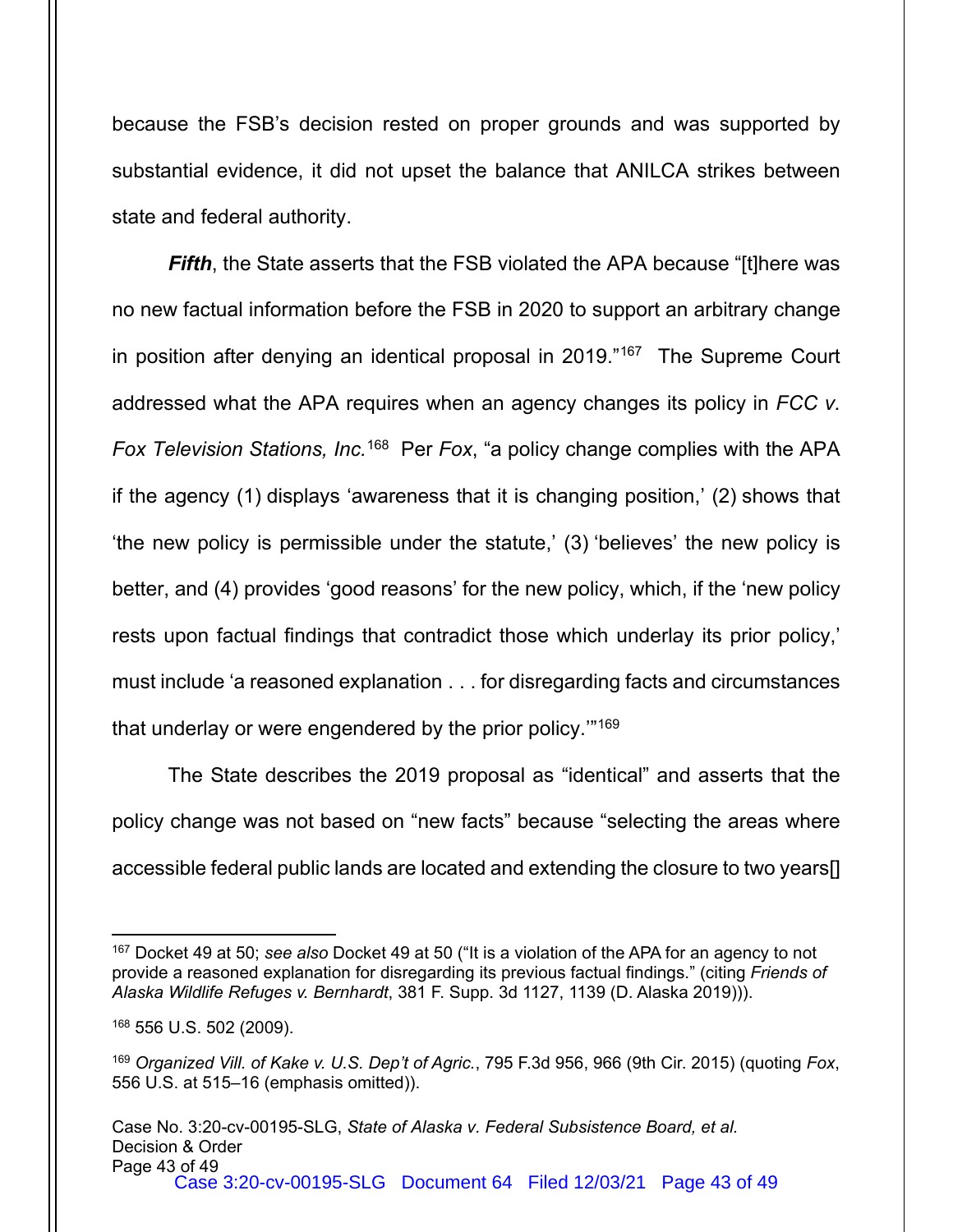do not constitute 'new information' brought before the FSB."[170](#page-43-0) The FSB responds that the policy change was justified both because the 2019 proposal and WSA 20- 03 as adopted differed in scope and because the FSB considered new information in adopting WSA 20-03. $^{171}$  First, it notes that "[t]he 2019 proposal would have closed the entirety of Unit 13," whereas "the 2020 decision was much more limited," and it maintains that "[this] limitation factored heavily into the FSB's analysis and reasoning."[172](#page-43-2) Second, the FSB asserts that it considered new information regarding the success rates of federally qualified subsistence users: that federally qualified users had an 11% success rate in the moose harvest compared to a 17% success rate for non-federally qualified users. [173](#page-43-3)

The Court finds that the FSB's decision to adopt WSA 20-03 after rejecting the 2019 proposal complies with *Fox*'s requirements for policy changes and thus was not arbitrary and capricious. First, the record demonstrates that the FSB displayed "awareness that it [was] changing position" during the 2020 deliberations.[174](#page-43-4) Mr. Siekaniec, for example, raised concerns over the similarity of the 2020 and 2019 proposals, which Ms. Maas addressed by explaining the difference in scope between the 2019 proposal and the OSM's proposed

<span id="page-43-0"></span><sup>170</sup> Docket 50 at 51.

<span id="page-43-1"></span><sup>171</sup> *See* Docket 50 at 52–53.

<span id="page-43-2"></span><sup>172</sup> Docket 50 at 53.

<span id="page-43-3"></span><sup>173</sup> Docket 50 at 53; *see also* Docket 18-1 at 7–8.

<span id="page-43-4"></span><sup>174</sup> *Fox*, 556 U.S. at 515 (emphasis omitted).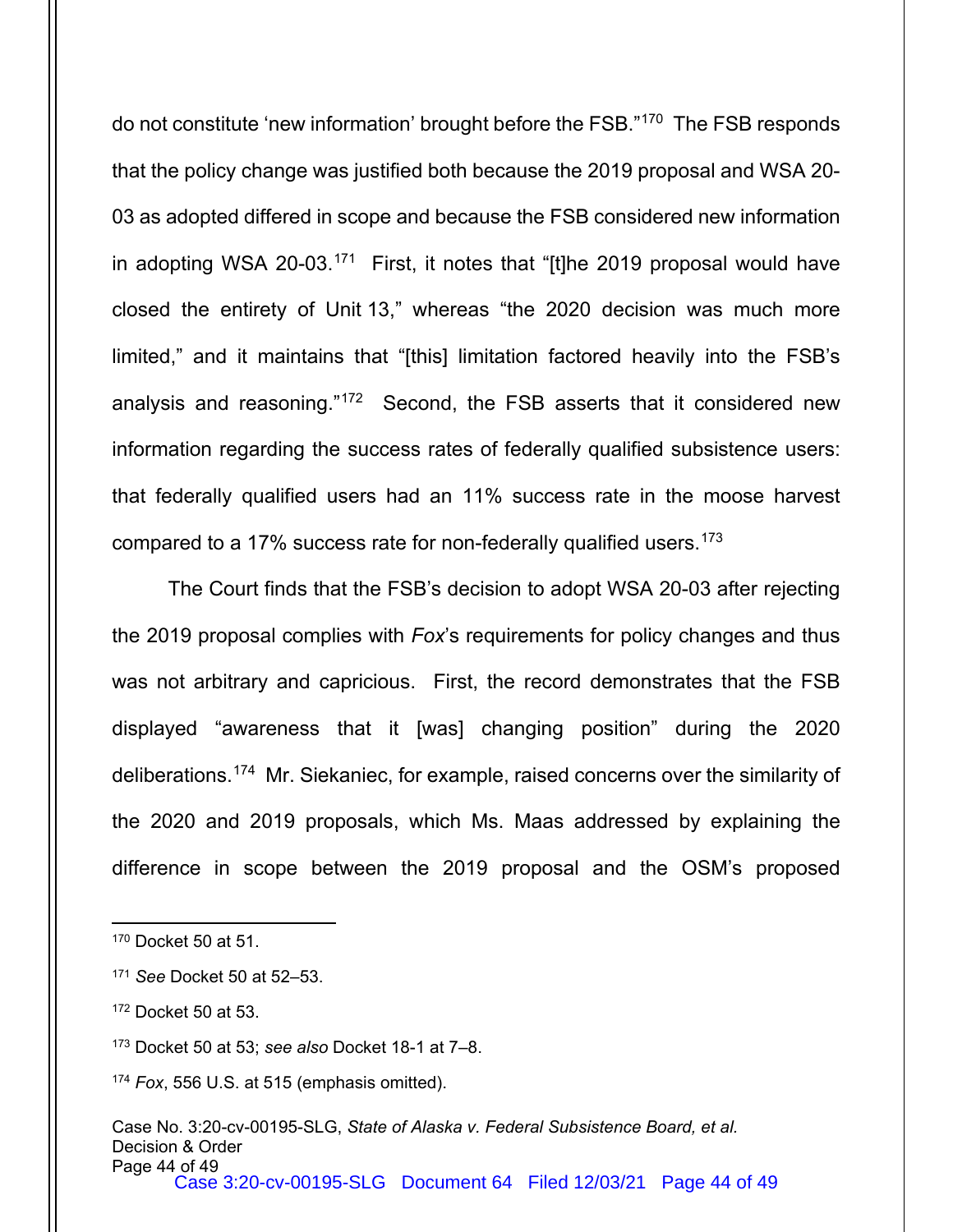modification in 2020. [175](#page-44-0) The OSM and other FSB members referenced the 2019 proposal at other points throughout the work session as well. [176](#page-44-1) Second, the FSB asserts that the new policy is "permissible under the statute" as discussed above.[177](#page-44-2) Third, the FSB's decision to adopt WSA 20-03 evidences its belief that the new policy is better.<sup>[178](#page-44-3)</sup>

Whether the FSB must satisfy the fourth *Fox* requirement of a "reasoned explanation" for its policy change depends on whether it relied on factual findings that contradict those underlying its decision on the 2019 proposal.<sup>[179](#page-44-4)</sup> In rejecting the 2019 proposal, the Board reasoned that the closure was not warranted for continuation of subsistence uses because "[f]ederally-qualified subsistence users [sic] annual harvest rates have remained fairly consistent in comparison to the annual harvest rates by non-Federally-qualified users."<sup>[180](#page-44-5)</sup> And it found that "the closure would not have alleviated public safety concerns as non-Federallyqualified users would still have been able to cross Federal public lands to access

<span id="page-44-5"></span><sup>180</sup> Docket 18-1 at 5 (testimony of Ms. Maas).

<span id="page-44-0"></span><sup>175</sup> Docket 18-1 at 13.

<span id="page-44-1"></span><sup>176</sup> *See, e.g.*, Docket 18-1 at 5 (Ms. Maas discussing the 2019 proposal); Docket 18-1 at 10 (FSB member Peltola noting that "the Board addressed a similar proposal 19-03 which was rejected by the Board").

<span id="page-44-2"></span><sup>177</sup> *See supra* pp. 31–32.

<span id="page-44-3"></span><sup>178</sup> *See Fox*, 556 U.S. at 515 ("It suffices that . . . the agency *believes* it to be better, which the conscious change of course adequately indicates."); *Organized Vill. of Kake*, 795 F.3d at 967 ("[W]e assume the Department 'believes' the new policy is better because it decided to adopt it." (quoting *Fox*, 556 U.S. at 515 (emphasis omitted))).

<span id="page-44-4"></span><sup>179</sup> *See Organized Vill. of Kake*, 795 F.3d at 966 (quoting *Fox*, 556 U.S. at 516).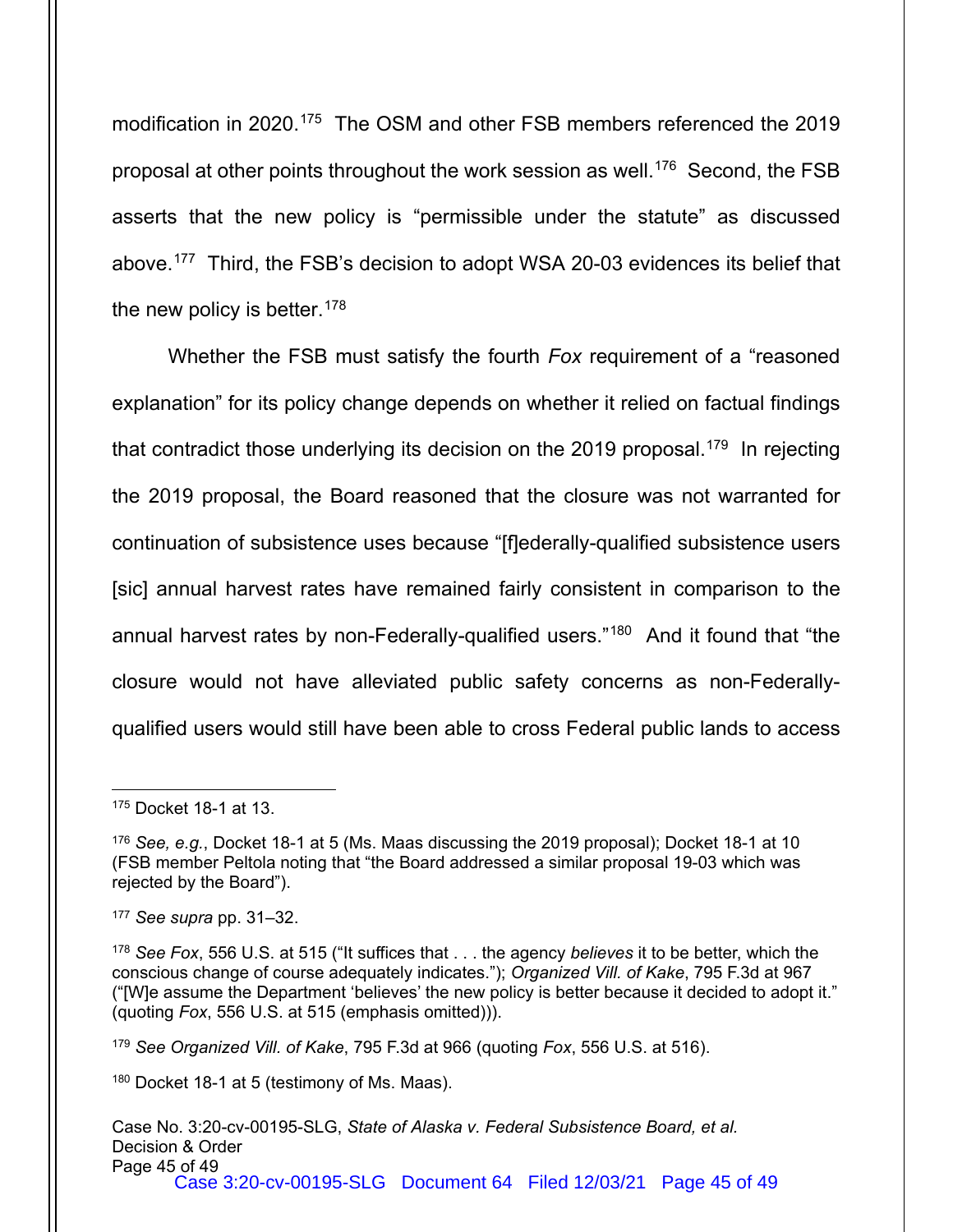State and private lands."<sup>181</sup> In 2020, by contrast, it adopted WSA 20-03 as modified because it determined that the closure was necessary to address public safety concerns and to continue subsistence uses.<sup>[182](#page-45-1)</sup> Because these findings are contradictory, the Board must provide a "reasoned explanation . . . for disregarding facts and circumstances that underlay or were engendered by the prior policy."[183](#page-45-2)

The FSB has fulfilled its duty to provide such a reasoned explanation. First, the record demonstrates that the OSM's proposed modification to WSA 20-03, reducing its scope to only Units 13A and 13B, caused the FSB to weigh the available information differently than it had in 2019—concluding that a partial closure of Unit 13 was warranted even if a full closure was not. Indeed, one FSB member stated that he would have voted against WSA 20-03 in its unmodified form.[184](#page-45-3) Second, the FSB also considered newly available moose harvest success rates for federally qualified users, which showed that subsistence users were experiencing low success on both an absolute and relative scale.<sup>[185](#page-45-4)</sup> The Board highlighted this new information in concluding that a closure was warranted for

<span id="page-45-0"></span><sup>&</sup>lt;sup>181</sup> Docket 18-1 at 5 (testimony of Ms. Maas).

<span id="page-45-1"></span><sup>182</sup> *See* Docket 18-1 at 26.

<span id="page-45-2"></span><sup>183</sup> *Fox*, 556 U.S. at 516.

<span id="page-45-3"></span><sup>184</sup> *See* Docket 18-1 at 24 (statement of Mr. Striker); *see also* Docket 18-1 at 26 (statement of Mr. Striker) ("[W]e believe that this action is . . . targeted to problem areas.").

<span id="page-45-4"></span><sup>185</sup> *See* Docket 18-1 at 7–8 (testimony of Ms. Maas).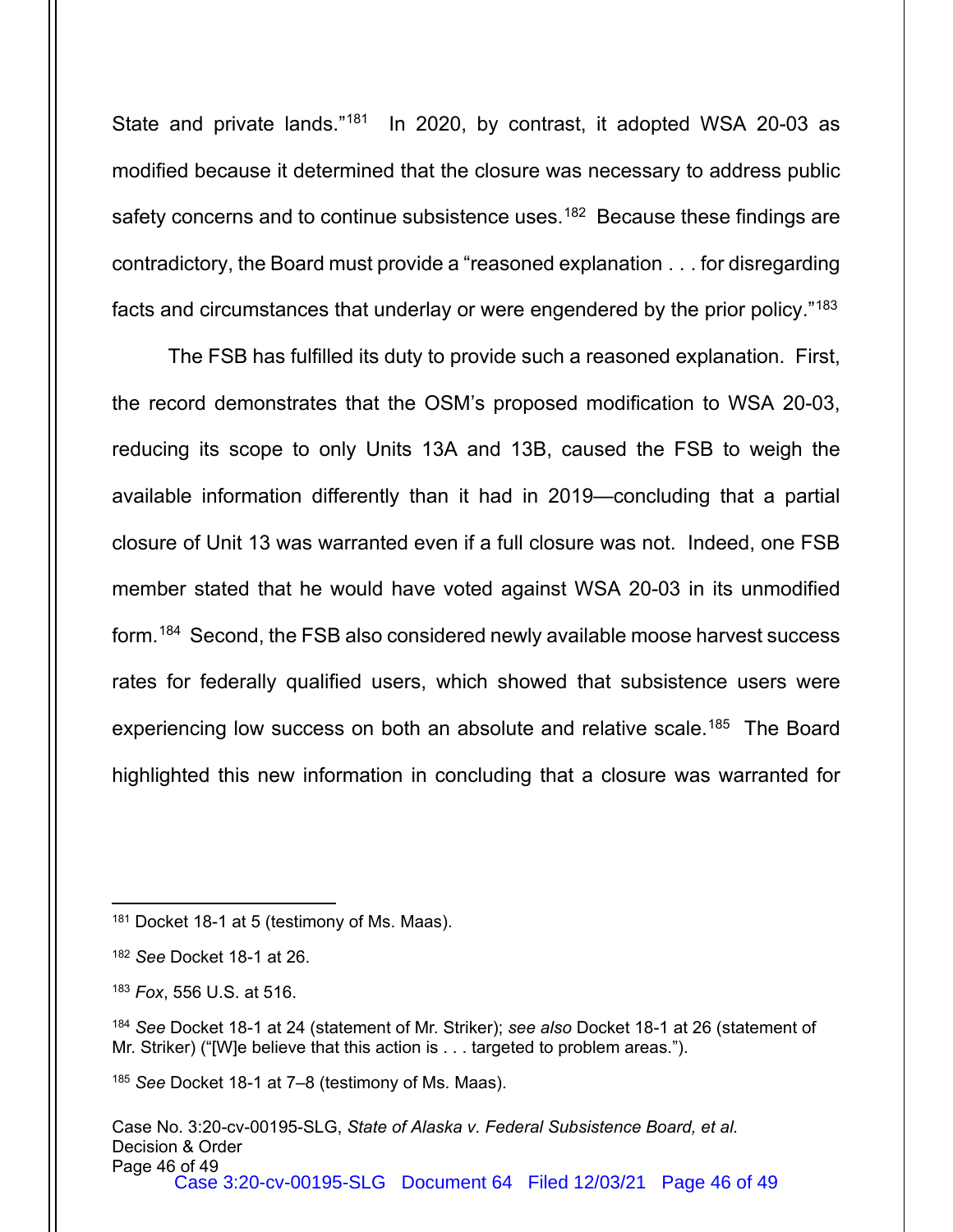continuation of subsistence uses.<sup>[186](#page-46-0)</sup> Particularly given that "[m]ost moose harvest on Federal lands occurs in Unit 13B,"<sup>[187](#page-46-1)</sup> the FSB's reliance on the proposed reduced scope of the closure and the new data about moose harvest success is sufficient to constitute a reasoned explanation for departing from the factual findings underlying the Board's decision on the 2019 proposal.

*Sixth*, the State contends that the FSB violated its own regulation—50 C.F.R. § 100.19(b)—by instituting a two-year closure instead of a shorter one.<sup>[188](#page-46-2)</sup> Section 100.19(b)(2) governs the duration of temporary special actions: "The length of any temporary action will be confined to the minimum time period or harvest limit determined by the Board to be necessary under the circumstances. In any event, a temporary opening or closure will not extend longer than the end of the current regulatory cycle."<sup>[189](#page-46-3)</sup> The State focuses on the "minimum time period . . . necessary" language, asserting that the two-year duration of the closure was not necessary but rather was selected solely to "avoid an administrative burden."<sup>[190](#page-46-4)</sup> The FSB responds that the two-year closure, extending to the end of

<span id="page-46-0"></span><sup>186</sup> *See* Docket 18-1 at 26 (statement of Mr. Striker) ("I think there's a little bit of new information in the success rates that we have most recently and it's troubling to us that the Federallyqualified subsistence user success rate is significantly lower than non-Federally-qualified users. That doesn't seem to be the direction we're supposed to head in.").

<span id="page-46-1"></span><sup>&</sup>lt;sup>187</sup> Docket 18-1 at 8 (testimony of Ms. Maas).

<span id="page-46-2"></span><sup>188</sup> Docket 49 at 8.

<span id="page-46-3"></span><sup>189</sup> 50 C.F.R. § 100.19(b)(2).

<span id="page-46-4"></span><sup>190</sup> Docket 49 at 52.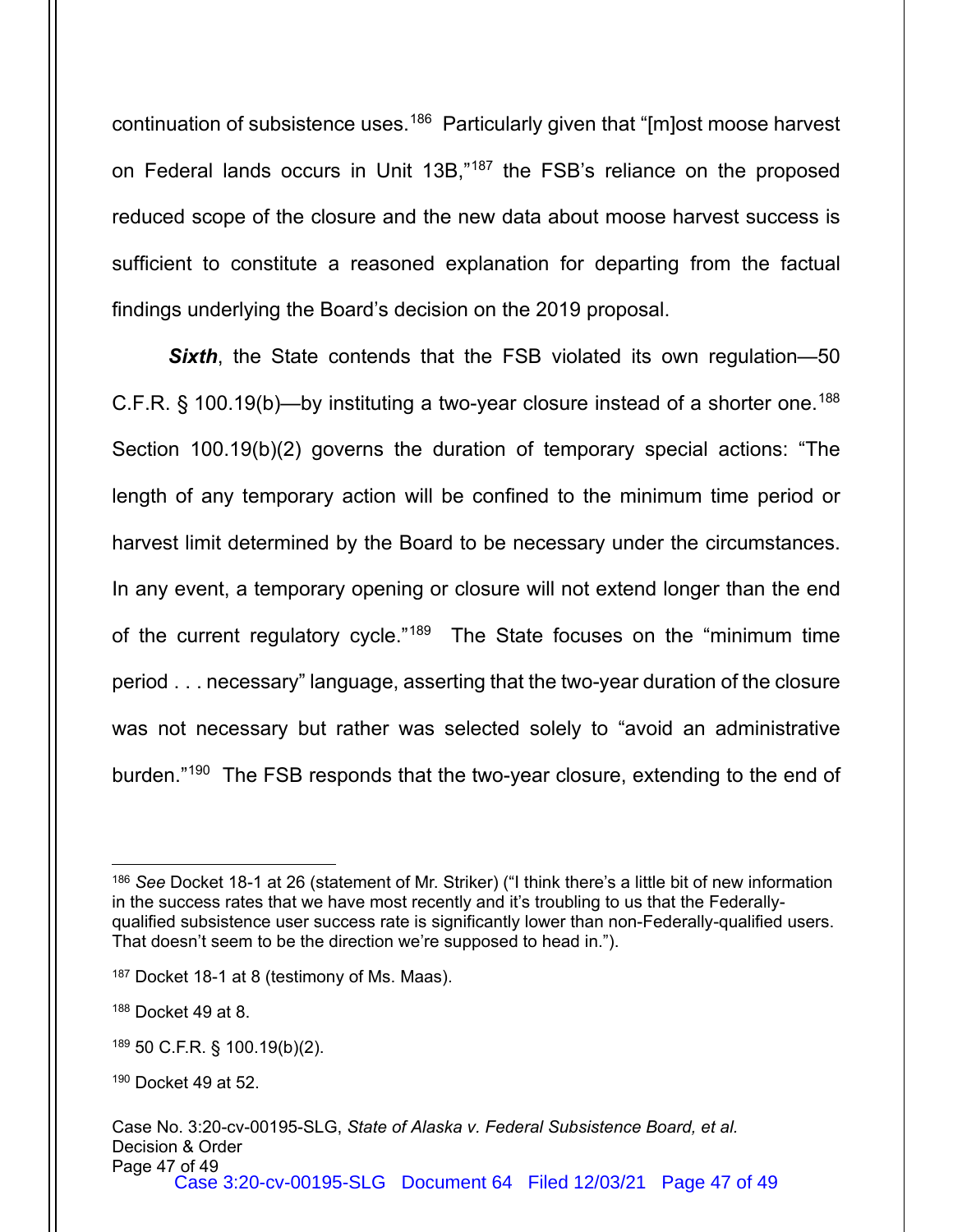the regulatory cycle, "would justifiably reduce administrative burdens" due to the longstanding nature of the issues in Unit 13 and the fact that "'no change in the situation" was expected in the next year.<sup>[191](#page-47-0)</sup>

The Court finds that the two-year closure did not violate § 100.19(b)(2)'s requirement that closures be only for the minimum time necessary. The OSM's suggestion that extending the closure could reduce "administrative burden" was explicitly premised on its belief that the ongoing nature of the issues in Unit 13 would inevitably result in the need to process an identical request in a year's time.<sup>[192](#page-47-1)</sup> Given the OSM's recommendation and the information in the record,<sup>[193](#page-47-2)</sup> it was reasonable for the FSB to conclude that two years was the "minimum time period . . . necessary under the circumstances." Thus, the FSB's adoption of the OSM's recommendation did not run afoul of § 100.19(b)(2).

## **CONCLUSION**

For the foregoing reasons, Plaintiff's request for declaratory and permanent injunctive relief is DENIED. The Court lacks jurisdiction over the issues associated with the Kake hunt because that portion of the State's claims are moot, and the

<span id="page-47-0"></span> $191$  Docket 50 at 53-54 (quoting Docket 32-3 at 48).

<span id="page-47-1"></span><sup>192</sup> *See* Docket 18-1 at 9 (testimony of Ms. Maas) ("This has been an issue for decades, [and] no change in the situation [is] expected between this year and the next.").

<span id="page-47-2"></span><sup>193</sup> *See, e.g.*, Docket 18-1 at 7 (testimony of Ms. Maas) ("Conflicts between local and non-local hunters has [sic] been a longstanding issue in Unit 13."); Docket 18-1 at 9 (testimony of Ms. Maas) ("[S]afety concerns have been an issue for decades . . . ."); Docket 18-1 at 26 (statement of Mr. Striker) ("[W]e've had serious safety concerns that have remained unaddressed for decades potentially.").